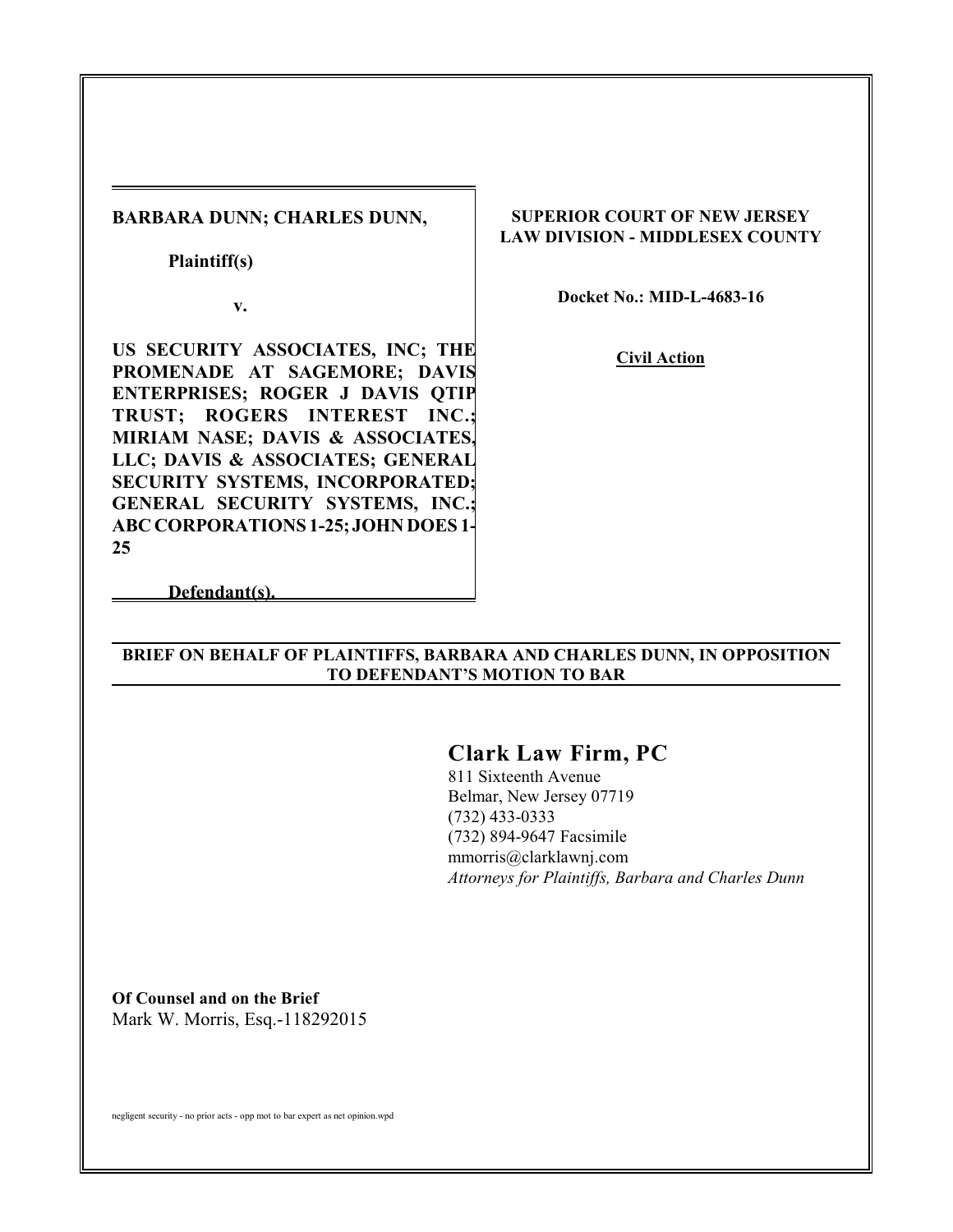# **TABLE OF CONTENTS**

|                | A <sub>1</sub>               | BACKGROUND, THE PROMENADE, AND THE ROLE OF SECURITY AT                                                                                                                                                                                              |  |
|----------------|------------------------------|-----------------------------------------------------------------------------------------------------------------------------------------------------------------------------------------------------------------------------------------------------|--|
|                | <b>B.</b><br>$\mathcal{C}$ . | DEFENDANTS' FAILURES ON THE NIGHT OF THE INCIDENT 8<br>THE DUNN'S NEGLIGENT SECURITY EXPERT RUSSELL KOLINS. 12                                                                                                                                      |  |
|                |                              |                                                                                                                                                                                                                                                     |  |
|                |                              |                                                                                                                                                                                                                                                     |  |
| $\mathbf{I}$ . |                              | RUSSELL KOLIN'S REPORT IS BASED ON THE STANDARDS IN HIS<br>INDUSTRY, SUFFICIENTLY TIED TO THE FACTS OF THIS CASE AND SHOULD                                                                                                                         |  |
| $\Pi$ .        |                              | DEFENDANT'S ARGUMENT THE ATTACK ON MRS. DUNN WAS NOT<br>FORESEEABLE AND THEY THEREFORE OWED HER NO DUTY OF CARE TO<br>PROTECT AGAINST THIRD PARTY CRIMINAL ACTS RELATES TO THE ISSUES<br>OF BREACH AND PROXIMATE CAUSE AND SHOULD BE DECIDED BY THE |  |
|                |                              |                                                                                                                                                                                                                                                     |  |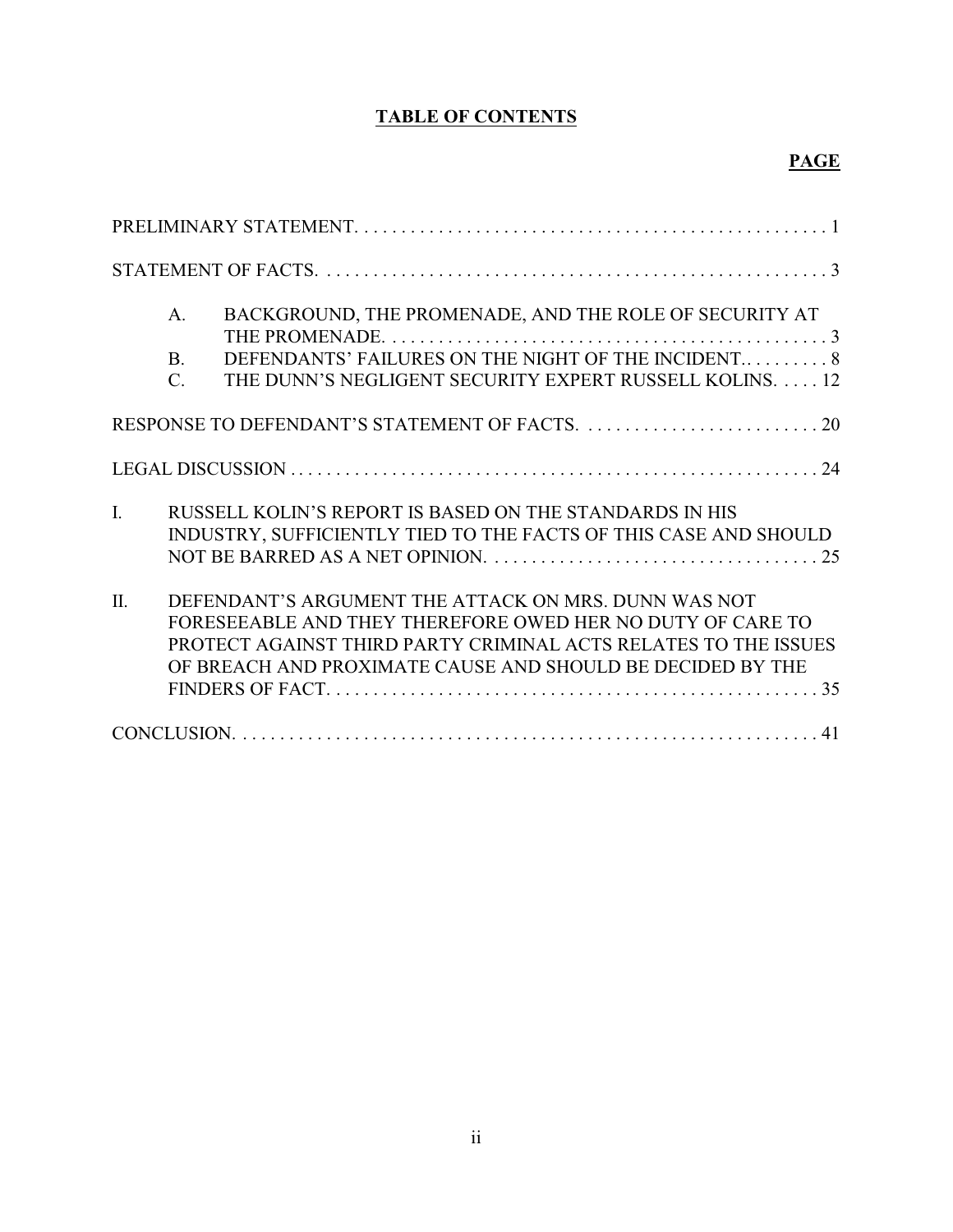# **TABLE OF AUTHORITIES**

# **CASES**

| Anderson v. Sammy Redd & Assocs., 278 N.J.Super. 50 (App.Div.1994)  36, 37          |
|-------------------------------------------------------------------------------------|
|                                                                                     |
|                                                                                     |
|                                                                                     |
|                                                                                     |
| Carter v. Lincoln-Mercury, Inc. V. EMAR Group, Inc., 135 N.J. 182, 194 (1994) 33    |
|                                                                                     |
|                                                                                     |
| Hearon v. Burdette Tomlin Memorial Hospital, 213 N.J.Super. 98 (App. Div. 1986). 21 |
| Hearon v. Burdette Tomlin Memorial Hospital,                                        |
|                                                                                     |
|                                                                                     |
|                                                                                     |
|                                                                                     |
|                                                                                     |
|                                                                                     |
|                                                                                     |
|                                                                                     |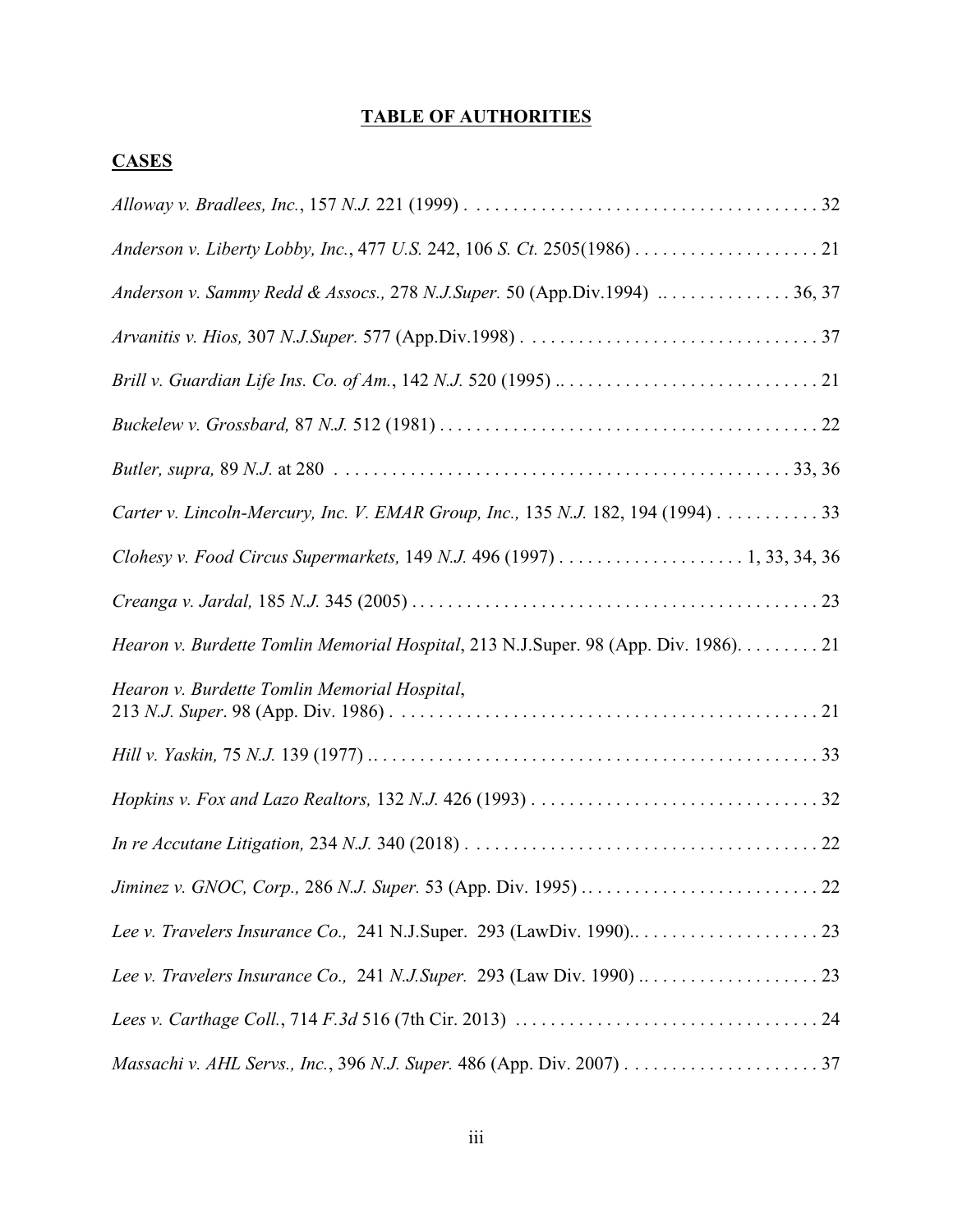| Rubanick v. Witco Chemical Corp., 242 N.J. Super. 36, 48 (App. Div. 1990),                                                    |
|-------------------------------------------------------------------------------------------------------------------------------|
|                                                                                                                               |
|                                                                                                                               |
|                                                                                                                               |
|                                                                                                                               |
|                                                                                                                               |
|                                                                                                                               |
|                                                                                                                               |
|                                                                                                                               |
| Trinity Cemetry v. Wall Tp., 170 N.J. 39 (2001) $\dots\dots\dots\dots\dots\dots\dots\dots\dots\dots\dots\dots\dots\dots\dots$ |
|                                                                                                                               |
|                                                                                                                               |

# **RULES**

| $R. 1:36-3$ |
|-------------|
|             |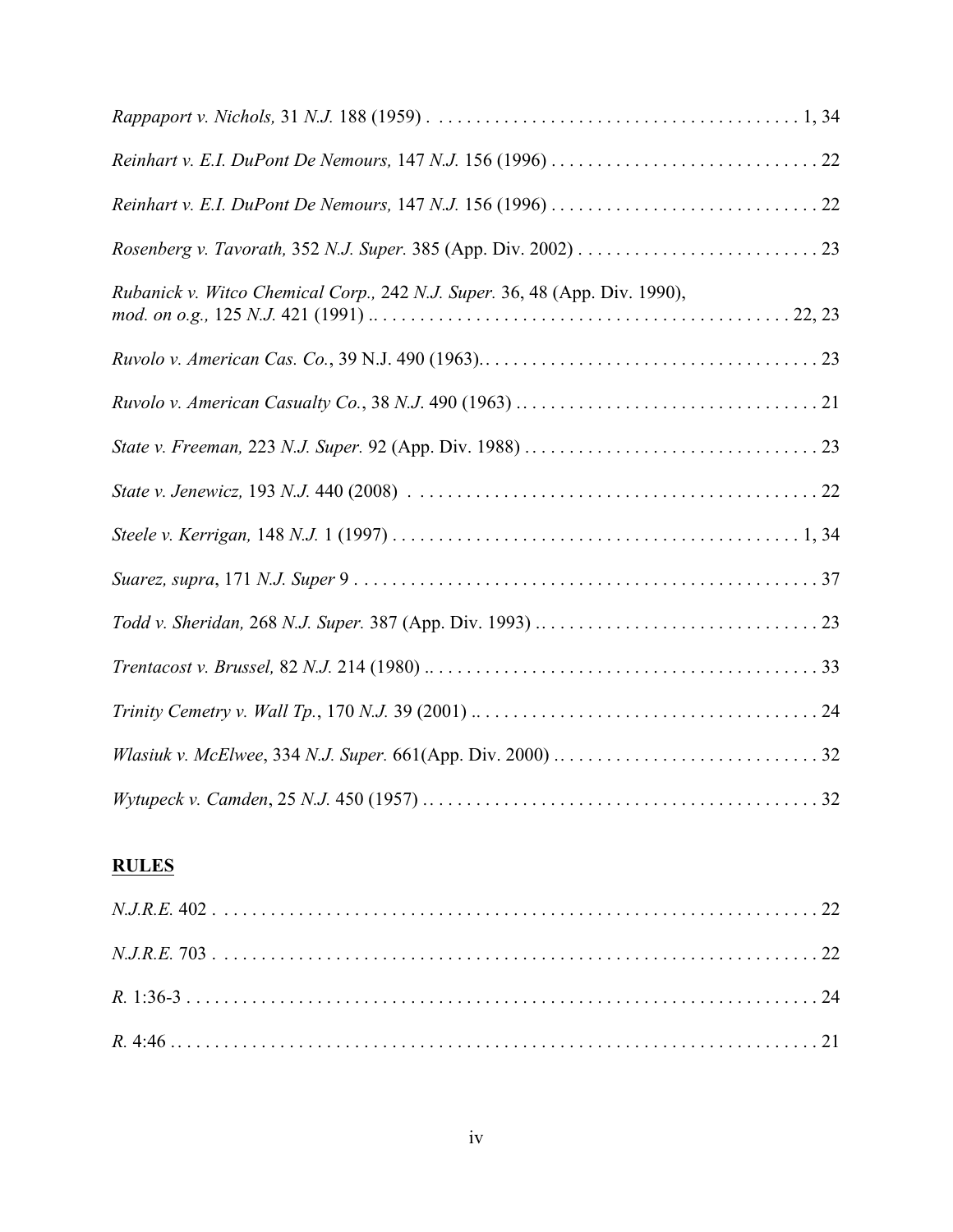# **STATUTES**

|--|--|--|

# **OTHER AUTHORITIES**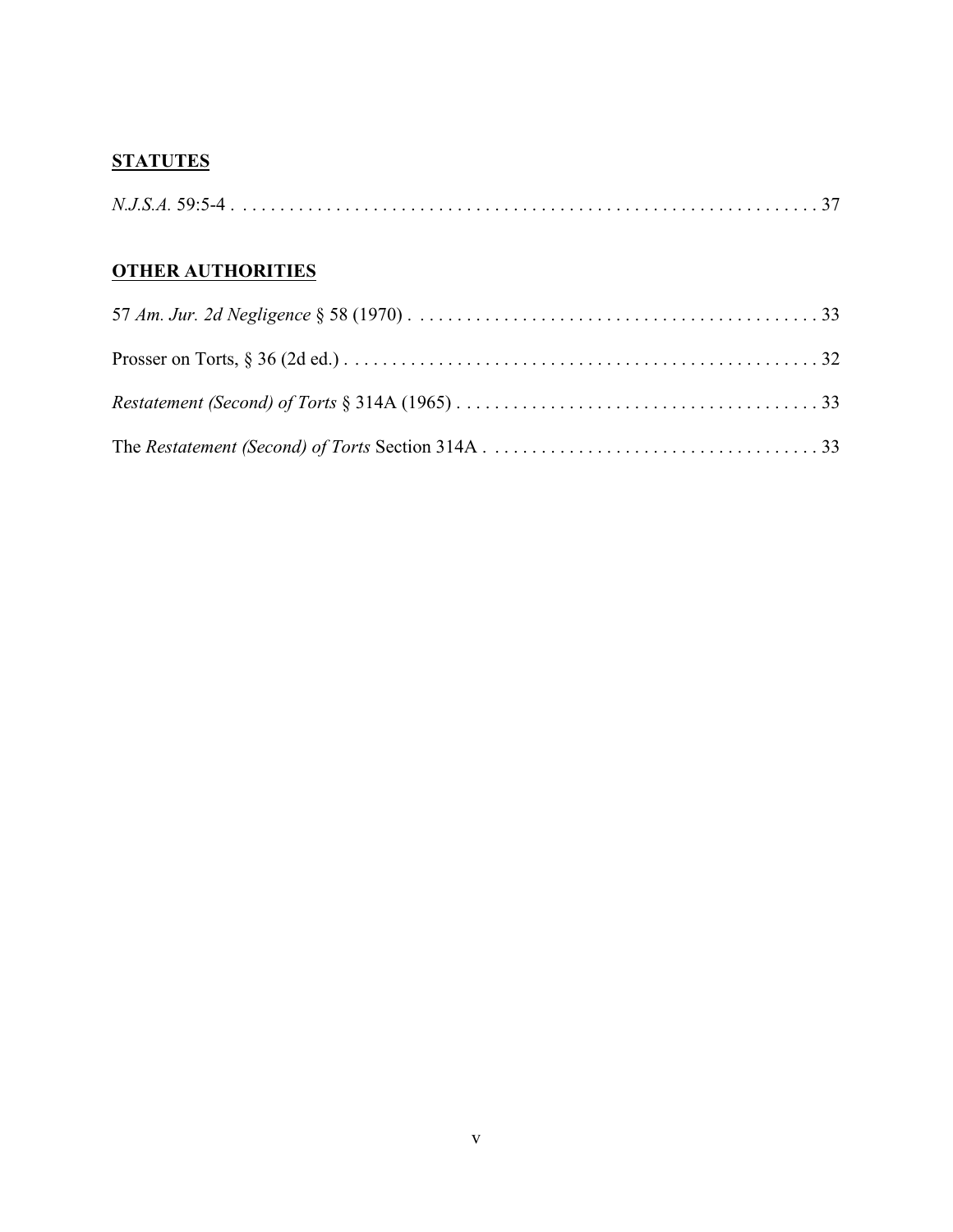#### PRELIMINARY STATEMENT

This is a negligent security matter wherein Plaintiff Barbara Dunn was caused to suffer severe and permanent injuries when she was pushed to the ground and dragged by her purse during a robbery at the Promenade at Sagemore, an open air shopping mall in Marlton, New Jersey. Defendants argue because nothing of this severity had happened before, they owed Mrs. Dunn no duty of care to protect against criminal acts of third-parties. Moreover, Defendants argue the testimony of Plaintiff's liability expert, a nationally recognized and eminently qualified negligent security expert, should be barred as a net opinion. Both arguments fail.

First, Defendant's do not get one free mugging resulting in catastrophic injuries before they have a duty to take reasonable care to protect against such acts.<sup>1</sup> Given the totality of the circumstance, namely, prior thefts, burglaries and the opioid crisis at large, simply because the Promenade is an upscale shopping plaza does not mean Defendants are absolved of their duty to provide a safe place for patrons, including Barbara Dunn to do that which is within the scope of their invitation. Second, prior to the incident involving Mrs. Dunn, the Promenade took the affirmative steps to hire a security company to act as a deterrent to criminal behavior on their property. As such, they voluntarily assumed the duty to provide security to protect against the criminal acts of third

*Clohesy v. Food Circus Supermarkets,* 149 *N.J.* 496, 516 (1997) (emphasis added).

 $1$  Our Supreme Court supports this very concept as it relates to negligent security claims:

The mere fact that a particular kind of incident had not happened before is not a sound reason to conclude that such an incident might not reasonably have been anticipated. Generally, our tort law, including products liability, does not require the first victim to lose while subsequent victims are permitted to at least submit their cases to a jury. For instance, a tavern owner who sells alcohol to minors or visibly intoxicated patrons is not entitled to a liability-free first accident, *Rappaport v. Nichols,* 31 *N.J.* 188 (1959), or a free criminal assault committed by an intoxicated patron, *Steele v. Kerrigan,* 148 *N.J.* 1, 26-27 (1997).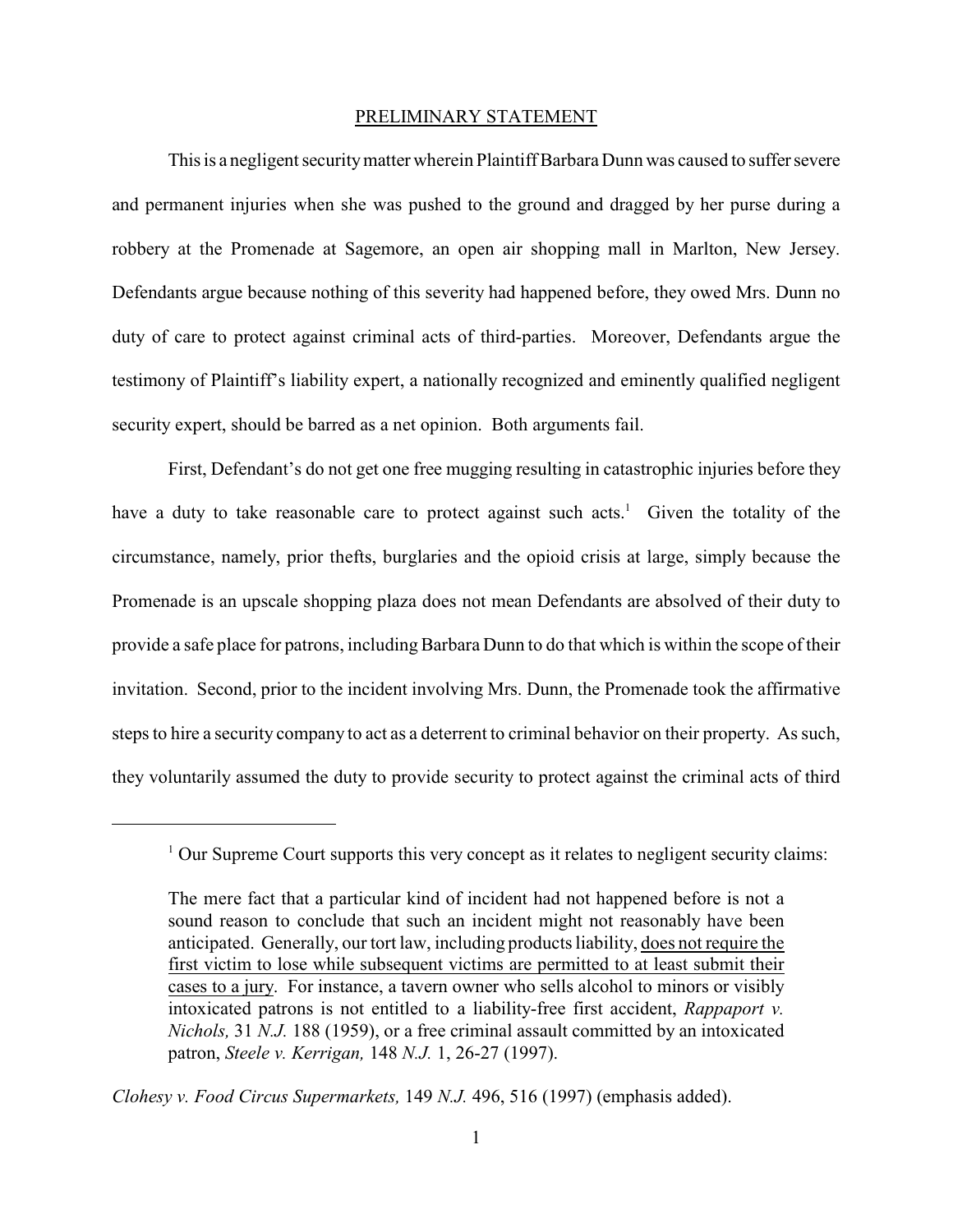parties on their property. The question, therefore, is not whether a duty existed, but whether that duty was breached - a question for the jury and not an issue to be decided as a matter of law.

Lastly, Defendant's motion to bar Kolin's liability report is in essence one for summary judgment, meant to defeat Mrs. Dunn's claim as a whole and deprive her of her day in Court. Kolin's report sufficiently applies the standards in his industry to the facts of this case and does not constitute a net opinion. Any perceived issues with his report and/or testimony can be addressed via cross examination at trial and through Defendant's own expert. Defendant's motion to bar should be denied and Mrs. Dunn permitted to present her case in its entirety to the jury.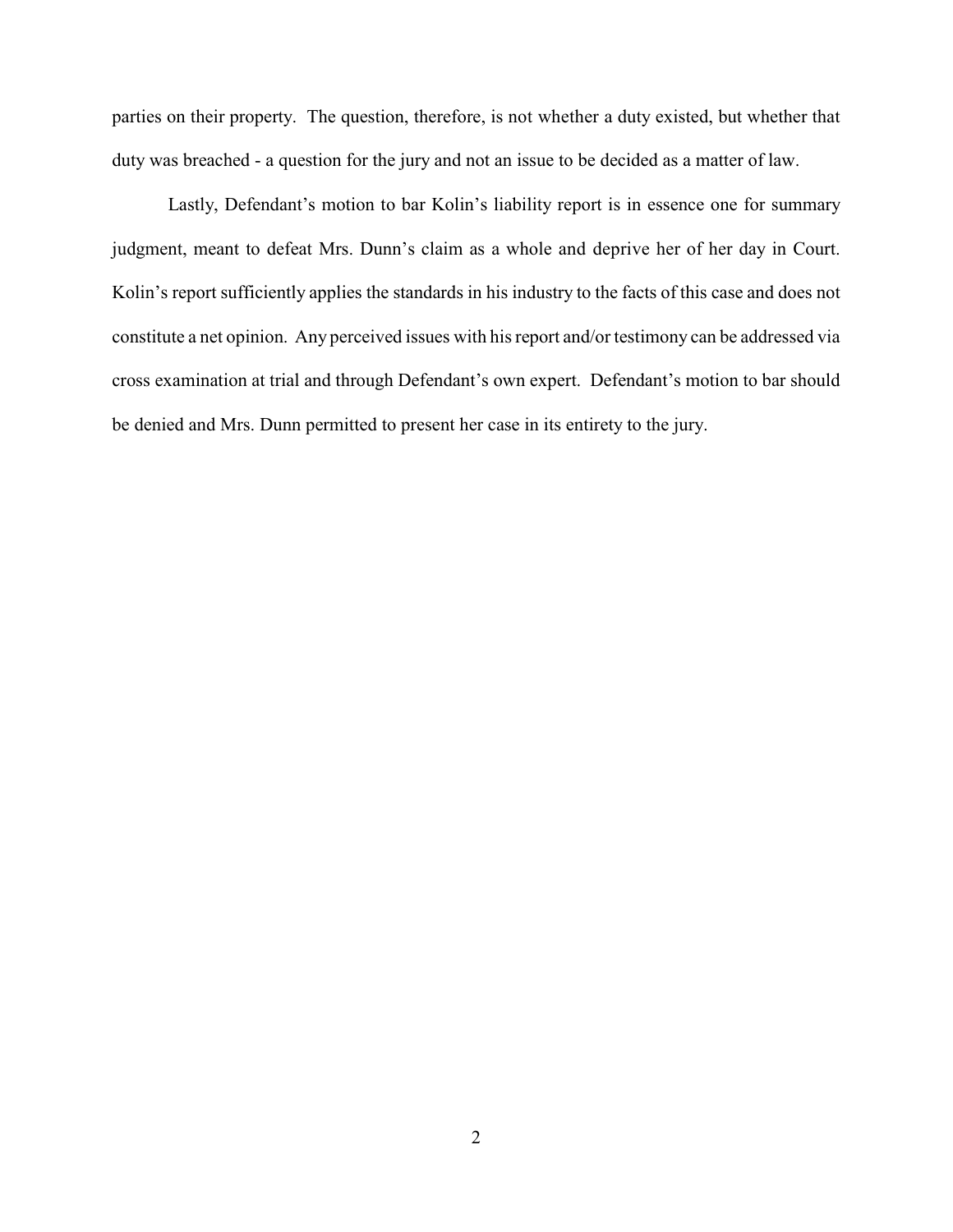# STATEMENT OF FACTS

## A. BACKGROUND, THE PROMENADE, AND THE ROLE OF SECURITY AT THE PROMENADE

- 1. Mrs. Dunn was injured on August 20, 2014 at the Promenade at Sagemore at approximately 8:30 p.m. (*Exhibit A - Evesham Township Police Report*)
- 2. The Promenade at Sagemore ("Promenade") is an open-air shopping center consisting of a variety of retail stores and restaurants. The Promenade's website touts the property as one designed "with the time-starved shopper in mind." (*See, The Promenade at Sagemore Website,* <https://thepromenadenj.com/info> (Last Accessed Feb. 14, 2019)).
- 3. On the night of the incident, the Promenade hosted a show as part of its summer concert series which resulted in an influx of two to three hundred additional patrons on site. (*Exhibit B - Deposition of Laura Balga* at 13:20-24) (*Exhibit C - Deposition of Lee Wallin* at 26:15- 27:23)
- 4. The Promenade contracted with a private security company, U.S. Security, Associates, Inc. ("U.S. Secuirty"), to provide security on their premises. (*Exhibit B - Deposition of Laura Balga* at 10:5-17).
- 5. The Promenade's general manager, Laura Balga, ("Balga") interacts with the contracted for security guards on a daily basis and communicates the Promenade's security needs and expectations including, "if we need a change of personnel or, you know, just any issues with the [security] personnel." *Id.* at 9:20-10:4.
- 6. Typically, on a normal business day the Promenade deploys one security officer. *Id.* at 12:11- 14.
- 7. For the summer concert series, Balga requested U.S. Securityprovide one additional security guard for the evening. *Id.* at 15:9-16:4.
- 8. This decision to use two security guards was made without the Promenade requesting a security assessment be performed to determine whether two guards would be a sufficient amount of guards for the summer concert series. *Id.* at 18:15-19:14.
- 9. According to Lee Wallin ("Wallin"), one of the guards on duty at the time of this incident, U.S. Security's guards are responsible to, "observe and report any problems" on the property. (*Exhibit C - Deposition of Lee Wallin* at 13:16-24). Wallin testified his job responsibilities include "acting as a deterrent from criminal conduct occurring at the Promenade." *Id.* at 18:16-19. According to Wallin, part of acting as a deterrent to prevent criminal activity is "just our being there, just visibility of seeing security people." *Id.* at 18:20-23; (*Exhibit B - Deposition of Laura Balga* at 37:9-14).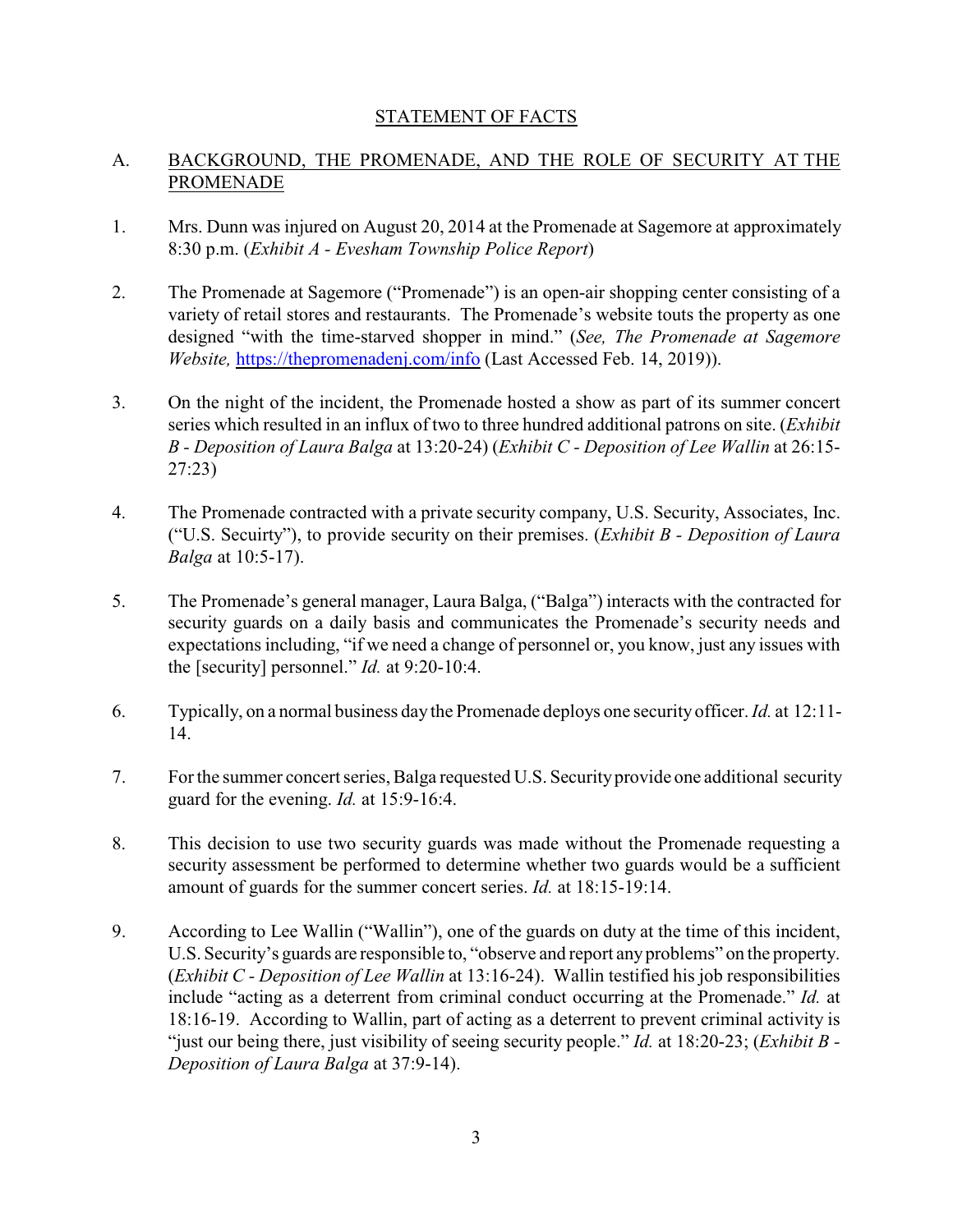- 10. U.S. Security's Security Officer's Guide sets forth standards and directives to guide guards in the performance of their duties, beginning with a code of ethics which states, officer's responsibilities include, "protecting life and property; preventing and reducing crimes within the limits of the facility where assigned; upholding the law and respecting the constitutional rights of all persons." (*Exhibit D - U.S. Security Associates, Inc., Security Officer's Guide* at i) (emphasis added).
- 11. Wallin agrees the statements in the Security Officers Guide apply to his job responsibilities at the Promenade. (*Exhibit C - Deposition of Lee Wallin* at 52:14-53:5). Specifically, Wallin was asked:
	- Q. [The Security Officer's Guide] says, we are crime prevention officers entrusted with protecting our clients' people and property. We are . . . alert for any suspicious article, person or activity that might cause harm. Do you agree that that's part of your job responsibility?
	- A. Yes.
	- Q. . . . we understand that our professional appearance and conduct is in itself an important deterrent to criminal activity. Do you agree with that statement?
	- A. Yes.
	- Q. . . . the security officer is assigned to a client's facility to protect all property within the limits of the facility and to protect the lives of employees and others on the property. This includes . . . preventing theft, arson and sabotage. Do you agree that that's part of your job responsibility?
	- A. Yes.

*Id.* at 53:20-54:18; (*Exhibit D - U.S. Security Associates, Inc., Security Officer's Guide* at iv, 1).

- 12. As it relates to maintaining a look out for suspicious persons, the Officer's Guide states, and Wallin agrees:
	- Q. . . . always be alert for anything unusual or out of place. Do you see that?
	- A. Yes, I do.
	- Q. What type of unusual or out of place things would you be looking for during a patrol?
	- A. Well, a lot has to do with the property itself. A lot has to do with just people who - - kids are always a problem, safety issues, that type of thing.
	- Q. Okay. Would that include being on the lookout for any suspicious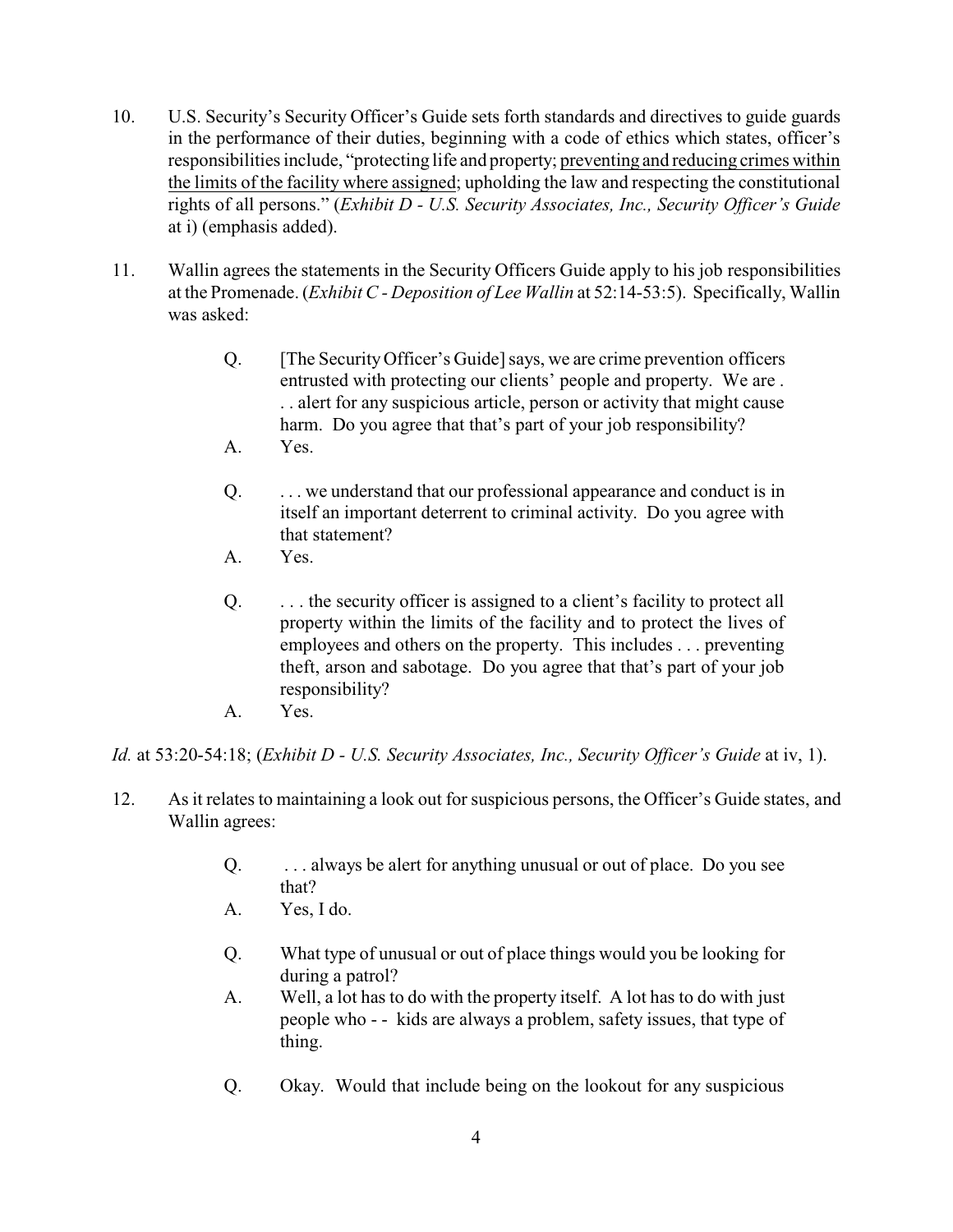people?

- A. Yeah. Yes.
- $Q.$  Okay ...
- A. That would be part of our job.
- . . . .
- Q. Page 45. Section 8.1 [of the Officer's Guide]. It says, the security officer plays a most important part in helping to keep a client's facility a safe place to work. While on patrol security officers are in an excellent position to observe unsafe conditions or infractions of established facility safety rules. Do you see that?
- A. Yes.
- Q. Do you agree with that statement?
- A. Yes.

(*Exhibit C - Deposition of Lee Wallin* at 61:9-23; 62:24-63:9); (*Exhibit D - U.S. Security Associates, Inc., Security Officer's Guide* at 37, 45).

- 13. In addition to these duties, Balga testified the Promenade's vision for having a second security guard during the summer concert series was as follows:
	- Q. At some point it became part of your discussions, how many officers to have for the summer concert series?
	- A. Yes.
	- Q. Why was that?
	- A. I felt that with the concerts centralized in the center court and getting more popular, kids around - - and I'm out there too - - but I thought let's have another one patrol the perimeter and do what they usually do, go along the perimeter of the stores, sidewalks. So if I needed an extra hand. I don't remember when that was.
	- Q. Okay. But your vision, then, was to have an extra security guard to patrol the perimeter while the concert was going on, is that fair?
	- A. Yes.
	- Q. And when you talk about the perimeter, do you mean all the other stores and everything?
	- A. Yes.
	- Q. Okay. So not necessarily to watch the concert itself or the crowd, but just to make sure that everything else is protected and covered as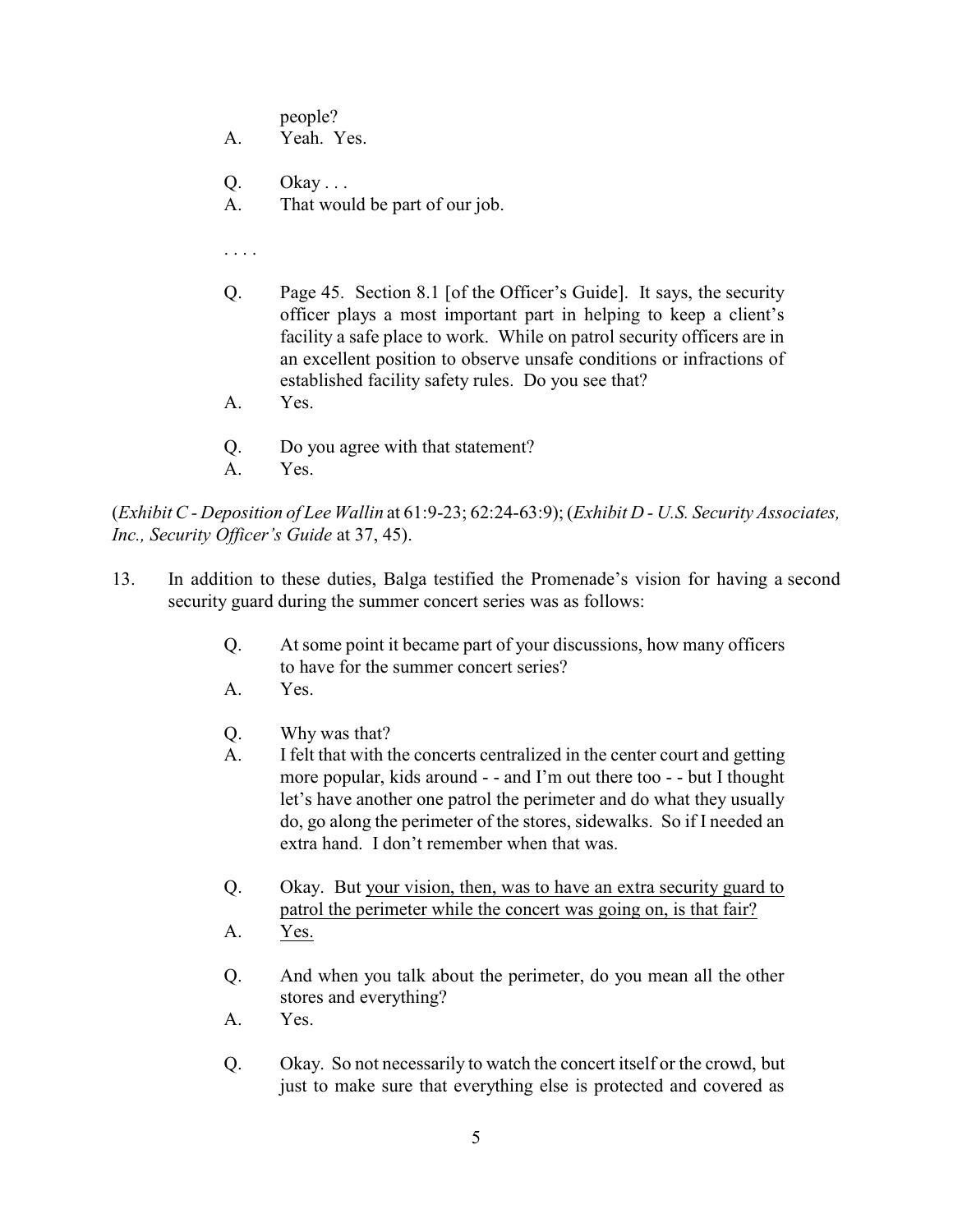well?

A.  $Right \ldots$ 

(*Exhibit B - Deposition of Laura Balga* at 15:16-16:18) (emphasis added).

- 14. Balga testified in regard to the summer concert series:
	- Q. . . . you assume you're putting on an event there's going to be more people there?
	- A. That's the idea.
	- Q. What do you mean by that?
	- A. That's why we have the event.
	- Q. To get more patrons to come?
	- A. Yes.
	- Q. More shoppers?
	- A. Right.
	- Q. More business?
	- A. Exactly.
	- Q. More money?
	- A. We hope.

. . . .

- Q. Okay. So if you're having more crowds and more people there, you also want to make sure that you're keeping those crowds and the more people that are coming onto the Promenade safe as well; is that fair?
- A. Right, because my thinking of adding an extra security guard for that time period just probablymade sense to me and to give the stores still what they expected to have someone roaming and not take it away, you know, all in the center court.
- Q. Sure. So you don't want all the attention just directed right at the crowd and the center court when the concert is going on?
- A. Right.
- Q. You want the security guards patrolling the perimeter?
- A. Yes, rotate. Two different posts, yes.
- Q. Would you want two guards within a few feet of each other both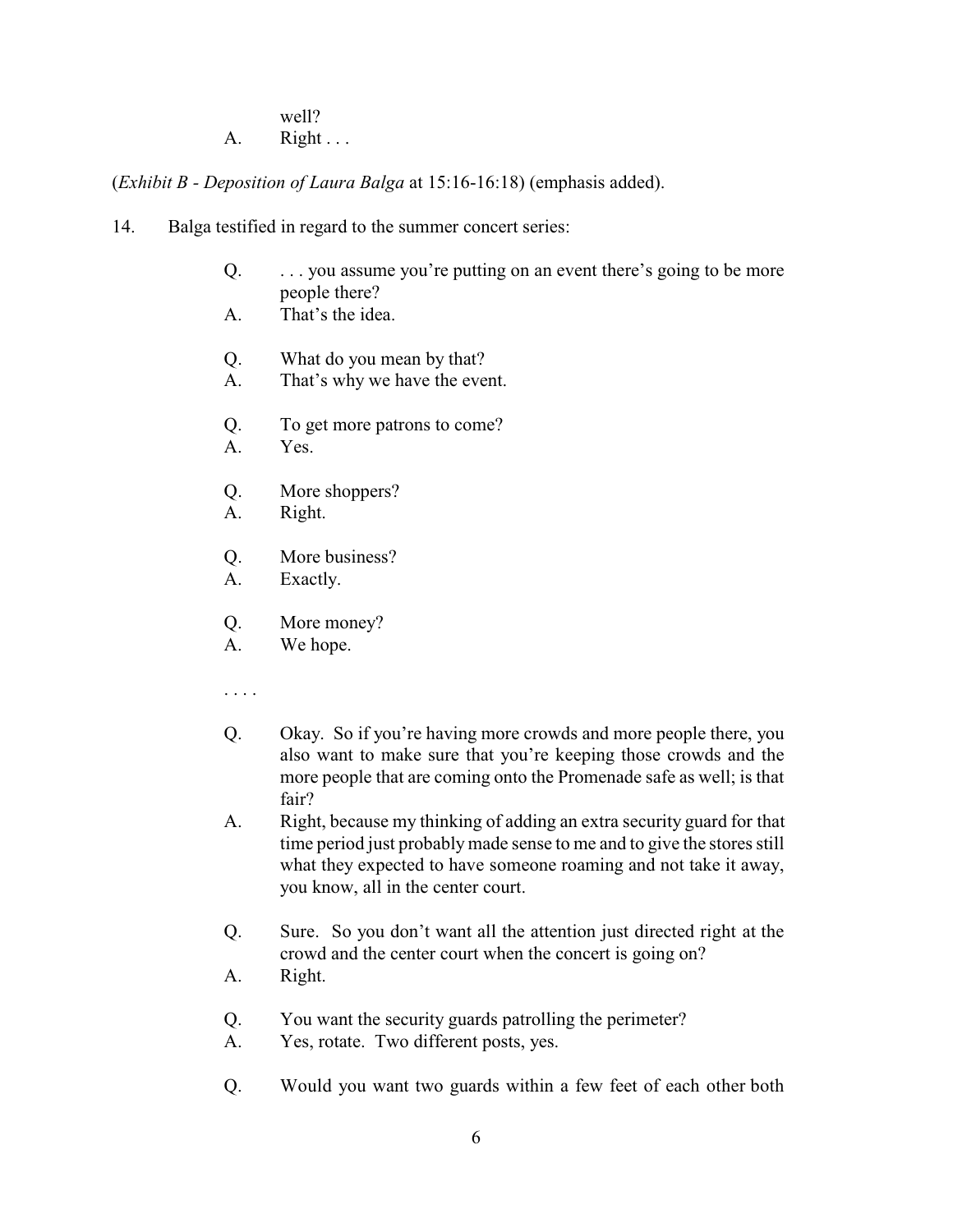#### focused at the crowd?

A. No.

### *Id.* at 21:12-25; 23:5-24:2.

- 15. Despite this preference, Balga never held any briefings, meetings, or sent any correspondence as to her expectations for the security staff during the concert series:
	- Q. Would you have briefing meetings on what you expected from the security officers for the summer concert series?
	- A. Not formally.
	- Q. Okay. How would you relay what essentially you just relayed to me [regarding expectations for security officers during the concert series]?
	- A. I would just tell them.
	- Q. Okay. Would that be a sit down meeting or anything like that?
	- A. No.
	- Q. Would you ever put anything in writing? Would you send them emails?
	- A. No.
	- Q. Was there a supervisor or anything like that from U.S. Security on site?
	- A. No.
	- Q. It was just all the same level security officers?
	- A. Correct.

*Id.* at 17:3-21.

- 16. Indeed, Lee Wallin did not recall any briefing sessions related to the concert series. (*Exhibit C - Deposition of Lee Wallin* at 25:7-9). Specifically, Wallin testified:
	- Q. I know you said Laura [Balga] would speak to you guys about the events, but just so I'm clear, would you have specific security briefings on these events on how this day or night should be treated differently than other days, if at all?
	- A. Well, as I said, we talked to her about the way these - what we should be doing.
	- Q. And Laura doesn't work for U.S. Security, right?
	- A. No, she does not.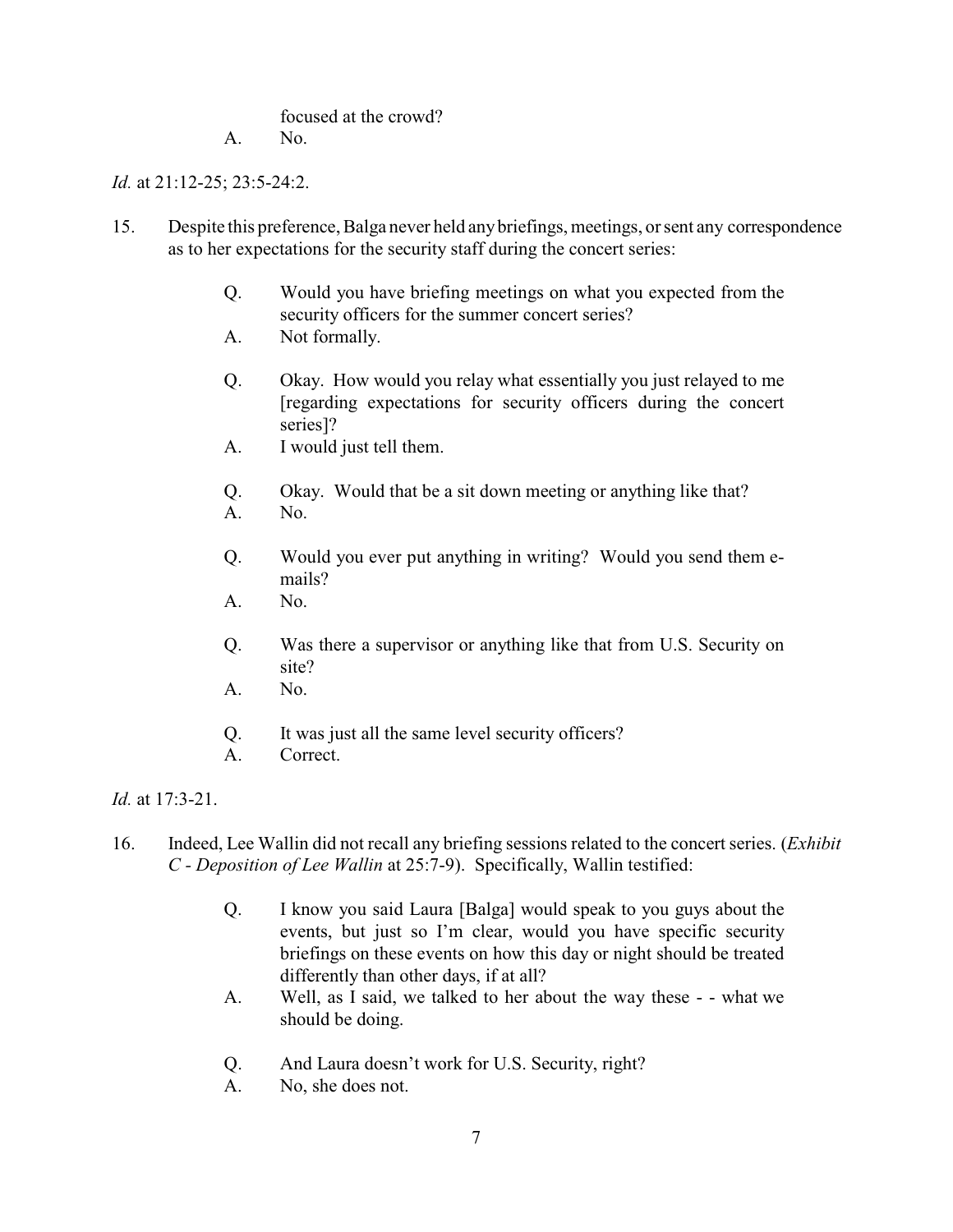- Q. Do you know if she has a security background?
- A. I do not.
- Q. Okay. And you said your supervisor at the time was someone who was not on site at the Promenade?
- A. Not at that instance, no.

*Id.* at 45:8-24.

- 17. Likewise, the Promenade never reached out to Evesham Police Department to coordinate security with U.S. Security for the summer concert series. (*Exhibit B - Deposition of Laura Balga* at 29:25-30:5). Wallin testified:
	- Q. Did you have any sit down security meetings with the Evesham Police Department regarding safety concerns, security concerns for the summer concert series?
	- A. No.
	- Q. Did you coordinate security efforts with the Evesham Police Department in any way for the summer concert series?
	- A. No.

(*Exhibit C - Deposition of Lee Wallin* at 76:8-16).

## B. DEFENDANTS' FAILURES ON THE NIGHT OF THE INCIDENT

- 18. On the night of the incident, seventy-five year old Barbara Dunn and her friend, Dolly Harrison met for dinner at the Brio restaurant, located inside the Promenade complex. (*Exhibit F - Deposition of Barbara Dunn* at 29:2-20).
- 19. Following dinner, Mrs. Dunn and her friend Dolly decided to do some window shopping and walked the storefronts along the Promenade. *Id.* at 33:20-22.
- 20. Mrs. Dunn noticed there was a crowd at the other end of the Promenade assembled for the summer concert series, but she did not care for the music. *Id.* at 33:10-19.
- 21. While Mrs. Dunn and Dolly browsed the storefronts, defendants Joshua McFarland and Misty Riddle - who were later identified as heroin addicts - lurked nearby, casing the area, smoking cigarettes and loitering in the same general vicinity waiting for a victim to rob to support their drug habit. (*Exhibit A - Evesham Township Police Report*)
- 22. At the time of the assault McFarland was wearing a blue bandana and Riddle, despite being a female, was described to police as a male based on her haggard appearance. (*Exhibit A - Evesham Township Police Report* at 2-3); (*Exhibit E - Photographs of Assailants*)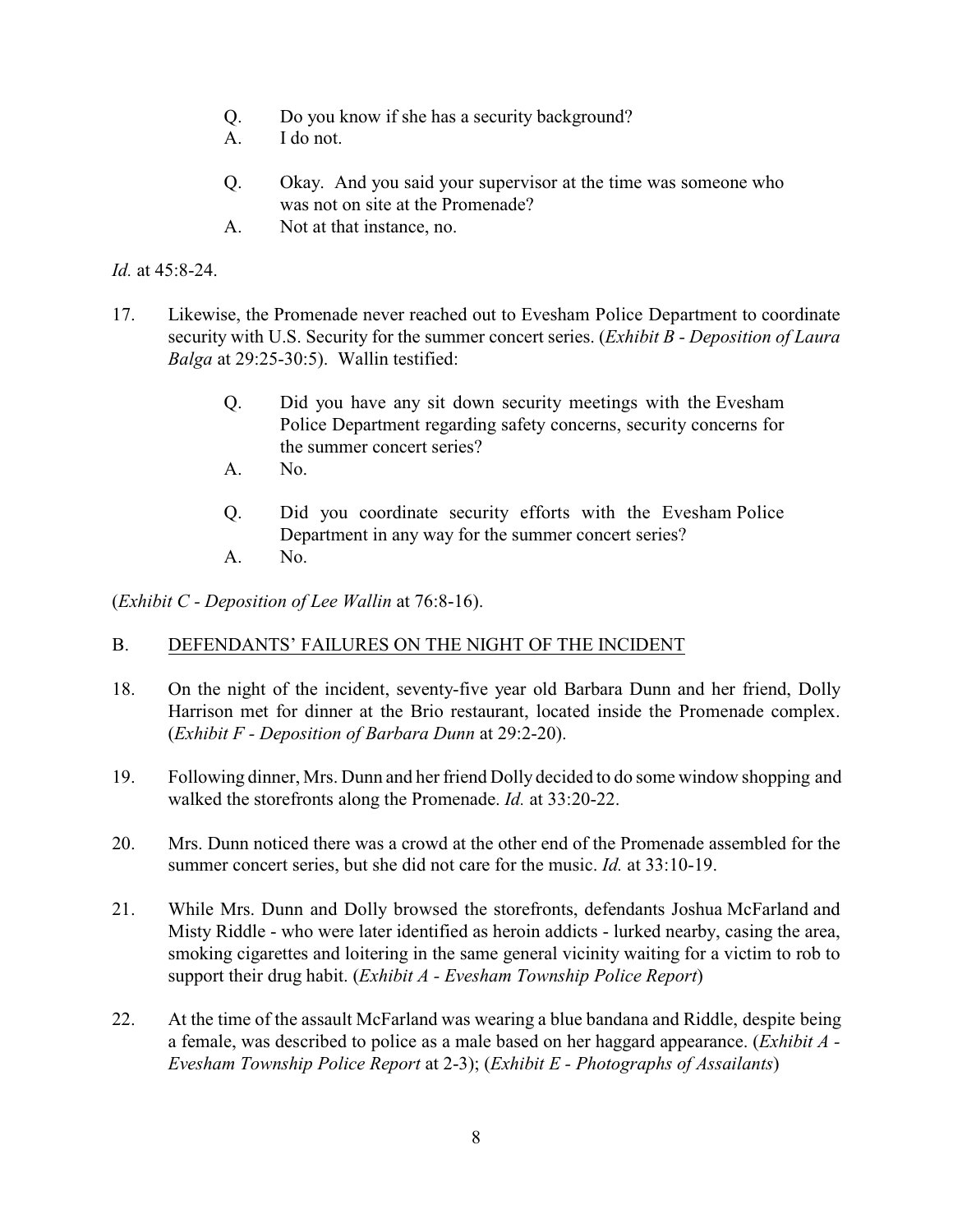- 23. Several patrons at the Promenade made note of the presence of these suspicious looking individuals. (*Exhibit A - Evesham Township Police Report* at 2-3).
- 24. Notably, two witnesses walking the perimeter of the Promenade for exercise relayed to police after the assault, they noticed the presence of these suspicious individuals. *Ibid.*
- 25. Likewise, two other patrons at a nearby restaurant made note of the presence of McFarland and Riddle, smoking cigarettes and loitering near a bench in an area out of view of the concert. *Ibid.*
- 26. Although these patrons noted the presence of these suspicious individuals, the security guards on duty stood within a few feet of each other for five to ten minutes watching the summer concert, unaware of the presence of Riddle and McFarland:
	- Q. So just so I'm clear on the picture, so at the time of the incident, you and [the other guard on duty] were both facing the crowd and the stage; is that correct?
	- A. Yes, correct.
	- Q. So your back and [the other guard on duty's] back was to the incident [involving Mrs. Dunn]?
	- A. Yes, that's correct.
	- Q. And you had been in that position for five to ten minutes?
	- A. That's correct.
	- Q. Had [the other guard on duty] been there for that same five to ten minutes, if you recall?
	- A. Yes, he was there the time that I was there - the times that I was there, yes.
	- Q. And at the time there were only two security officers on duty?
	- A. That's correct.
	- Q. And they - both of you were looking at the crowd at the time?
	- A. That's correct.

#### (*Exhibit C - Deposition of Lee Wallin* at 75:7-76:3).

- 26. While these guards watched the concert crowd, not patrolling the perimeter as envisioned by the Promenade's general manager, Riddle and McFarland attacked Mrs Dunn:
	- Q. . . . Now, you've left the restaurant, you've made the left, what happened after that?
	- A. Like I said, basically we did a U, we made a left, we made another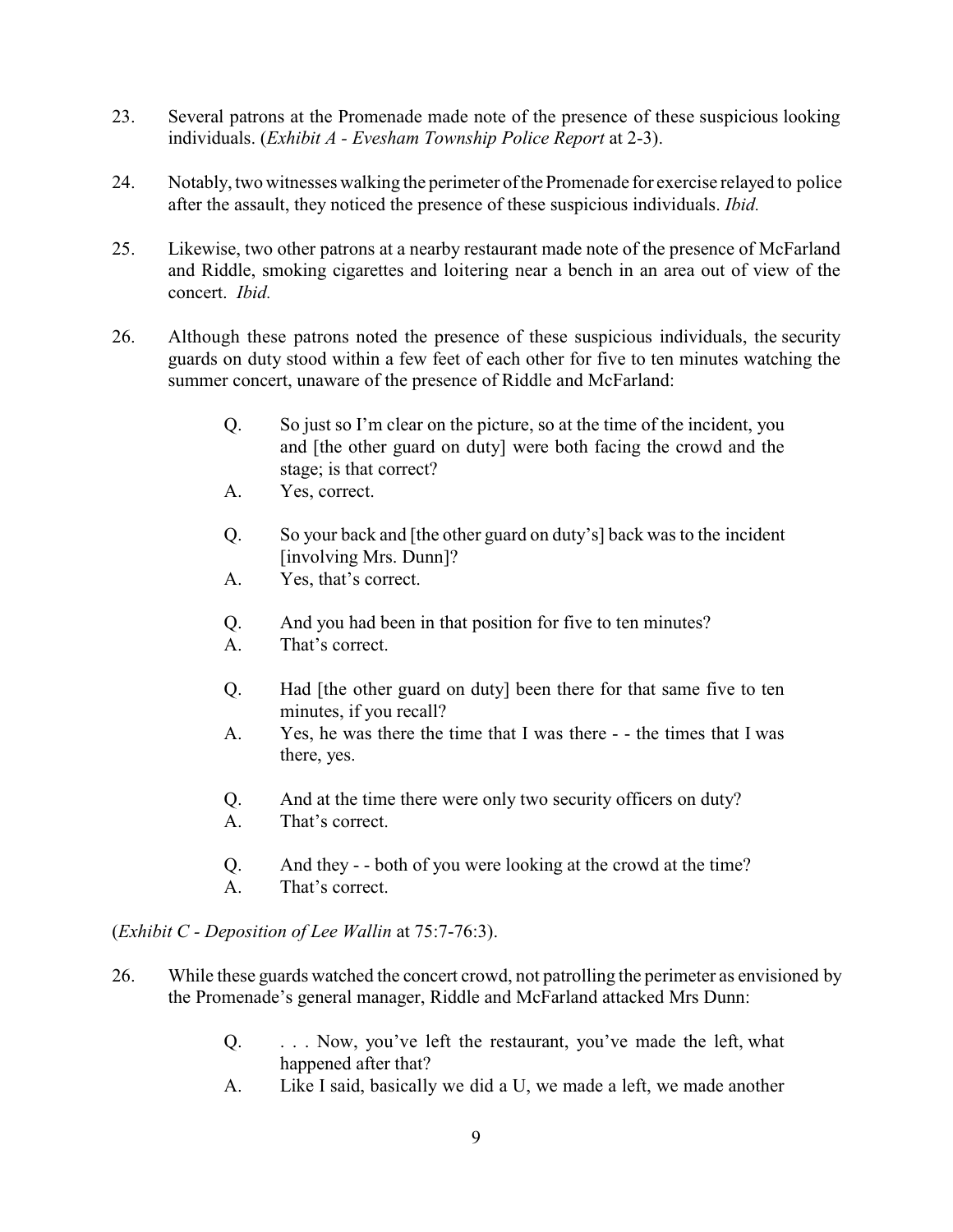left just looking in the windows, and then we made another - - we were coming back alongside of the Brio again.

- Q. Okay.
- A. And unfortunately that's when ...
- Q. If you need a break, we can take a break.
- A. When this person came up behind me and, unfortunately for me, my purse was on my left arm and it had a short strap and when [McFarland] yanked the purse, it did not come off of my arm but I was moved to the ground. And he was pulling the purse and pulling me along with it along the ground until it came off of my arm.

(*Exhibit F - Deposition of Barbara Dunn* at 37:17-38:9).

- 28. As a result of the robbery, Mrs. Dunn was caused to suffer severe and permanent injuries including, but not limited to a dislocated left shoulder, torn rotator cuff, a comminuted acetabular fracture (fracture to the ball and socket joint in the hip) necessitating open reduction and internal fixation and eventually a total hip replacement, permanent nerve damage in her left upper extremities, a left flail arm as well as broken fingers on her left hand. Likewise, while hospitalized, Mrs. Dunn contracted c-diff, now suffers from Post Traumatic Stress Disorder and has severe limitations in the use of her left arm and hand. (*Exhibit G - Narrative Report of Doctor Lance Markbreiter*)
- 29. Following her fall, Mrs. Dunn's friend Dolly came to her aid:
	- Q. Do you remember anybody else then after Dolly coming to your attention? I'm sorry, you mentioned a nurse?
	- A. There was a nurse, I believe she was at the venue, the concert, and she was there telling me to keep breathing in through my nose, out through my mouth, and she kept telling me that over and over and over. And I guess that's like to keep the oxygen in because I was awake, and I remember that.

And then probably without her assistance being there when I went into the ambulance, I'm assuming I blacked out because I do not remember the ride to the hospital.

- . . . .
- Q. Okay, thank you. So then besides Dolly, besides the nurse, did anybody else come to your attention?
- A. No. There were people around, I believe, but no one, no.
- Q. Do you recall any security guards coming to the scene?
- A. No, no one, no.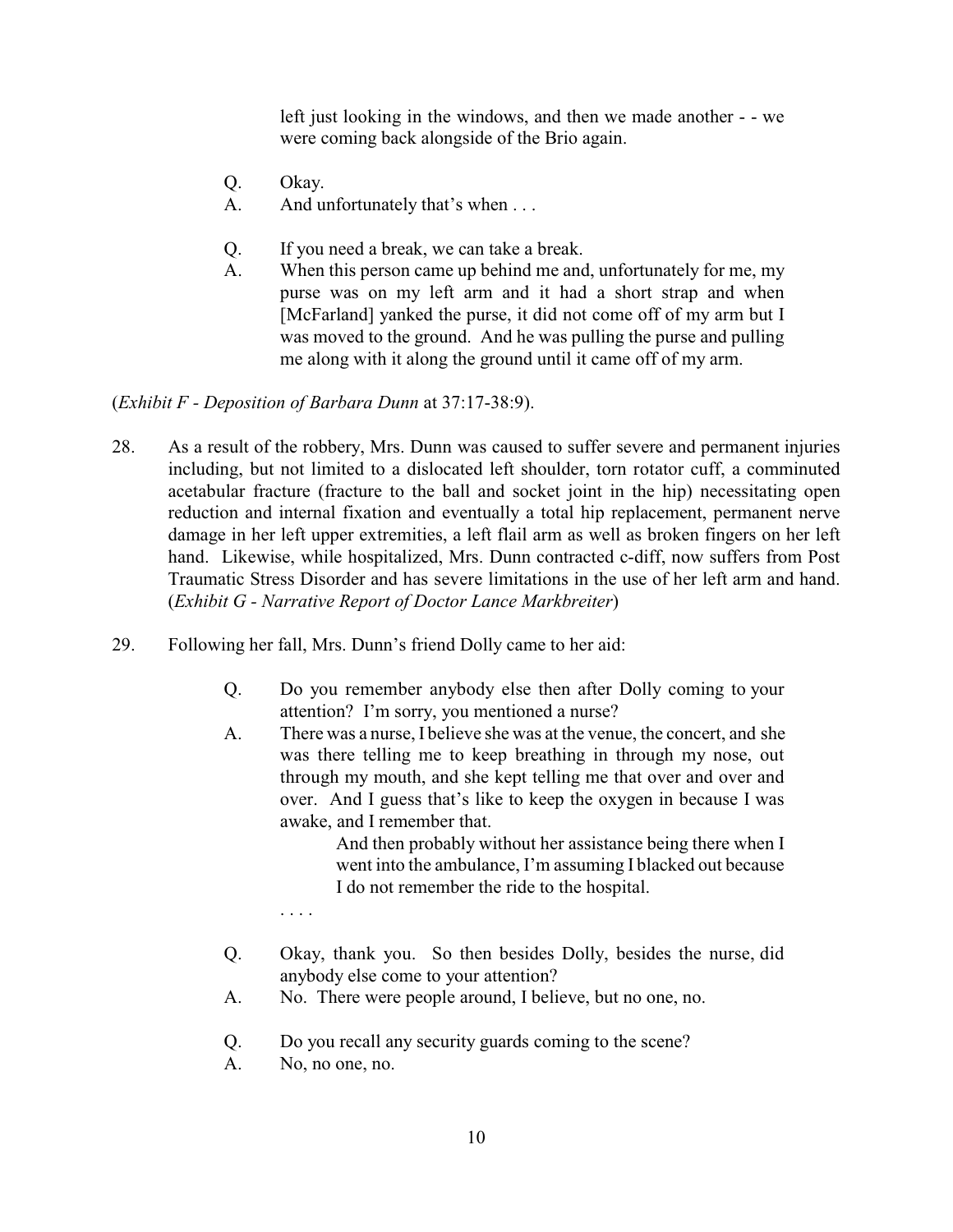(*Exhibit F - Deposition of Barbara Dunn* at 50:5-17, 51:7-14).

- 30. Lee Wallin did not witness the incident and testified he arrived on scene, "a few minutes," after the incident occurred. (*Exhibit C - Deposition of Lee Wallin* at 35:13-23).
- 31. Laura Balga, who was in the same vicinity as the security officers observing the concert testified:
	- Q. Where were you during the incident?
	- A. I was in the center court by the stage.
	- Q. Okay. Were you aware that the incident occurred at the time?
	- A. I saw - you know, it's a long view, but I saw something going on across the way at the corner, and Ithought, oh, you know, it looks like some sort of incident or activity going on at that corner. So that just kind of caught my eye. So I started heading over there and then saw that police were there and security was there.

(*Exhibit B - Deposition of Laura Balga* at 31:21-32:8) (emphasis added).

- 32. Balga testified that prior to this incident they had theft type issues requiring the police to respond:
	- Q. Do police come for shoplifting type incidents?
	- A. Sure.
	- Q. Do you have a recollection of police coming prior to August of 2014 for shoplifting.
	- A. I would assume they did. If a store calls. Not all stores will call.
	- Q. What about any burglaries prior to August of 2014?
	- A. Burglaries that I can recall are that - I think Apple had one. Maybe like a break-in glass kind of situation. The jeweler might have had one. I don't know what date that was. But - - and the police handled that. I think those were the two main ones that would be like - besides just shoplifting or, you know, someone stealing something - -
	- Q. Okay.
	- A. During the day. Like I don't know. I think Apple and Bernie Robbins might have had one.

#### *Id.* at 28:2-23.

33. Likewise, Lee Wallin testified the Apple store on site was broken into when he first started working at the Promenade and, "there has always been shoplifting," type issues on the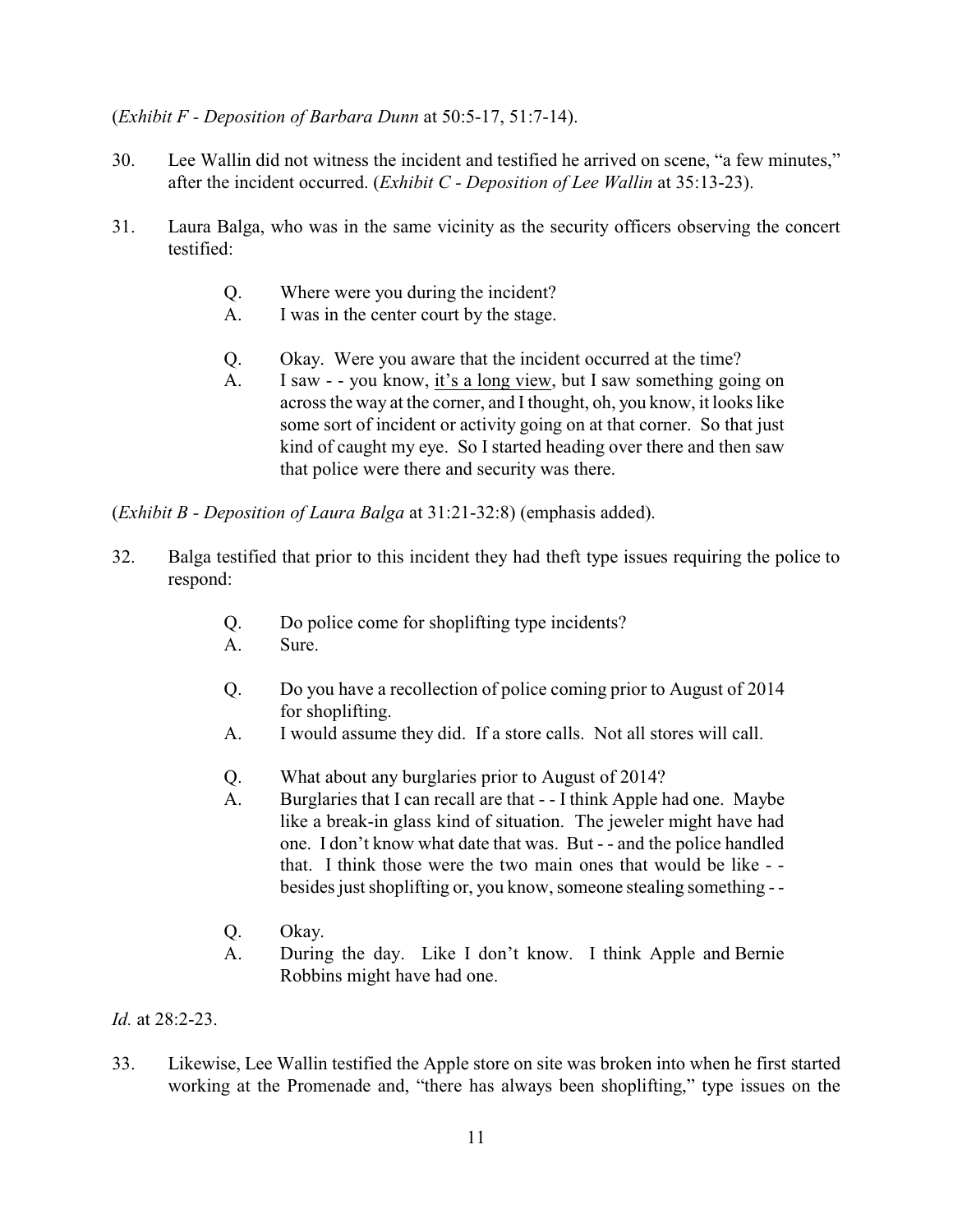premises. (*Exhibit C - Deposition of Lee Wallin* at 17:2-7; 17:20-18:4)

#### C. THE DUNN'S NEGLIGENT SECURITY EXPERT RUSSELL KOLINS

- 34. Plaintiff's negligent security expert, Russell Kolins ("Kolins") authored three reports dated, August 15, 2018, November 3, 2018 and November 9, 2018. (*Exhibit H - Russell Kolins Narrative Report dated August 15, 2018*); (*Exhibit I - Russell Kolins Narrative Report dated November 3, 2018*); (*Exhibit J - Russell Kolins Narrative Report dated November 9, 2018*)*.*
- 35. Kolins is a nationally recognized expert in the field of negligent security. He has been qualified to testify across the country in hundreds of cases and estimates he's been involved in over 2,000 negligent security type cases in his career. (*Exhibit K - Deposition of Russell Kolins* at 43:19-44:8); (*Exhibit L - List of Cases Kolins Testified 2009-2019*).
- 36. Kolins exposure to security matters began with his time with the United States Marine Corp. In 1966. During this time, Kolins was a counter intelligence agent, attended counter intelligence school and received training in various disciplines of security. He achieved the rank of Sergeant, and was honorably discharged following the end of his tour. *Id.* at 12:16- 13:13.
- 37. Following his release from the Marine Corp., Kolins worked as an agent performing risk assessments and threat assessments for insurance companies. He obtained his detective and security licenses in Philadelphia and has been in private practice as a consultant and forensic negligent security expert for nearly fifty years. *Id.* at 15:2-5; (*Exhibit I - Russell Kolins Narrative Report dated August 15, 2018* at 38) (*Exhibit M - C.V., Russell Kolins*).
- 38. Kolins has attended "hundreds of courses," in the area of negligent security and frequently lectures for organizations such as the New Jersey Bar Association:
	- Q. So looking at your CV, just tell me which courses involved premises security.
	- A. Well, first of all, the CV is only a summary of some of the courses just to give an idea - -
	- Q. Okay.
	- A. - of what I do, but as far as my education in premises security, it not only involves courses that I've taken over the years, which is an ongoing education program for me, but also courses that I teach including the New Jersey Bar Association where I've taught an allday negligence security CLE - -
	- . . . .
	- Q. Okay. All right. So let me just go back to your education and just hit on some of the things that you have here.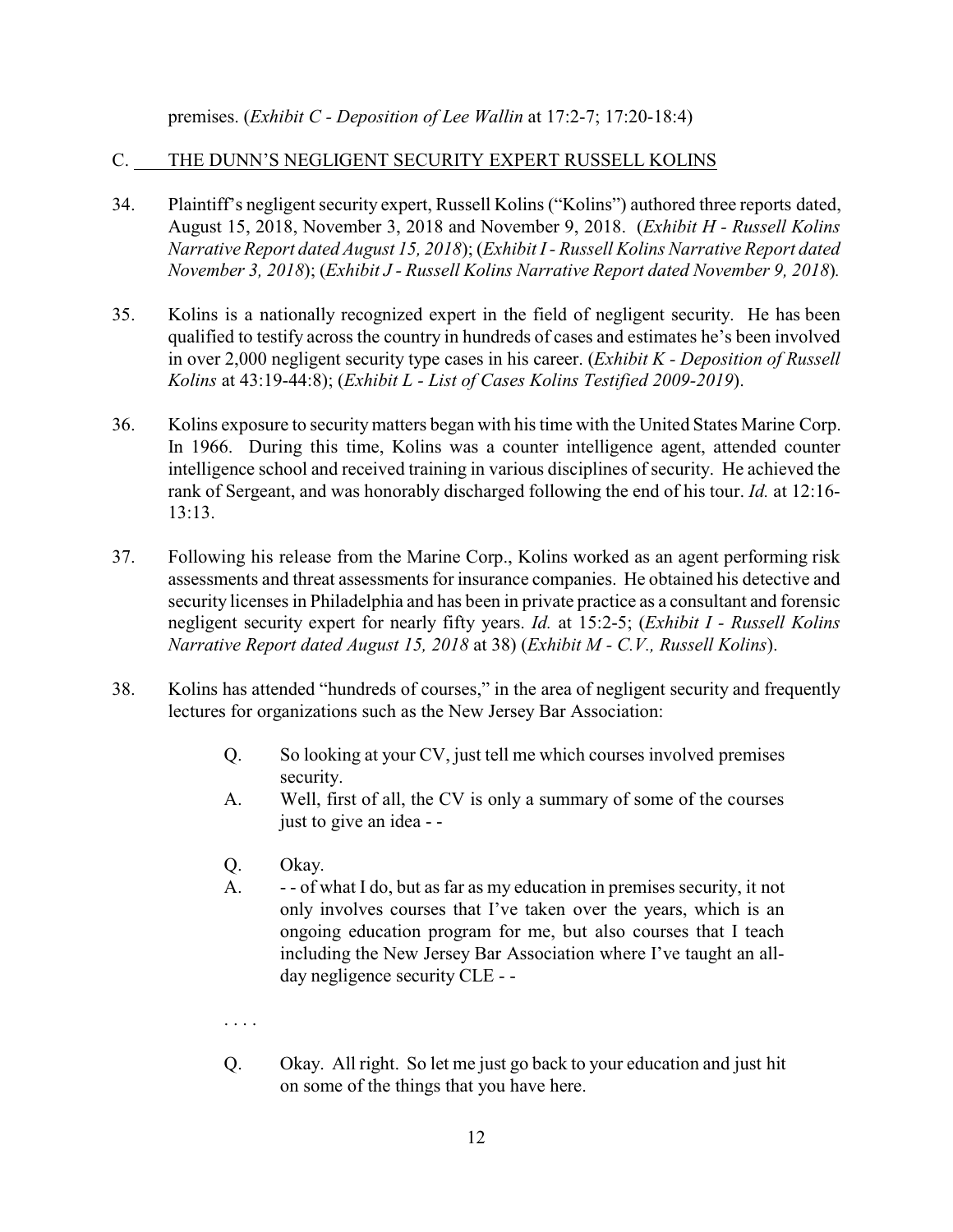Starting at the top ASIS International Security Leadership Conference.

- A. That's correct. And I'm going to be - I was invited to attend that again next year - - or next week, so I'll be - -
- $Q.$  What is  $-$
- A. - in Washington all week.
- Q. - ASIS?
- A. ASIS International is the preeminent security organization - global security organization. We have 56,000 members. ASIS International produces what is commonly referred to as the Bible of security which is a protection of assets manual, which is an ongoing publication right on this first shelf up here in front of you.

I've lectured at numerous annual conferences for ASIS International in security and security management.

(*Exhibit K - Deposition of Russell Kolins* at 22:12-23:20; 24:11-25:7) (emphasis added).

- 39. Likewise, Mr. Kolins is a member of the International Association of Professional Security Consultants ("IAPSC"), an elite organization with restricted membership of approximately 127 members of various disciplines relating to professional security consulting. Mr. Kolins is on the education committee for this organization and is schedule to speak at their annual conference on the issues of safety and security. *Id.* at 53:11-54:3.
- 40. In drafting his narrative report, Mr. Kolins relied on his education, experience and training, various source materials reviewed, as well as the standards set forth by ASIS and IAPSC:

My analysis is consistent with the best practices and forensic methodology by ASIS International, *Protection of Assets Manual (POA)* and the International Association of Professional Security Consultants (IAPSC).

ASIS International is the preeminent worldwide Professional Security Organization, consisting of vetted qualified members in every discipline of security. The Protection of Assets Manual is recognized in the security industry as the "*Bible*" of security. Its contents are comprised of accepted industry standards and accepted best practices. It also contains sections of published books and other literature for the education and advancement of all principles and disciplines of security. ASIS International also has certified many Councils that are comprised of only qualified and accepted leaders in their respective field of expertise. Membership is limited for each Council. Councils are charged with the responsibility of continuous monitoring of their respective objectives and developing recommendations for the Standards and Best Practices Commission for the advancement of those standards. I serve as the Liaison to the Commission.

. . . .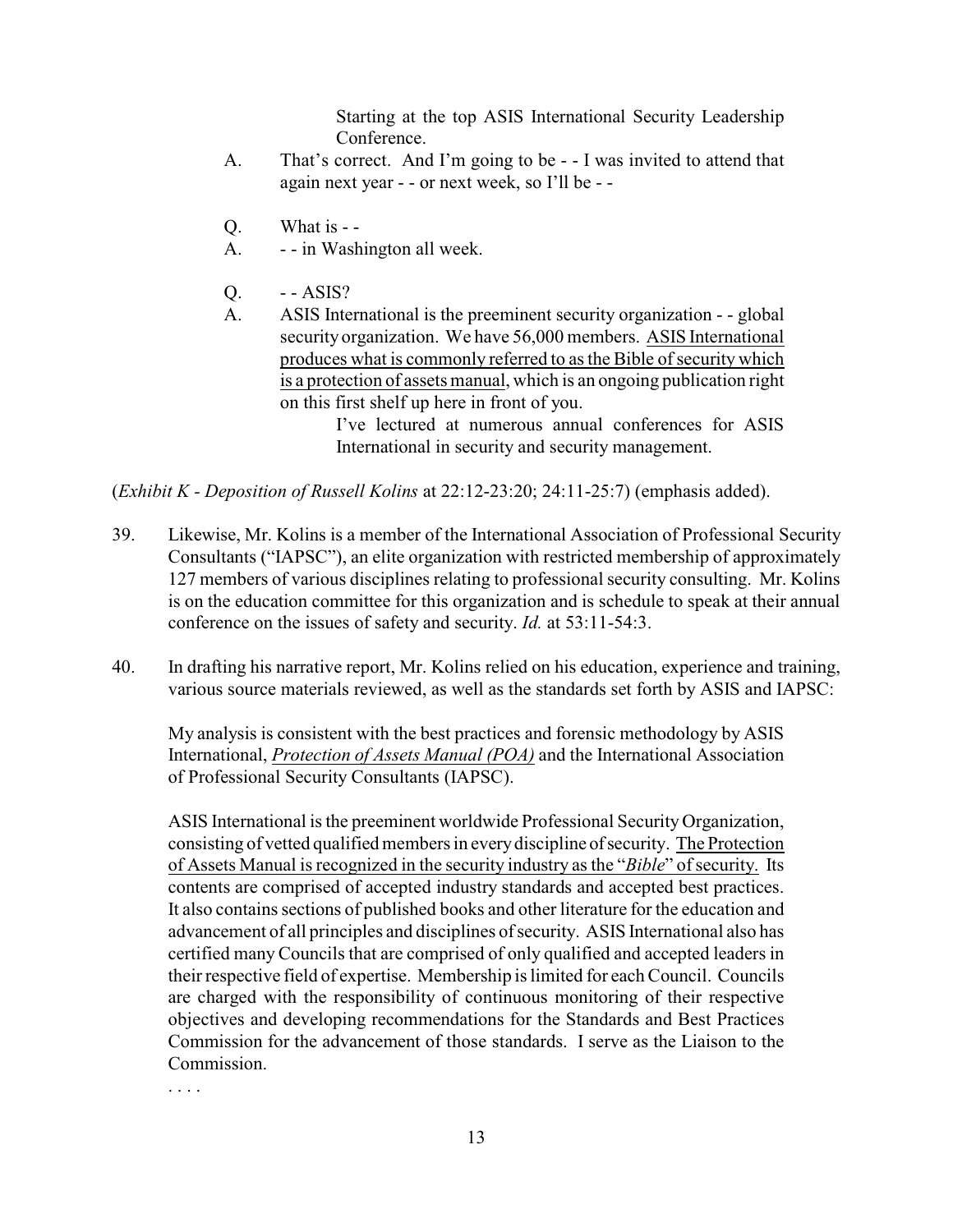The International Association of Professional Security Consultants (IAPSC) is the preeminent organization restricted to recognized qualified professionals in their respective security disciplines.

(*Exhibit H - Russell Kolins Narrative Report dated August 15, 2018* at 3); *Exhibit K - Deposition of Russell Kolins* at *Id.* at 56:16-58:23; 77:4-79:9).

- 41. Additionally, in reaching his opinions and conclusions Mr. Kolins relied on various authoritative texts, including but not limited to, "*Handbook of Loss and Crime Prevention Fifth Edition*," "*Spotlight on security forreal estate managers,*" *"Introduction to Security," "Broken Windows (1982) - Wilson and Kelling," "Encycolpedia of Security Management."* (*Exhibit H - Russell Kolins Narrative Report dated August 15, 2018* at 25, 33)*.*
- 42. Lastly, Mr. Kolins reviewed extensive discovery relating to this case including pleadings, discovery responses, depositions, OPRA request documents relating to prior criminal acts in the area, the entire Burlington County Prosecutor's Office file relating to this incident, the Evesham Township Police Report, Photographs of the scene and property, the U.S. Security Officer's Guide, the contract between U.S. Security and Davis Enterprises, and the incident reports relating to this matter. *Id.* at 35-37.
- 43. Having reviewed all of these materials and based on his training, experience, education as well as the industry standards in his field, Mr. Kolins reached several conclusions as to whether the Promenade Defendants and U.S. Security were negligent in the implementation and performance of their security on the night of the incident. *Id.* at 22.
- 44. First, Kolins opined that there was a clear disconnect between the Promenade's expectations for its security officers and the performance of the officers duties on the night of the incident:

There are two types of security operations, one: proprietary security which is in-house or controlled entirely by the company establishing security for its operations; two: contract security services which are those operations provided by a professional security company that contracts its services to a business. Staffing of proprietary security personnel is done entirely by the business while contract security personnel are hired, trained and supervised by the agency for which they work. Defendant hired contract guards, but failed to properly communicate needs and concerns to the security company.

Some of the disadvantages to having a contract security company are evident in the neglect to address key issues to this case. The first disadvantage is looser control and supervision. This is demonstrated in the lack of supervision provided to the property from their regional manager Joseph Mar[i]ni . . . this advantage is represented when the Promenade at Sagemore property manager, Laura Balga, had an expectation of at least one security officer being dilligent throughout the property and not both security officers being focused on the concert [when the incident occurred].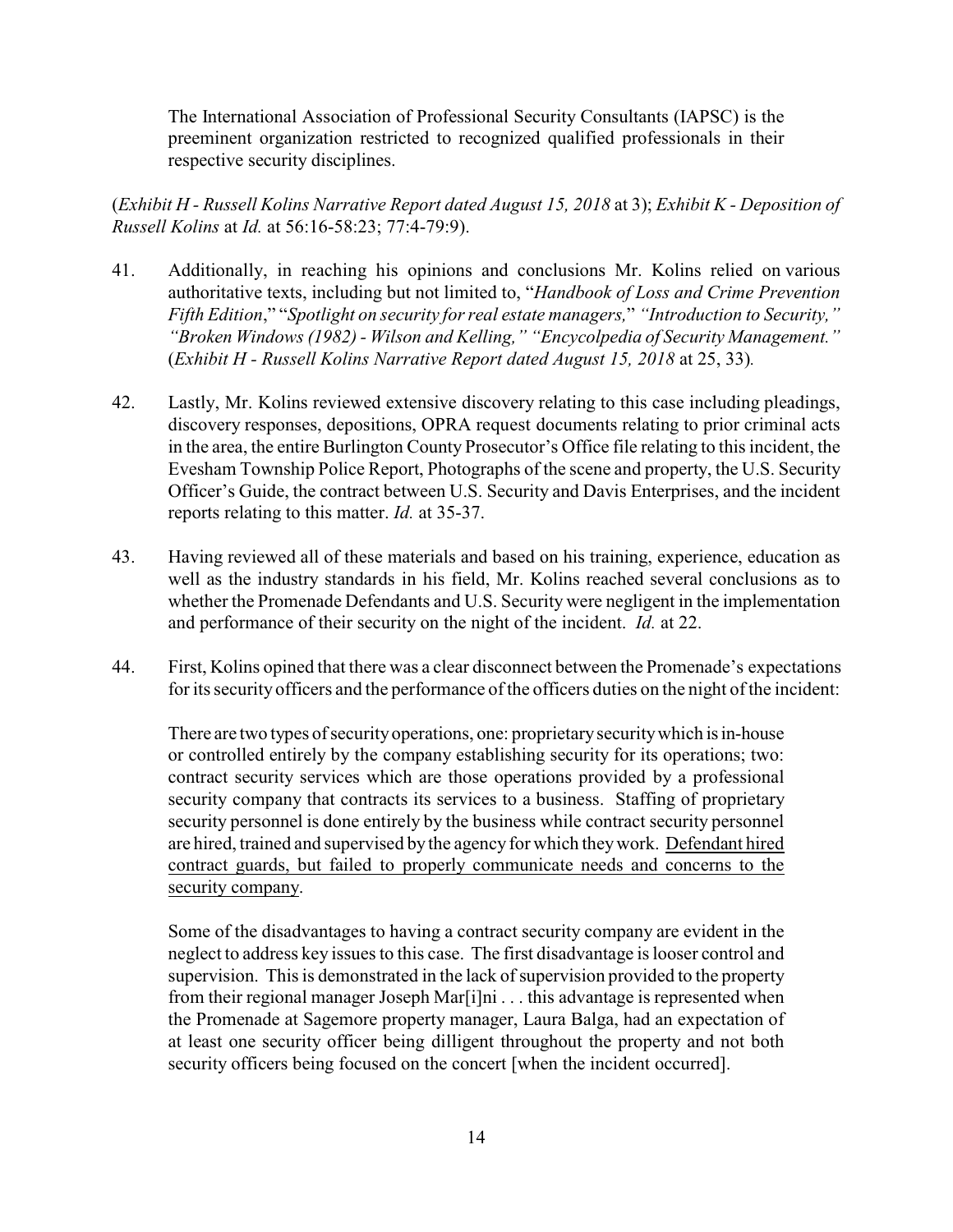In noting the issues with this disconnect, Kolins cites to and relies on the ASIS Protection of Assets Manual as well as the "*Introduction to Security*" text referred to in his reference list. (*Exhibit H - Russell Kolins Narrative Report dated August 15, 2018* at 23-24).

45. Moreover, Kolins notes the disconnect between U.S. Security and the Promenade Defendants results in vulnerabilities to key areas on the property:

The last disadvantage of contract security is demonstrated in the neglect of the property and its contract security team to identify and mitigate the properties vulnerabilities which has led the property to welcome criminal activity. This is demonstrated in the various graffiti markings around the property. The 13 pictures that were captured had graffiti markings on key property vulnerabilities. There were three electrical transformers/relays, one by a gas connection, and in front of three key doors: the Security/Sprinkler Room door and the electrical room door. The appearance of graffiti gives the appearance of neglect and gives criminals the appearance that there is an opportunity as demonstrated in the "Broken Windows Theory." In the theory it cites lack of observation or monitoring of areas of concern and the perceived invitation to more crime and the helplessness to prevent such action. This is especially true with graffiti since it takes time to apply, this is even more troubling in sensitive areas.

- *Id.* at 25; (*Exhibit N Photographs of Graffiti at the Promenade*).
- 46. In addition to this disconnect between the organizational structures of U.S. Security and the Promenade Defendants, Kolins also notes the deficiencies in the deployment of security personnel at the Promenade:

Defendants failed to conduct a Security Vulnerability Assessment and/or create a security plan for the Promenade at Sagemore. Further, in light of the Summer Concert event, which brought in more people than the normal customer base for the retail stores. A Vulnerability Assessment and/or Security Plan should have been conducted to ascertain how to best provide a safe and enjoyable environment for all persons coming onto the property. Further, consideration should have been given to the number of security personnel required and the deployment/posts of such security personnel to provide a safe and enjoyable environment for its patrons and/or guests. Defendants failed to do these things and failed to take reasonable and appropriate measures pursuant to security industry standards.

. . . .

There was insufficient supervision of security at The Promenade at Sagemore. [Managers] must be familiar with the local criminal, administrative, and civil laws. "*If established operators do not know the law, they cannot know how to prevent breaking it. If they do not know the rules, how can they educate their managers and employees?" " . . . [M]anagers and security staff act as an agent or servant of the*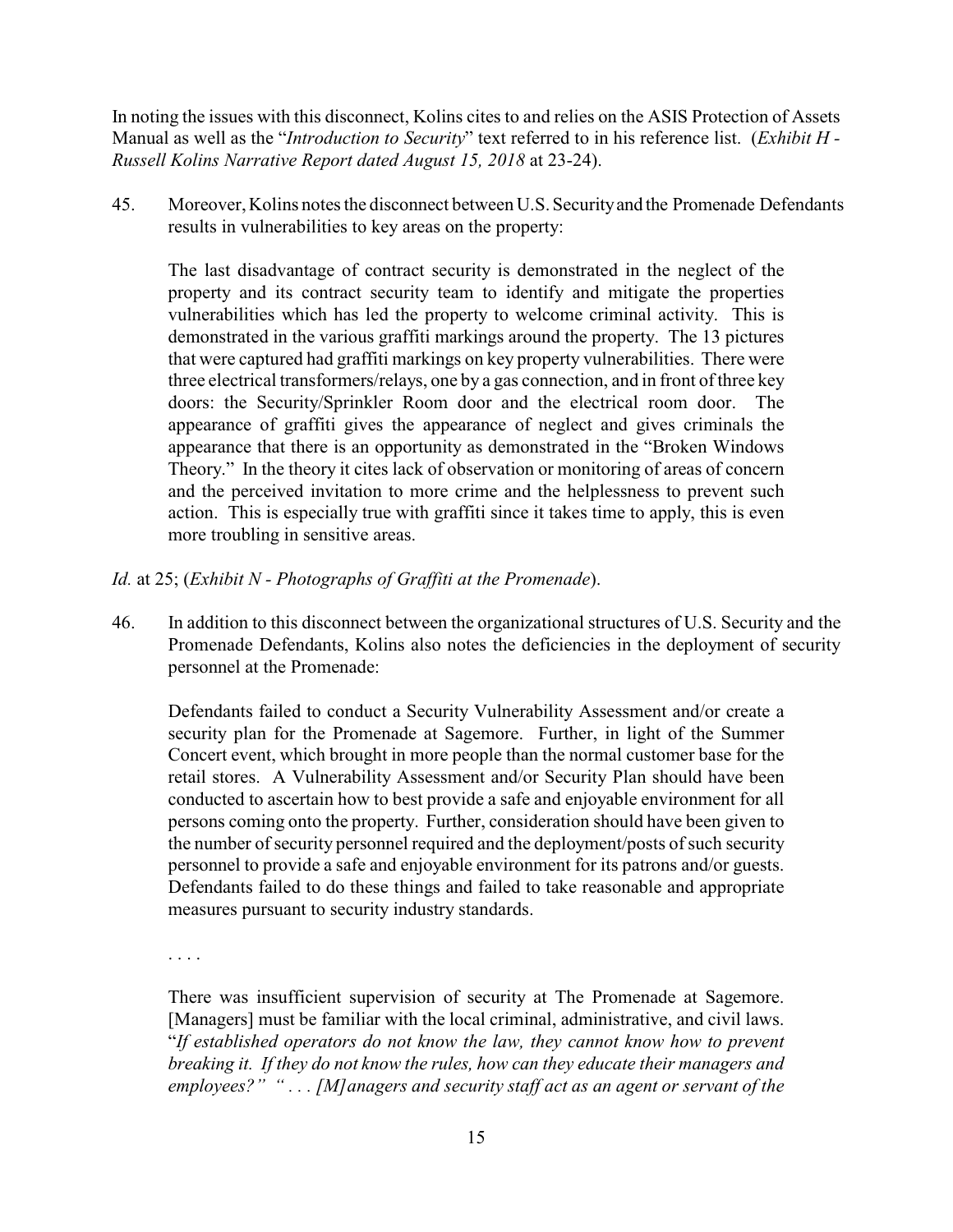*business owner who is the one responsible under the rules of agency."* Thus, it behooves the cautious and responsible business owner to institute policies which will protect the establishment, the staff, and of utmost importance the customer from harm and liability.

*Id.* at 29 (quoting, Fay, J. J. (2007). *Encyclopedia of Security Management.* Burlington: Elsevier); (*Exhibit K - Deposition of Kolins at* 84:2-85:3; 173:13-174:1).

47. In this regard, Kolins testified at his deposition:

a risk assessment, as I said, is an ongoing situation. And so you have to take each day and each event that is planned to conduct a risk assessment and evaluate what is needed. Now, Ms. Balga stated that she asked for an additional guard because of the concert and she needed an extra guard to patrol the area. The security company says, you know what, she's asked for an additional guard because of the concert, but she never asked us to patrol the area because there was no communication except what she testified to about her expectations of what the guard would do. So that's where I talked about earlier in my testimony that there was no synchronization between the two . . . . So there was no actual posts orders to tell the guards, hey, go out there and patrol the area while every - - all the attention is drawn on the concert area.

(*Exhibit K - Deposition of Kolins at* 147:17-148:19).

48. Kolin's also opines that under basic principles of security implementation, as set forth in the ASIS Protection of Assets Manual and sources such as "*Spotlight on security for real estate managers,"* Defendants failed in their responsibilities to deter third party criminal conduct on their property:

"One of the most important values of security guards is their visibility." "No matter how many people are involved, guards that are not visible will not be an effective deterrent." ["]Visibility, availability, and an active duty routine are important to the perception of security as well at the reality."

. . . .

The primary purpose of physical security are the BIG D's:

- Deter Visual evidence of a comprehensive security pregram will induce some perpetrators to look for other facilities where access would be less risky.
- Detect This is the first step to prevent losses, in this instance the brutal attack on Plaintiff
- Delay Once intrusion has been detected, time must be allowed for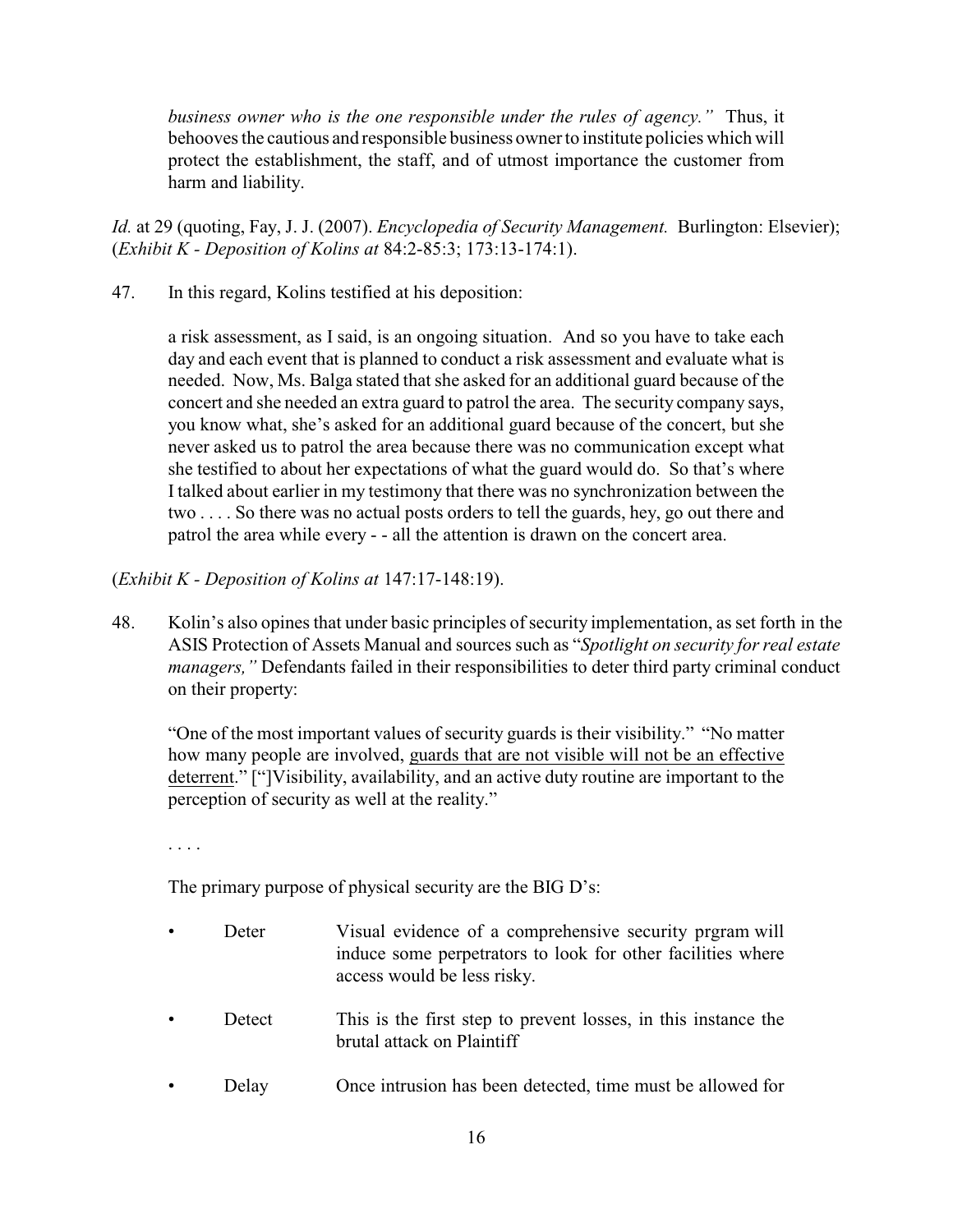#### response force to prevent loss

In order for security personnel to provide the deterrent effect, security personnel have to be deployed in such a manner so as to be visible. Defendants contracted for two security personnel to be present for the Summer Concert events with the obligations to engage in both foot and vehicular patrols. According to Security officer, Wallin, both security personnel were in the immediate vicinity of the concert stage for a period of "five to ten minutes." Security would therefore only be visible to the persons in the immediate vicinity of the concert stage, and not to the property at large, as they would be if they were conducting foot and/or vehicular patrols. This eviscerates the first purpose of security to *deter* criminal activity. It follows that if security was standing in one area for a period of time they are similarly unable to detect and delay personal and/or property loss and delay.

(*Exhibit H - Russell Kolins Narrative Report dated August 15, 2018* at 30-31) (emphasis added); (*Exhibit K - Deposition of Kolins at* 165:20-166:19).

49. These failures on the part of the Promenade Defendants and U.S. Security were proximate causes in the injuries to Mrs. Dunn:

Although Defendants took steps to provide security for the premises at the Promenade at Sagemore, the steps taken were not reasonable . . . Defendant [never] had any meeting of the minds to re-assess the property and the usage of the property, even if it were if it was for limited time periods, to determine if the security needs of the property changed or needed to be re-evaluated in any way . . . Based on my review ofthe documents, materials and transcripts, and photographs identified in this report, as well as my knowledge and experience of security standards, theories and principles and my knowledge, experience, expertise and training, the Defendant[s] materially deviated form the applicable security standards, laws and regulations, substantially breached their duty to undertake reasonable care to provide a safe place for patrons and failed in protecting patrons from a known and foreseeable harm. These breaches were fundamental, far-reaching and outrageous and created an unsafe environment with circumstances that caused the horrific injuries to Barbara Dunn which were both foreseeable and preventable.

- *Id.* at 32; (*Exhibit K Deposition of Kolins at* 168:21-169:5; 183:3-18).
- 50. Regarding the issue of foreseeability of a third party criminal act, such as the one which injured Mrs Dunn occurring on the premises, Kolins testified:

as far as foreseeability is concerned, it was the mall itself that actually undertook the - - the idea of potential threats which were foreseeable on their property and hired security to - - to deter those threats from occurring . . . If they didn't believe there were any threats, they wouldn't hire security to begin with. Number two, they had the burglary at the Apple store. They knew that there was crime in the area, that there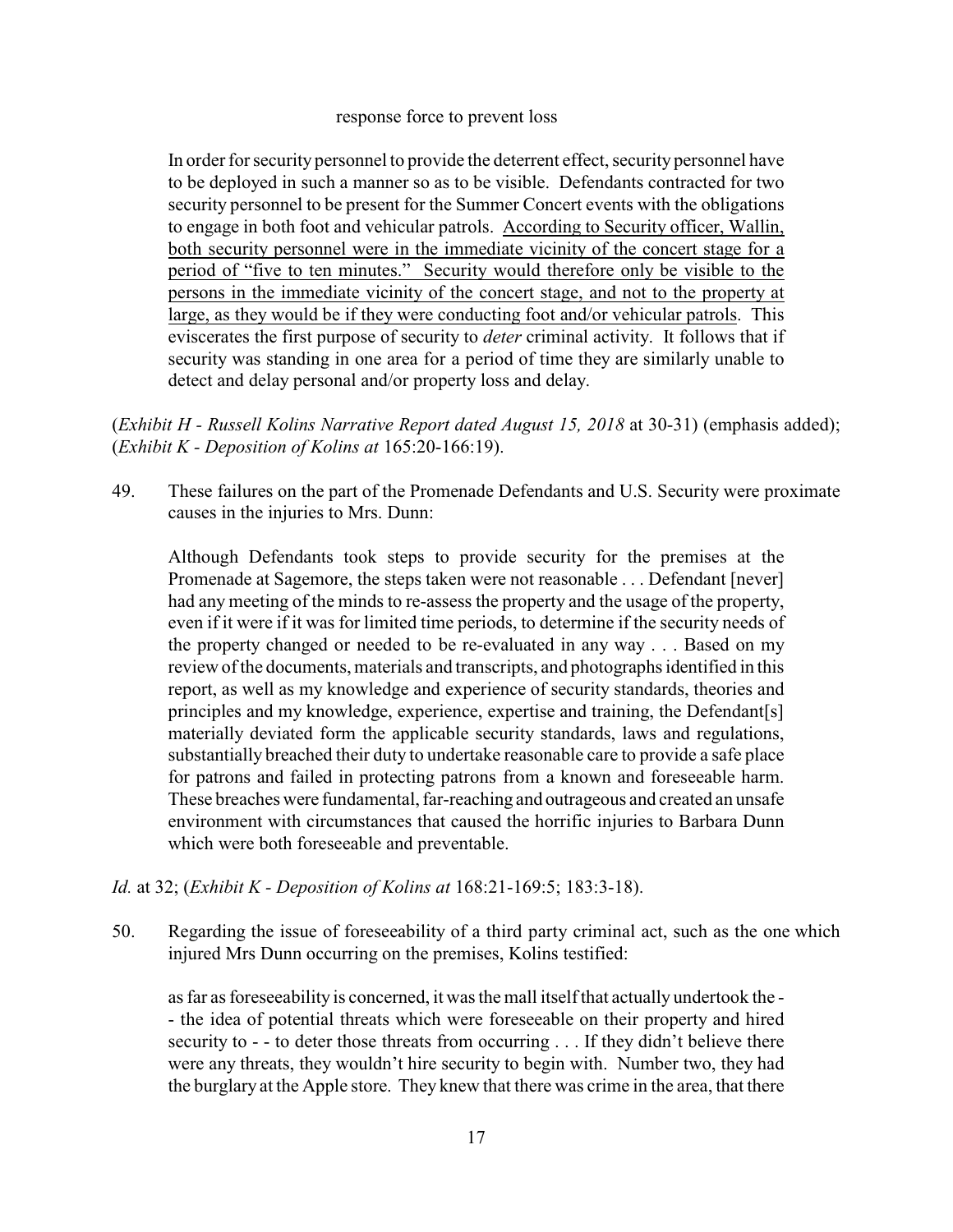was potential crime because of the graffiti which I addressed in my report as a broken window effect.

(*Exhibit K - Deposition of Kolins at* 126:1-17).

- 51. Likewise, Kolins testified his review of materials for this case showed a history of crimes predicated on monetary gain:
	- Q. Do you recall being asked a question about prior crimes that occurred in the Promenade?
	- A. Yes.
	- Q. Okay. Do you recall generally what those crimes were?
	- A. Yes. There was a robbery - I'm sorry, burglary at the Apple Store. They had shoplifting incidents as well.
	- Q. Okay. So those were crimes, I believe you said they were crimes against property?
	- A. Yes.
	- Q. Okay. Crimes predicated on monetary gain?
	- A. Yes.
	- Q. Okay. What was the aim of the crime against Mrs. Dunn?
	- A. Monetary gain.
	- Q. Okay. And just - could you clarify that a little bit more?
	- A. Yes. The purpose was to rob Ms. Dunn of her pocketbook in the hope of gaining monetary value from either credit cards or cash or maybe even jewelry or whatever Ms. Dunn purchased in a store that was stored in her pocketbook . . .

(*Exhibit K - Deposition of Kolins at* 174:18-175:17).

52. Lastly, Kolins noted the police report indicated several witnesses noticed the criminal defendants as suspicious individuals while walking the property for exercise:

Well, these two civilian [witnesses], not security people or indication that they were police officers recognized that McFarland and Riddle were displaying signs of suspicious activity. And, again, that's what I talked about in situational awareness. And had the security been patrolling the area, they would have seen the same thing and addressed the issue with the suspicious activity and - - that we []now [k]now as McFarland and Riddle.

Q. And would you agree that simply even their patrolling the area providing a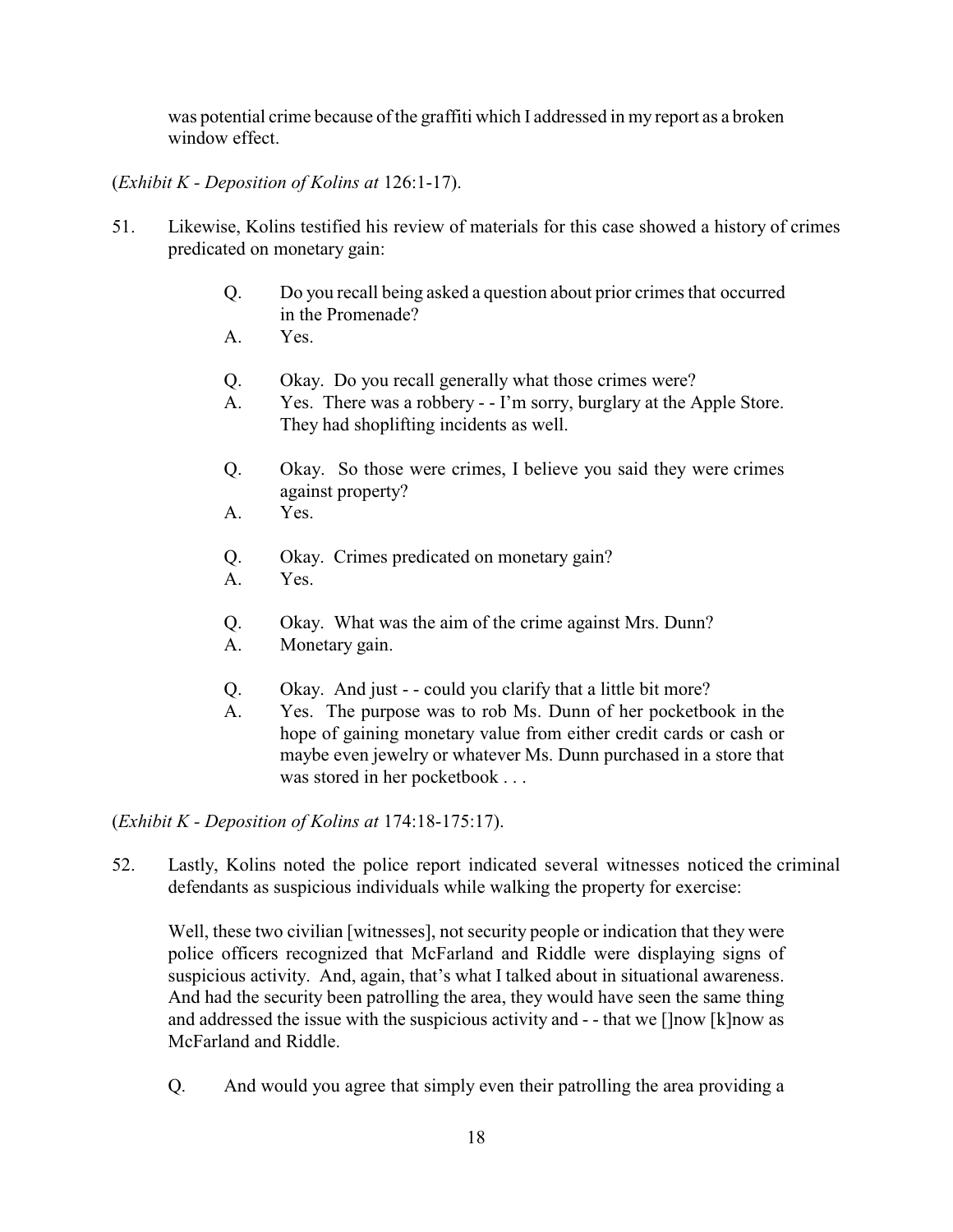visual that there's security personnel in the area would have played a factor into acting as a deterrent and preventing this type of incident?

A. That's correct. Because neither McFarland or Riddle, after they robbed and injured Ms. Dunn, stood around with their hands up in the air saying we're here, we confess, we're waiting for the police to come arrest us.

The very fact that they stole her pocketbook, robbed her and after injuring her took off and escaped is a clear indication that - - that they were not deterred in committing this crime.

#### *Id*. at 179:10-180:22.

53. Kolin's opinions and conclusions in this matter are well grounded in the standards for his industry, sufficiently applied to the facts of this case and his report should not be barred as a net opinion. Moreover, Defendants without question owed a duty to Mrs. Dunn to protect against third party criminal acts on their property. They hired security personnel for this very purpose. As such, the question is not whether a duty was owed, but whether this duty was breached. This question is one for the jury and Defendant's Motion should be denied.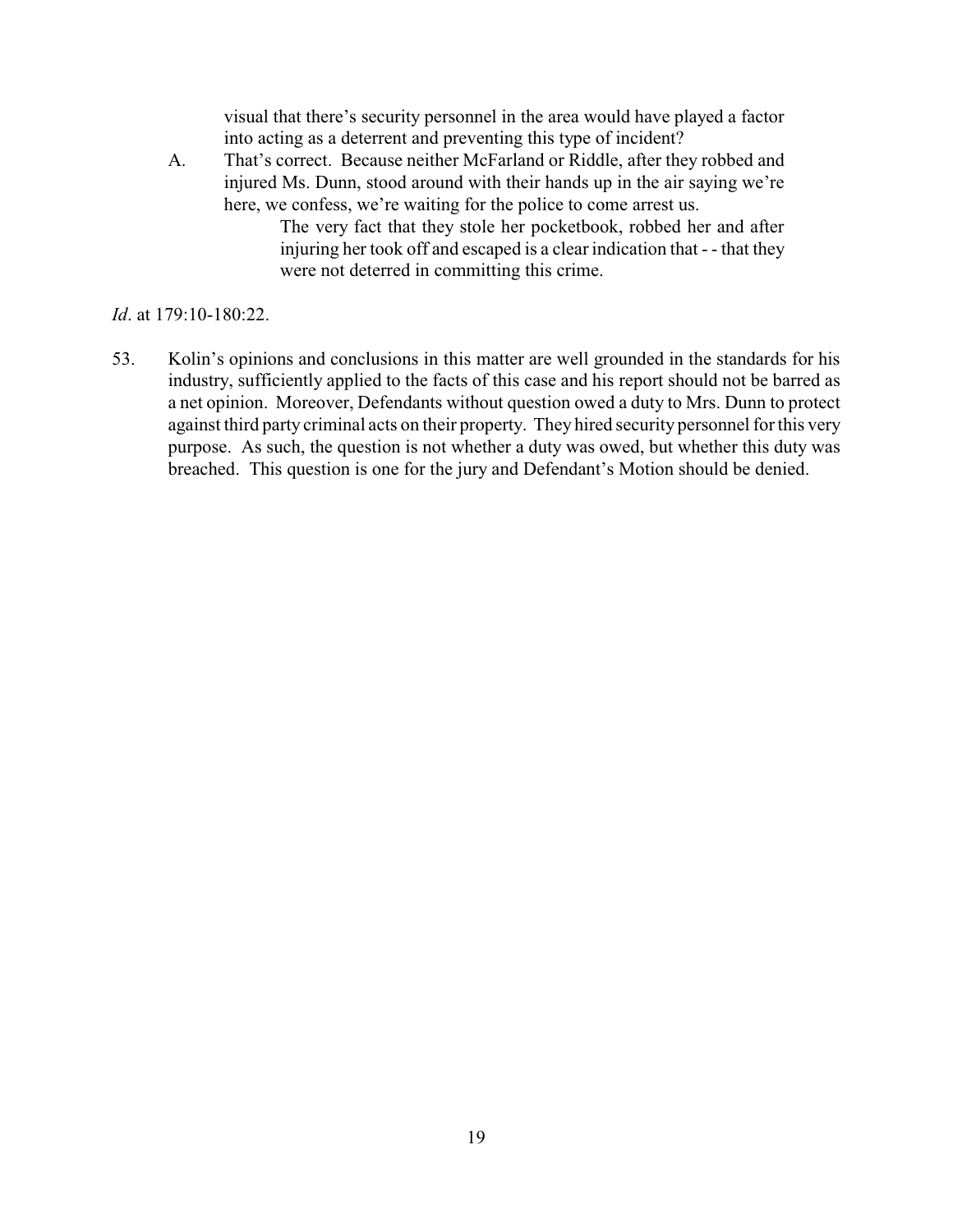# RESPONSE TO DEFENDANT'S STATEMENT OF FACTS

- 1. Admitted that Plaintiff Barbra Dunn was injured while shopping at the Promenade on August 20, 2014 and admitted that her husband is alleging per quod damages.
- 2. Admitted in part that Plaintiff was shopping at the Promenade at Sagemore when she was injured in the incident giving rise to this litigation. Plaintiff can neither confirm nor deny the characterization of the Promenade as "an upscale shopping strip mall."
- 3. Admitted.
- 4. Admitted in part, denied in part. Admitted that there was a concert going on during the night of the incident which brought an additional approximately 200-300 patrons onto the property. Denied as to the characterization of "small concert of light music" with patrons over the age of 65 primarily in attendance. Mrs. Dunn testified she did not care for the music that was being played at the concert and SecurityOfficer Wallin did not recall what kind of music was being played during the night Mrs. Dunn was injured. (*Exhibit C - Deposition of Wallin* at 71:3-9).
- 5. Admitted.
- 6. Admitted in part. Denied as to the term, "impulsive," as their specific state of mind is unknown. Notwithstanding, the Evesham Police Report speaks for itself. Moreover, the national epidemic of opiate abuse is well recognized, namely the serious problem in Southern New Jersey, including Burlington County, of heroin addiction and its link to violent crimes. (*Exhibit O - Article, "DEA Announces "360 Strategy" in Southern New Jersey to Address Heroin, Prescription Opioids, Violent Crime"*).
- 7. Admitted.
- 8. Denied. The incident occurred at 8:30 p.m., certainly not "broad daylight." Moreover, while several individuals noted the presence of McFarland and Riddle as suspicious persons prior to the incident occurring, the characterization the incident happened in front of "multiple witnesses," is over broad and not supported by the facts. Moreover, there is a dispute as to the distance the security officers were from the incident. Balga testified it was a "long view," from the concert area to where the incident occurred and Wallin testified he and the other guard on duty had their backs to the area where the incident occurred for between five and ten minutes. Wallin's testimony he never saw the assailants before the attack is correct because he and his co-worker were not patrolling the perimeter of the Promenade as envisioned by Laura Balga. (*Exhibit A - Evesham Township Police Report* at 1-3); (*Exhibit B - Deposition of Laura Balga* at 21:12-25; 23:5-24:2; 31:21-32:8); (*Exhibit C - Deposition of Lee Wallin* at 75:7-76:3).
- 9. Admitted that there were no prior robberies during the summer concert series. However, Defendant's do not get one free robbery before they are held accountable for their negligence.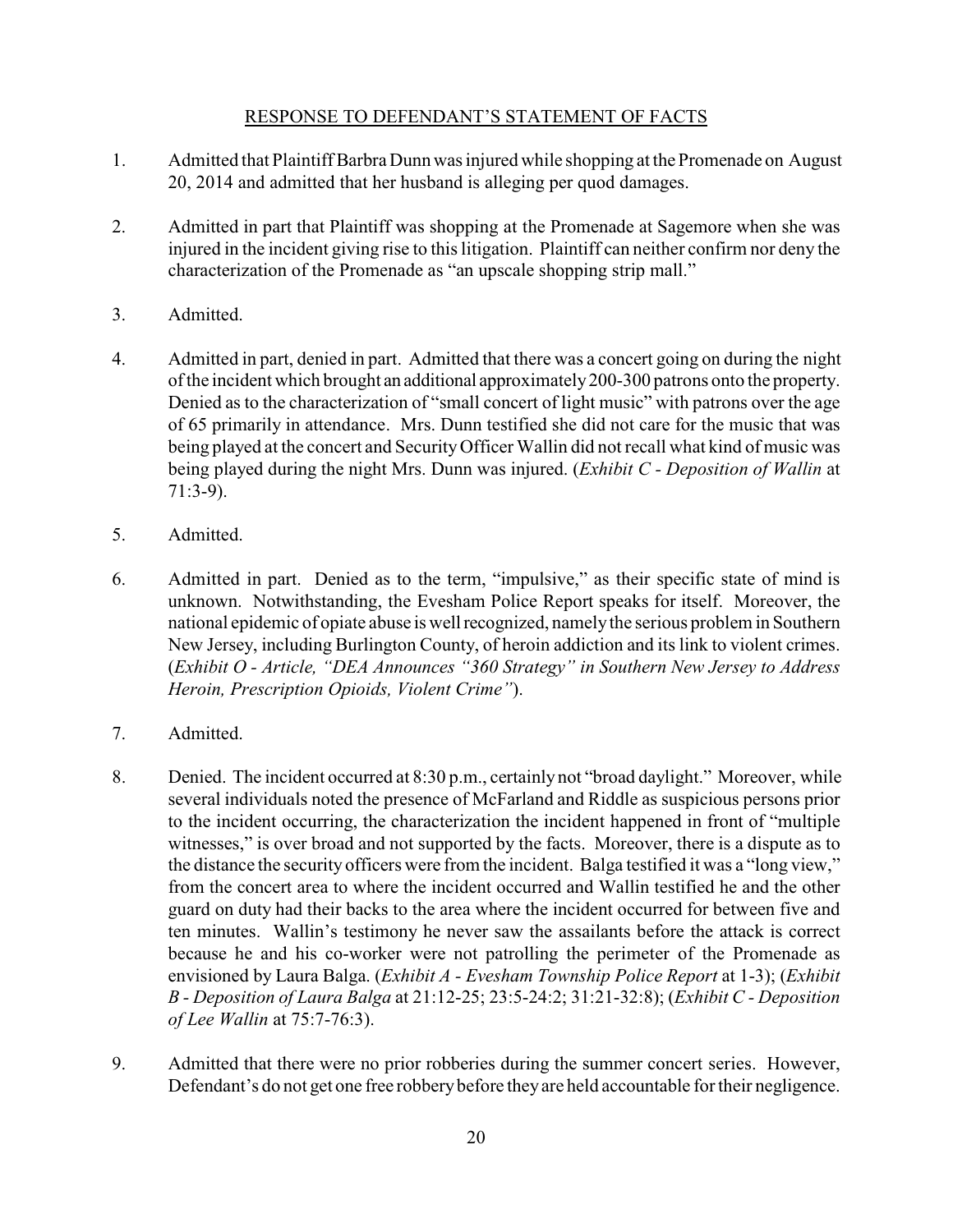*See, Clohesy v. Food Circus Supermarkets,* 149 *N.J.* 496, 516 (1997) ("Generally, our tort law . . . does not require the first victim to lose while subsequent victims are permitted to at least submit their cases to a jury.").

- 10. Admitted in part. There were no prior assaults on the property in the two years prior to the incident, however, there were numerous theft type crimes predicated on monetary gain including shoplifting and a break-in at the Apple store in the Promenade. As our Supreme Court recognizes, theft crimes often lead to violent crimes. *See, Clohesy, supra,* 149 *N.J.* at 514 ("Theft offenses frequently escalate into more violent crimes.").
- 11. Admitted in part. Mrs. Dunn testified she had been to the Promenade dozens of times, but noted she never noticed any security presence aside from seeing a security vehicle at some point. (*Defendant's Exhibit E - Deposition of Barbara Dunn* at 41:17-42:11). Mrs. Dunn testified she did not view the Promenade as a high crime area, such as Camden, New Jersey. *Id.* at 90:6-11.
- 12. Admitted.
- 13. Admitted in part, "to the best of [Corporal Bourdon's] recollection," he was never called to the Promenade for an assault. However, he was called to the Promenade for theft type incidents such as shoplifting. (*Defendant's Exhibit F - Deposition of Corporal Bourdon* at 31:4-9). See answer to Number 10 above.
- 14. Admitted in part, however there was no coordination between the Promenade, U.S. Security and the Evesham Township Police Department as it related to the Summer Concert Series. *Id.* at 20:10-15. Corporal Bourdon testified:
	- Q. And you said you weren't aware of the summer concert series in August of 2014 that the Promenade was hosting?
	- A. I don't recall, no.
	- Q. Did anyone from the Promenade ever call you personally and say hey, you know, we want you to come and provide extra personnel for these summer concert series?
	- A. Not me personally, no.

. . . .

- Q. And you talk about around the holidays you get directives to kind of focus more on the shopping centers and things?
- A. Correct.
- Q. Do you have any recollection of getting those directives in August of 2014 to focus more on shopping centers?
- A. I do not.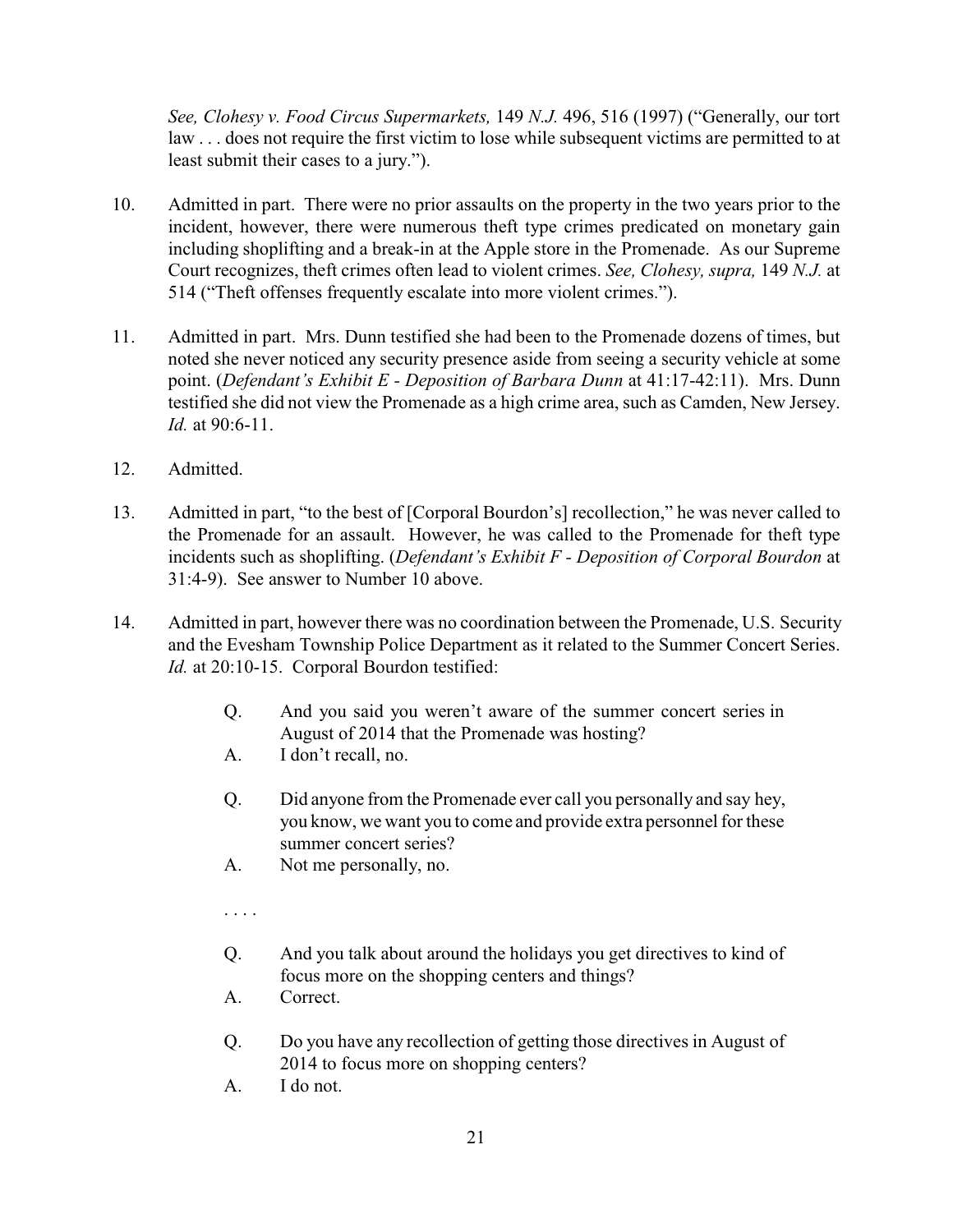. . . .

- Q. Do you know who is in charge of security at the Promenade like a specific person?
- A. Specific person or company I do not.

*Id.* at 34:24-36:15.

- 15. Admitted.
- 16. Admitted in part. Over objection, Officer Funches testified that he received descriptions of the suspects involved in this incident from two individuals who noted their suspicious nature prior to the incident. He then received information from two witnesses who observed the incident occur. He was not on scene when the incident occurred, therefore his testimony as to the area being "populated with customers," is speculation and hearsay. Moreover, he is not being offered as an expert in the field of patrons and their deterrent effect on criminal behavior, so his testimony in this regard is also speculation.
- 17. Admitted in part. Officer Funchess was never specifically assigned to the Promenade during the concert series, nor did he recall the Promenade or U.S. Security ever coordinating security efforts with the Evesham Police Department for the concert series:
	- Q. I just have a few more questions for you. So just to be clear, no one from the Promenade ever contacted you prior to August of 2014 to say hey, we're having a summer concert series. Can you guys come in and provide more police personnel?
	- A. No. We would have been advised at role call in regards to it that afer you guys - - if the Promenade contacted us and said we're having this large event. We need you to ride through. How it worked prior engagements at the Promenade for security for the food truck they have vendored out to us in regards to security work by providing security at a food truck event. I have worked one of those events.

(*Defendant's Exhibit G - Deposition of Officer Funches* at 36:21-37:11). He also testified he was never requested to do additional property checks during the summer concert series and only knew there was a concert going on at the Promenade from "looking at the sign in the front . . . or hearing the music." *Id.* at 20:16-25. Lastly, he stated he had responded to the Promenade for "property crimes" or "retail theft," type crimes. *Id.* at 22:15-18. See response to Number 10 above.

- 18. Admitted in part, however, Officer Funchess was not directed to make any special checks during the summer concert series. See response to Number 17 above.
- 19. Admitted in part. In response to one of counsel's questions he agreed it was a sudden event, however his report indicates multiple witnesses noticed the suspicious presence of McFarland and Riddle well before the incident occurred. As such, the characterization of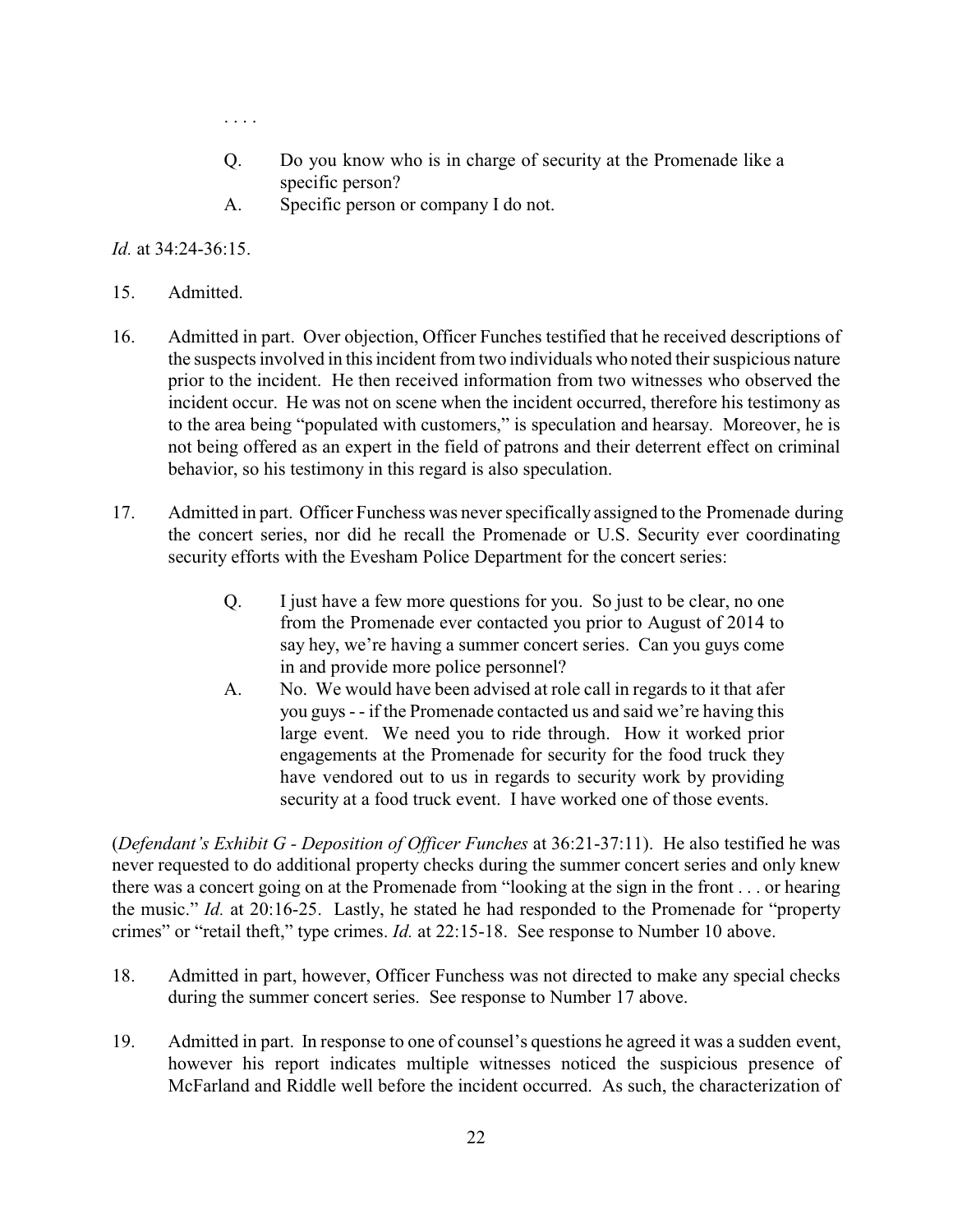the event as "sudden" is at odds with the officer's report and facts of the case. *Id.* at 32:15- 33:9.

- 20. Admitted.
- 21. Admitted.
- 22. Admitted.
- 23. Admitted.
- 24. Plaintiff can neither admit nor deny and leaves Defendants to their proofs.
- 25. Plaintiff can neither admit nor deny and leaves Defendants to their proofs.
- 26. Plaintiff can neither admit nor deny and leaves Defendants to their proofs. Fittingly, despite Defendant's representation Dr. Kennedy has been accepted as an expert on over 100 occasions in the past thirty years, like Kolins, Dr. Kennedy's testimony was barred by the same Judge in Wisconsin Federal Court. *See, Lees v. Carthage Coll.*, 714 *F.3d* 516, 518 (7th Cir. 2013) ("The district court excluded Dr. Kennedy's testimony, finding it inadmissable . . . We vacate the judgment and remand for further proceedings.").
- 27. Denied. The facts and methodology applied in the Wisconsin case are vastly different from the facts of this case. Moreover, what one judge did in another jurisdiction is of no moment to this New Jersey Court. *See, e.g. R.* 1:36-3; *Trinity Cemetry v. Wall Tp.*, 170 *N.J.* 39, 48 (2001)(Verniero, J., concurring)(an unreported decision "serve[s] no precedential value and cannot reliably be considered part of our common law."). Like Dr. Kennedy, Kolins has been accepted as an expert in the field of negligent security in hundreds of cases and estimates he has been involved in over 2,000 cases involving allegations of negligent security. (*Exhibit K - Deposition of Russell Kolins* at 43:19-44:8); (*Exhibit L - List of Cases Kolins Testified 2009-2019*). If this Court is being asked to follow past decisions by Courts of other jurisdictions as Defendants suggest, Kolin's should be accepted as an expert in the field of negligent security and his testimony deemed admissible as it has been in hundreds of cases prior.
- 28. See response to Number 27 above.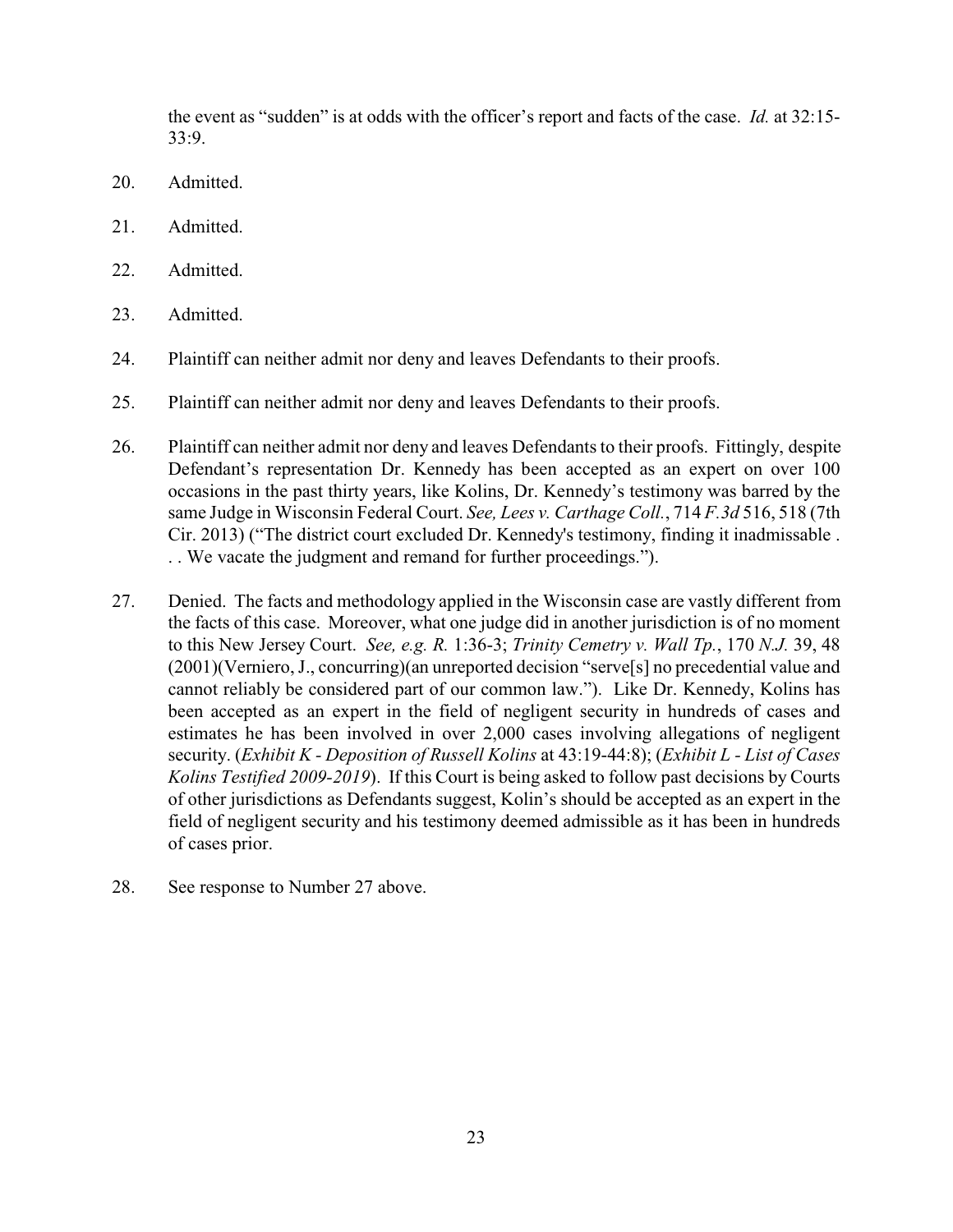#### LEGAL DISCUSSION

Defendant's Motion to Bar Plaintiff's liability expert is in essence a motion for summary judgment. Indeed, encompassed in their motion is the argument this Court should decide as a matter of law the Promenade Defendants owed Barbara Dunn no duty of care and thus her case (at least against the Promenade Defendants) should be dismissed.

Motions for summary judgment are filed pursuant to *R.* 4:46, *et. seq*. Summary judgment is an extraordinary measure that is opposed to the policy of law that each litigant be afforded the opportunity to air fully his or her case in a court of law, *Hearon v. Burdette Tomlin Memorial Hospital*, 213 *N.J.Super*. 98 (App. Div. 1986). As such, these motions should be granted only with extreme caution. *Ruvolo v. American Casualty Co.*, 38 *N.J*. 490 (1963). In deciding a motion for summary judgment, the reviewing court is to examine "whether the competent evidential materials presented, when viewed in the light most favorable to the non-moving party, are sufficient to permit a rational factfinder to resolve the alleged disputed issues in favor of the non-moving party." *Brill v. Guardian Life Ins. Co. of Am.*, 142 *N.J.* 520, 540 (1995) (emphasis added); *see also R*. 4:46-2(c). Only where the evidence is "'so one-sided that one party must prevail as a matter of law,'" should summary judgment be granted. *Brill, supra*, 142 *N.J.* at 540 (*quoting Anderson v. Liberty Lobby, Inc.*, 477 *U.S.* 242, 252, 106 *S. Ct.* 2505, 2512 (1986)).

For the reasons stated herein Plaintiff's liability expert does not offer a net opinion and Plaintiff should not be denied her day in Court on the grounds Defendants did not owe her a duty of care to protect against third party criminal acts on their premises.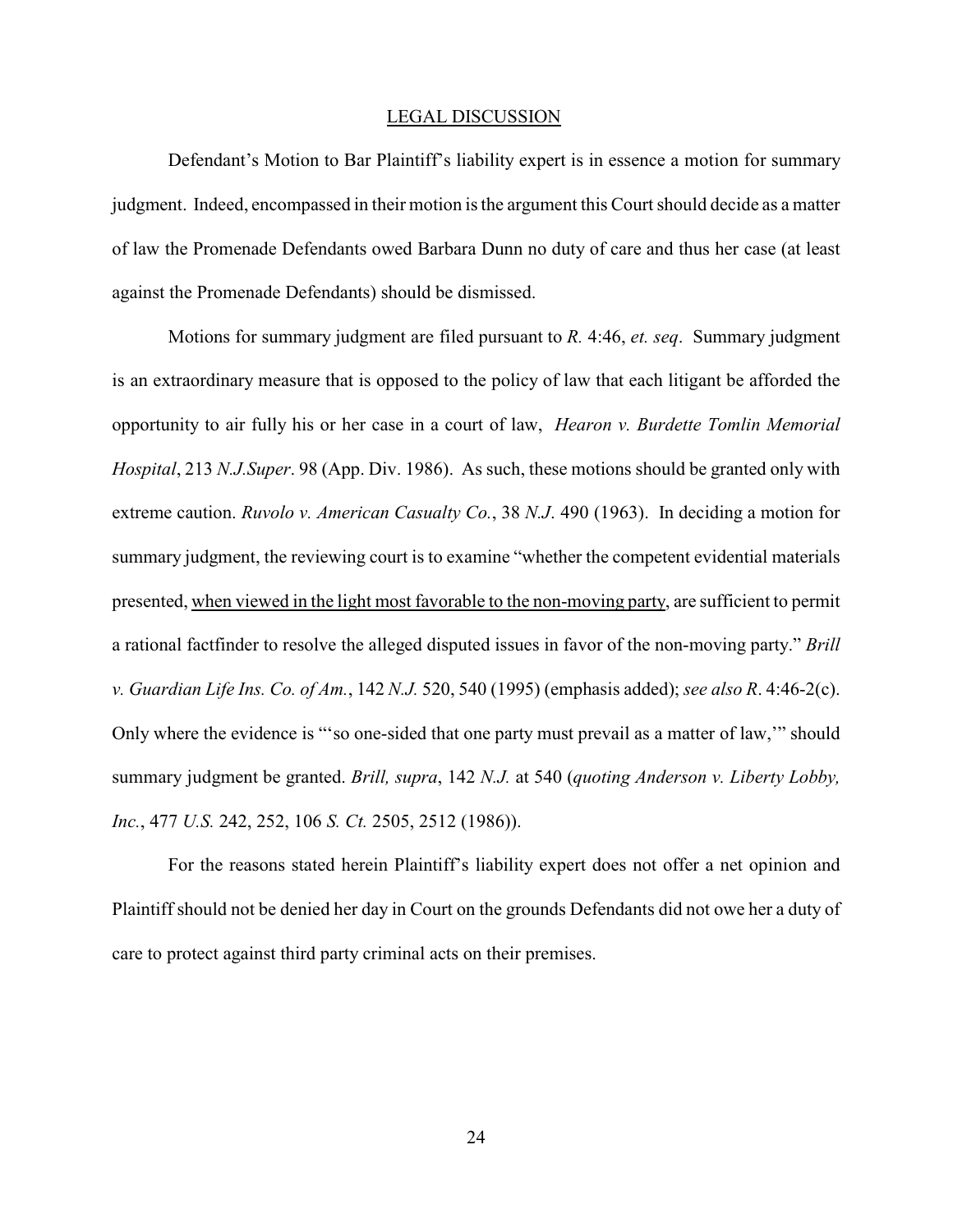# I. **RUSSELL KOLINS REPORT IS BASED ON THE STANDARDS IN HIS INDUSTRY, SUFFICIENTLY TIED TO THE FACTS OF THIS CASE AND SHOULD NOT BE BARRED AS A NET OPINION**

Plaintiff's liability expert bases his findings and conclusions on reliable standards, facts and data in evidence and his report does not constitute a net opinion. Consistent with the policy of admitting all relevant evidence, it is well established that a decision to reject an expert's testimony should be used sparingly and only with great caution. *N.J.R.E.* 402; *Reinhart v. E.I. DuPont De Nemours,* 147 *N.J.* 156, 164 (1996). It is the jury's function to weigh any alleged deficiencies in the testimony or qualifications of a proffered expert. *Rubanick v. Witco Chemical Corp.,* 242 *N.J. Super.* 36, 48 (App. Div. 1990), *mod. on o.g.,* 125 *N.J.* 421 (1991). Any alleged weaknesses in an expert's qualifications or testimony are the subject of cross examination and not grounds to bar the expert's testimony outright. *See, e.g., State v. Jenewicz,* 193 *N.J.* 440, 455 (2008) ("courts allow the thinness and other vulnerabilities in an expert's background to be explored in cross-examination and avoid using such weaknesses as a reason to exclude a party's choice of expert witness to advance a claim or defense."). Plaintiff's liability expert should not be barred and any purported weaknesses can be addressed via cross examination at trial.

An expert's report should not be barred as a net opinion unless it is composed of solely "bare conclusions, unsupported by factual evidence[.]" *Buckelew v. Grossbard,* 87 *N.J.* 512, 524 (1981). To avoid being deemed a net opinion an expert must provide the why and wherefore of his opinions, not just offer mere conclusions. *Jiminez v. GNOC, Corp.,* 286 *N.J. Super.* 533, 540 (App. Div. 1995). That is, the report must be based on supporting standards, data and facts where the expert's opinion seeks to establish a cause and effect relationship. *Rubanick, supra,* 242 *N.J. Super.* at 49. The standards, facts or data relied on must either be part of the record or the type usually relied on by experts in the field. *N.J.R.E.* 703. As recently set forth by our Supreme Court in *In re Accutane*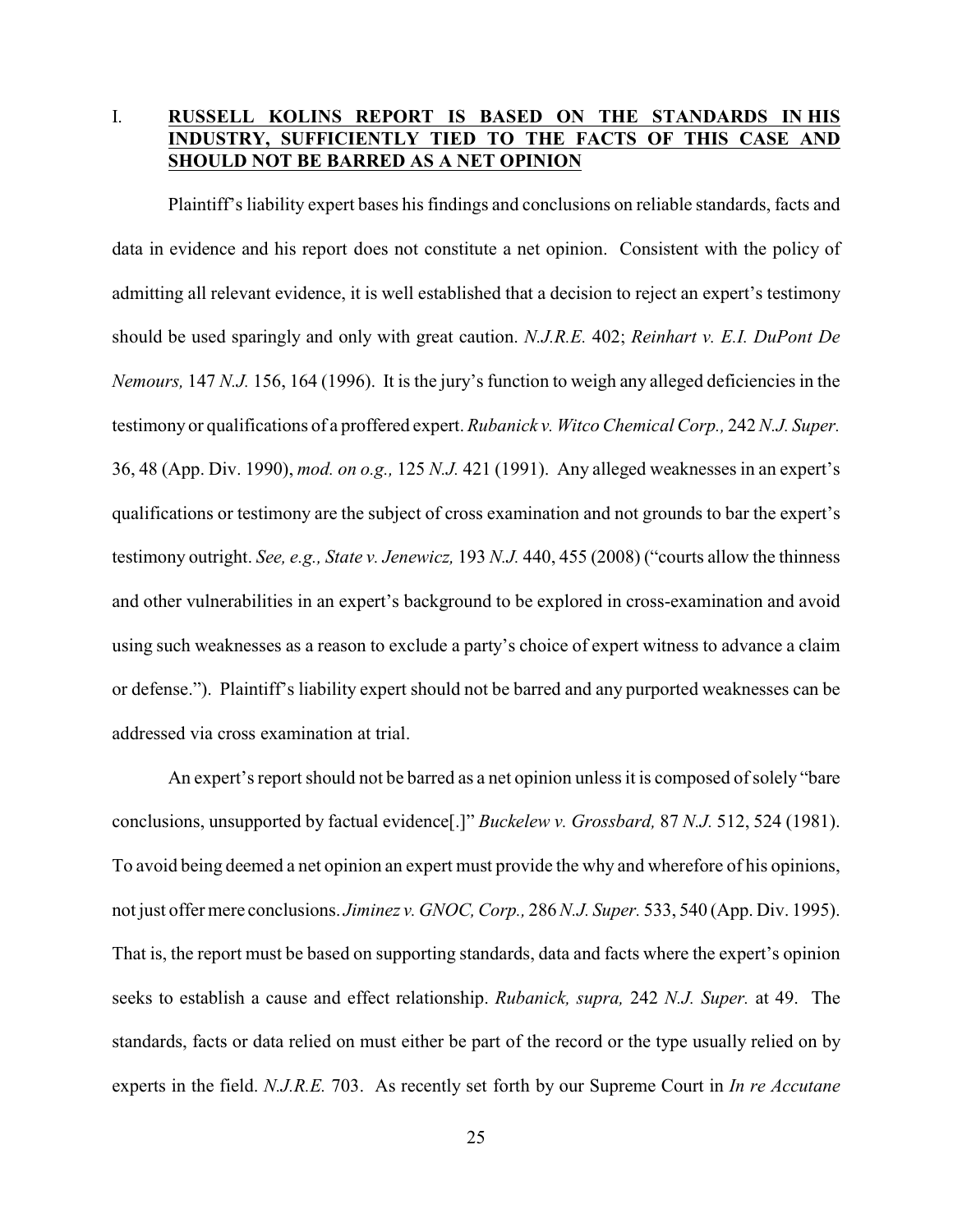*Litigation,* 234 *N.J.* 340 (2018), trial courts are asked to exercise their gatekeeping function by employing a "methodology-based approach to reliability for expert scientific testimony." *Id.* at 399- 400. In that regard, trial courts are asked to examine whether the "methodology underlying the testimony is scientifically valid . . . [and] whether that reasoning or methodology properly can be applied to facts in issue." *Id.* at 397. If there is a "means-ends-fit," the report is not a net opinion and the testimony should not be barred. *Rubanick, supra,* 242 *N.J. Super.* at 49.

The mere discounting of a fact in evidence by an expert which is deemed to be important by an adverse party does not reduce the expert's testimony to a net opinion:

The failure of an expert to give weight to a factor thought important by an adverse party does not reduce his testimony to an inadmissible net opinion if he otherwise offers sufficient reasons which logically support his opinion. *State v. Freeman,* 223 *N.J. Super.* 92, 115-16 (App. Div. 1988), *certif. denied,* 114 *N.J.* 525, 555 (1989). Rather, such an omission merely becomes a proper "subject of exploration and crossexamination at trial." *Rubanick, supra,* 242 *N.J.* at 55.

*Rosenberg v. Tavorath,* 352 *N.J. Super.* 385, 402 (App. Div. 2002) (emphasis added); *see also, Creanga v. Jardal,* 185 *N.J.* 345, 360-61 (2005). Fact finders are free to accept parts of an expert's testimony and reject others. *See, e.g., Todd v. Sheridan,* 268 *N.J. Super.* 387, 401 (App. Div. 1993).

Moreover, where there is a so called, "battle of the experts," summary judgment should be denied and the factfinder permitted to assess and weigh each expert's testimony. *Ruvolo v. American Cas. Co.*, 39 *N.J.* 490, 500 (1963) ("where a case may rest upon opinion or expert testimony, a court should be particularly slow in granting summary judgment."); *Lee v. Travelers Insurance Co.,* 241 *N.J.Super.* 293, 295 (Law Div. 1990) ("Ordinarily, where a case may rest upon expert testimony justice is best served by a plenary trial on the merits. A court should be particularly slow in granting summary judgment when a determination rests upon the opinion of an expert witness."). Such is the case here and Kolins report and testimony should not be barred.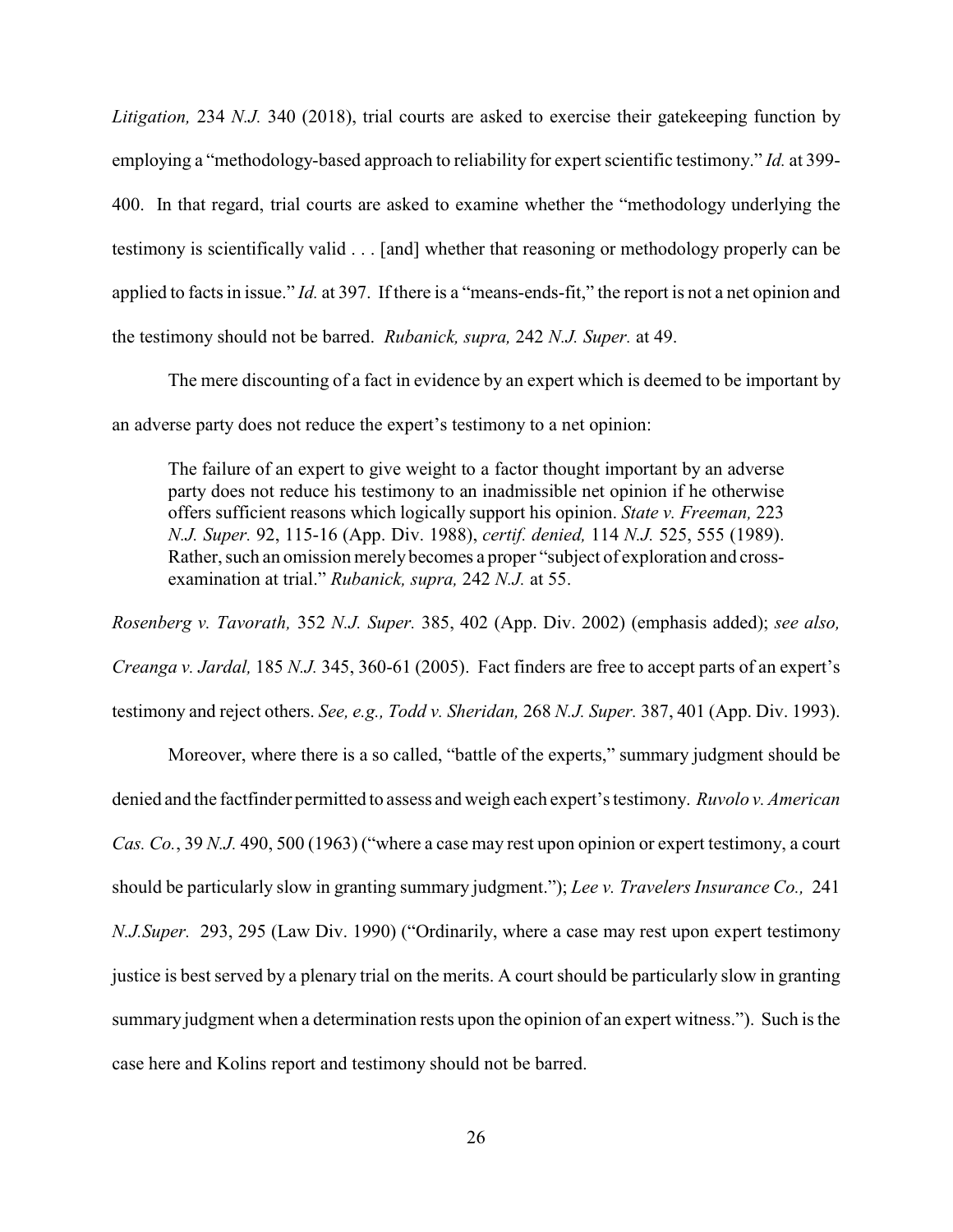Defendant claims Mr. Kolin's "fails to reliably apply his methodology to the facts of the lisl case and presents blanket opinions without providing a reason for them." *Db* at 8-9. Not so. As an initial matter, Defendants do not question Mr. Kolin's qualifications as his curriculum vitae speaks for itself. (*Exhibit M - C.V., Russell Kolins*). He is a renowned expert in the field of negligent security, regular speaker at International Conferences and even recently lectured on the subject of negligent security for the New Jersey Bar Association. (*Exhibit K - Deposition of Russell Kolins* at 22:12-23:20; 24:11-25:7). He has been admitted to testify in hundreds of cases as a negligent security expert and estimates he has been involved in over 2,000 cases involving allegations of negligent security. (*Exhibit K - Deposition of Russell Kolins* at 43:19-44:8); (*Exhibit L - List of Cases Kolins Testified 2009-2019*).<sup>2</sup>

Mr. Kolin's also clearly applies the methodology recognized in his field to the facts of this case. Indeed, nearly every opinion and conclusion is backed by an authoritative source, be it the ASIS Asset Protection Manual ("the Bible" in his field) or another authoritative source listed in his reference materials. (*Exhibit H - Russell Kolins Narrative Report dated August 15, 2018* at 3); (*Exhibit K - Deposition of Russell Kolins* at *Id.* at 56:16-58:23; 77:4-79:9). Defendant's attempts to isolate portions of Kolin's report and present them as a net opinion unsupported by industry standards misses the mark.

<sup>&</sup>lt;sup>2</sup> While Defendant's attempt to focus the Court's attention on the decision by a Wisconsin Federal Judge to bar Kolins report under different circumstances and a vastly different set of facts, ironically, and demonstrative of the issues that arise when citing to unpublished decisions and decisions from other jurisdictions, this same Judge barred Defendant's negligent security expert Daniel Kennedy in *Lees v. Carthage Coll.*, 714 *F.3d* 516, 518 (7th Cir. 2013) ("The district court excluded Dr. Kennedy's testimony, finding it inadmissable . . . We vacate the judgment and remand for further proceedings."). *See, R.* 1:36-3; *Trinity Cemetry v. Wall Tp.*, 170 *N.J.* 39, 48 (2001)(Verniero, J., concurring)(an unreported decision "serve[s] no precedential value and cannot reliably be considered part of our common law.").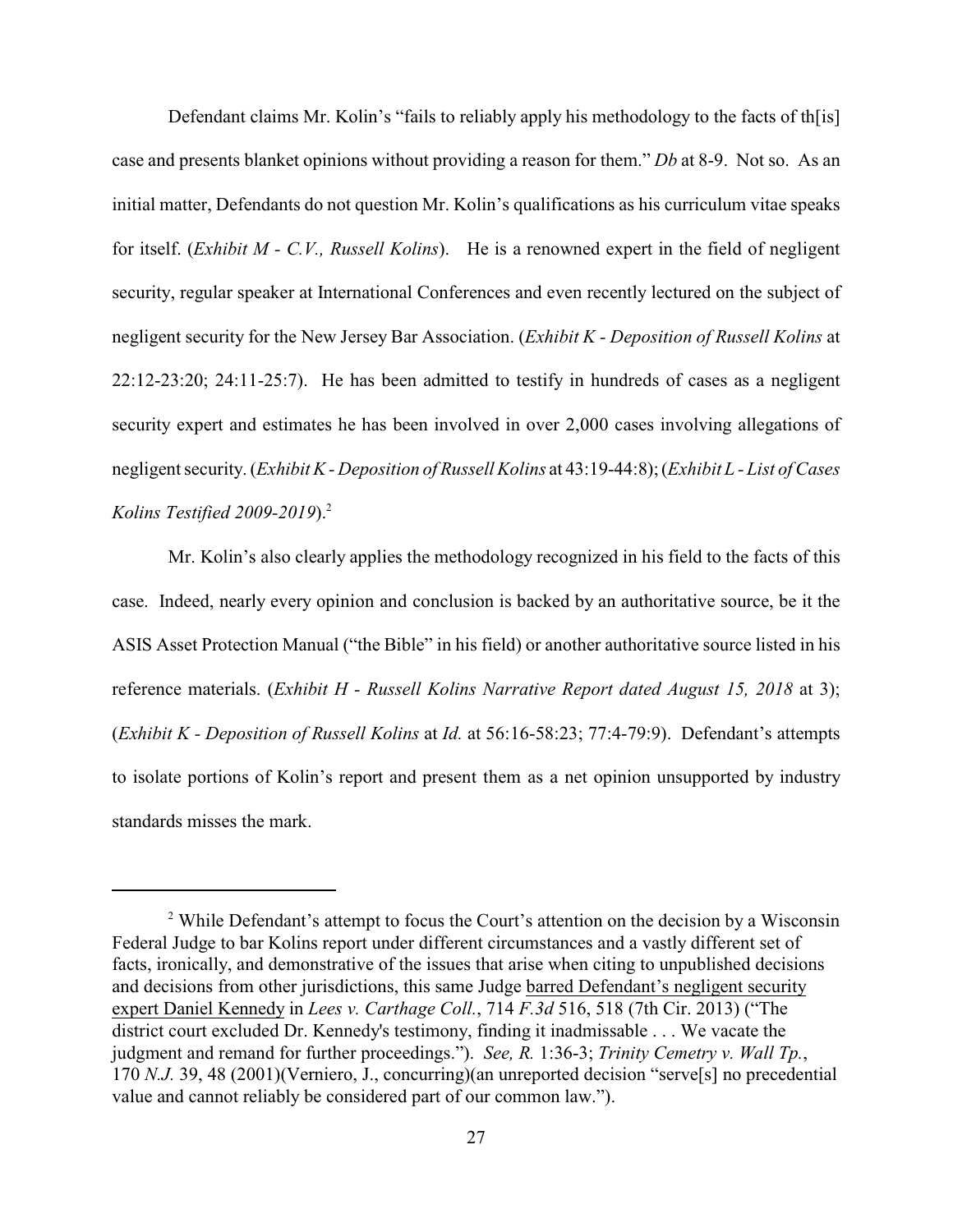First, Defendants argue Kolin's presents no connection between his opinion Defendant's failed to order a risk assessment for their summer concert series and how the outcome would have been affected given the facts of this case. *Db*. at 10. Kolin's both testified and wrote in his August 15, 2018 report that this failure to order a risk assessment was a symptom of the weaknesses of the contract relationship between U.S. Security and the Promenade Defendants and a manifestation of the lack of supervision for U.S. Security personnel at the Promenade:

Defendant hired contract guards, but failed to properly communicate needs and concerns to the security company.

Some of the disadvantages to having a contract security company are evident in the neglect to address key issues to this case. The first disadvantage is looser control and supervision. This is demonstrated in the lack of supervision provided to the property from their regional manager Joseph Mar[i]ni . . . this advantage is represented when the Promenade at Sagemore property manager, Laura Balga, had an expectation of at least one security officer being diligent throughout the property and not both security officers being focused on the concert [when the incident occurred].

(*Exhibit H - Russell Kolins Narrative Report dated August 15, 2018* at 23-24). Specific to the lack

of a Security Vulnerability Assessment, Kolins writes:

Defendants failed to conduct a Security Vulnerability Assessment and/or create a security plan for the Promenade at Sagemore. Further, in light of the Summer Concert event, which brought in more people than the normal customer base for the retail stores. A Vulnerability Assessment and/or Security Plan should have been conducted to ascertain how to best provide a safe and enjoyable environment for all persons coming onto the property. Further, consideration should have been given to the number of security personnel required and the deployment/posts of such security personnel to provide a safe and enjoyable environment for its patrons and/or guests. Defendants failed to do these things and failed to take reasonable and appropriate measures pursuant to security industry standards.

*Id.* at 29 (emphasis added); (*Exhibit K - Deposition of Kolins at* 84:2-85:3; 173:13-174:1). Kolins

further testified at his deposition:

a risk assessment, as I said, is an ongoing situation. And so you have to take each day and each event that is planned to conduct a risk assessment and evaluate what is needed. Now, Ms. Balga stated that she asked for an additional guard because of the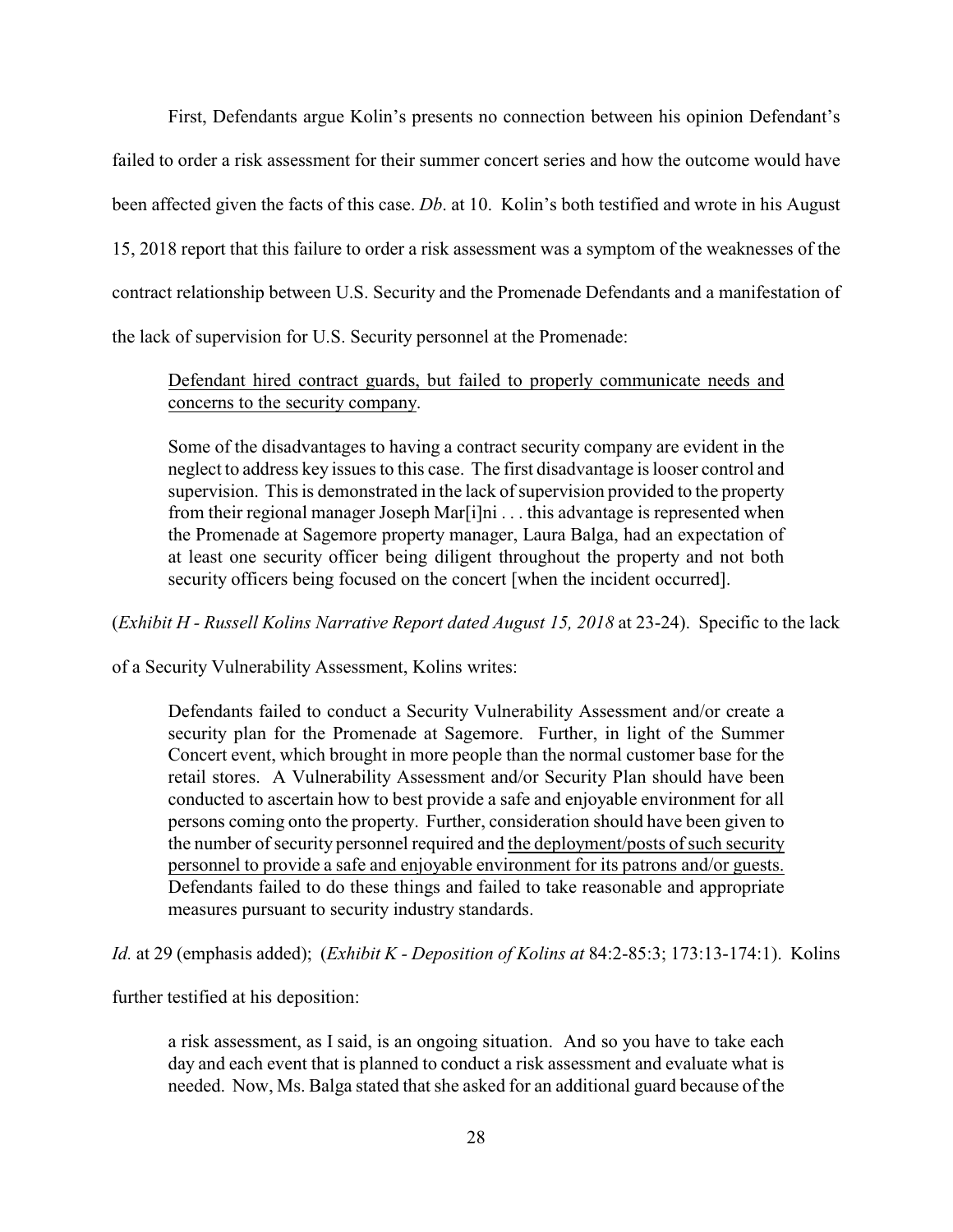concert and she needed an extra guard to patrol the area. The security company says, you know what, she's asked for an additional guard because of the concert, but she never asked us to patrol the area because there was no communication except what she testified to about her expectations of what the guard would do. So that's where I talked about earlier in my testimony that there was no synchronization between the two . . . . So there was no actual posts orders to tell the guards, hey, go out there and patrol the area while every - - all the attention is drawn on the concert area.

(*Exhibit K - Deposition of Kolins at* 147:17-148:19). Asto the importance of a security vulnerability assessment and the synchronisation between a property and its security personnel, Kolin's cites to the ASIS Protection of Assets Manual as well as the *Introduction to Security* text by Fischer and Green. (*Exhibit H - Russell Kolins Narrative Report dated August 15, 2018* at 23). His report and testimony is clear, had there been a vulnerability assessment and coordinated efforts between security personnel - ideally individuals in a supervisory capacity - and property owner, post orders could have formally and clearly been communicated. Of note, Balga never held briefing sessions with security personnel regarding the summer concert series and never spoke with supervisors as to the expectations for guards during this concert series. (*Exhibit B - Deposition of Laura Balga* at 17:3- 21); (*Exhibit C - Deposition of Lee Wallin* at 25:7-9). A security assessment would have revealed specific vulnerabilities in the property during the summer concert series and more clearly communicated post orders to security personnel to protect those vulnerabilities and engage in their job duties to deter, detect and delay criminal conduct. (*Exhibit K - Deposition of Kolins at* 147:17- 148:19).

Instead, the facts of this case have two security guards standing in close proximity to each other, watching a concert (or at the least the concert crowd) while the vulnerable areas of the property are unprotected and ripe for third party criminal activities. (*Exhibit C - Deposition of Lee Wallin* at 75:7-76:3). Had the guards post orders been implemented and effectively communicated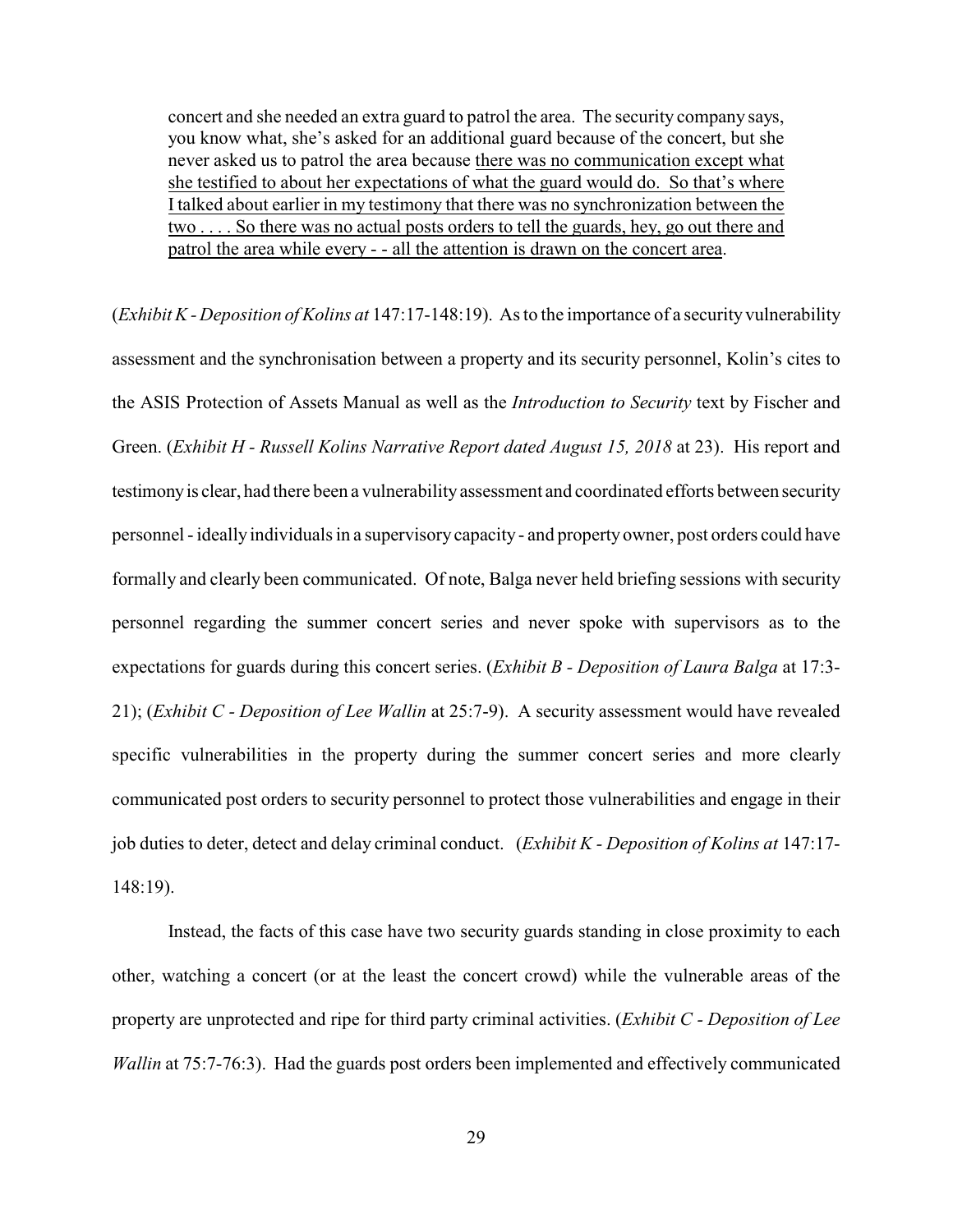and the security officers performing their envisioned tasks, it is more likely than not their patrol of the perimeter would have acted as a deterrent to the criminal act which severely injured Mrs. Dunn. Mr. Kolin's opinion to this effect is not a net opinion as it is based on the methodology employed in his field and tied to the facts of this case.

Kolin's opinion that Defendants failed in their responsibility to effectively communicate, enforce and carry out post orders designed to deter and detect potential crime around the perimeter of the Promenade is also not a net opinion and is a means ends fit between the methodology of his industry and the facts of this case. Regarding the presence of security guards as a deterrent to criminal behavior, the literature in Kolin's field states:

"One of the most important values of security guards is their visibility." "No matter how many people are involved, guards that are not visible will not be an effective deterrent." ["]Visibility, availability, and an active duty routine are important to the perception of security as well a[s] the reality."

. . . .

In order for security personnel to provide the deterrent effect, security personnel have to be deployed in such a manner so as to be visible. Defendants contracted for two security personnel to be present for the Summer Concert events with the obligations to engage in both foot and vehicular patrols. According to Security officer, Wallin, both security personnel were in the immediate vicinity of the concert stage for a period of "five to ten minutes." Security would therefore only be visible to the persons in the immediate vicinity of the concert stage, and not to the property at large, as they would be if they were conducting foot and/or vehicular patrols. This eviscerates the first purpose of security to *deter* criminal activity. It follows that if security was standing in one area for a period of time they are similarly unable to detect and delay personal and/or property loss and delay.

(*Exhibit H - Russell Kolins Narrative Report dated August 15, 2018* at 30-31) (emphasis added)

(citing Fennelly, L.J. & Lombardi, J.H. (2005) *Spotlight on security for rel estate managers.*

Chicago: Institute of Real Estate Management (163-164) & ASIS Protection of Assets Manual

(2008)). Wallin agrees, U.S. Security guards are responsible to, "observe and report any problems"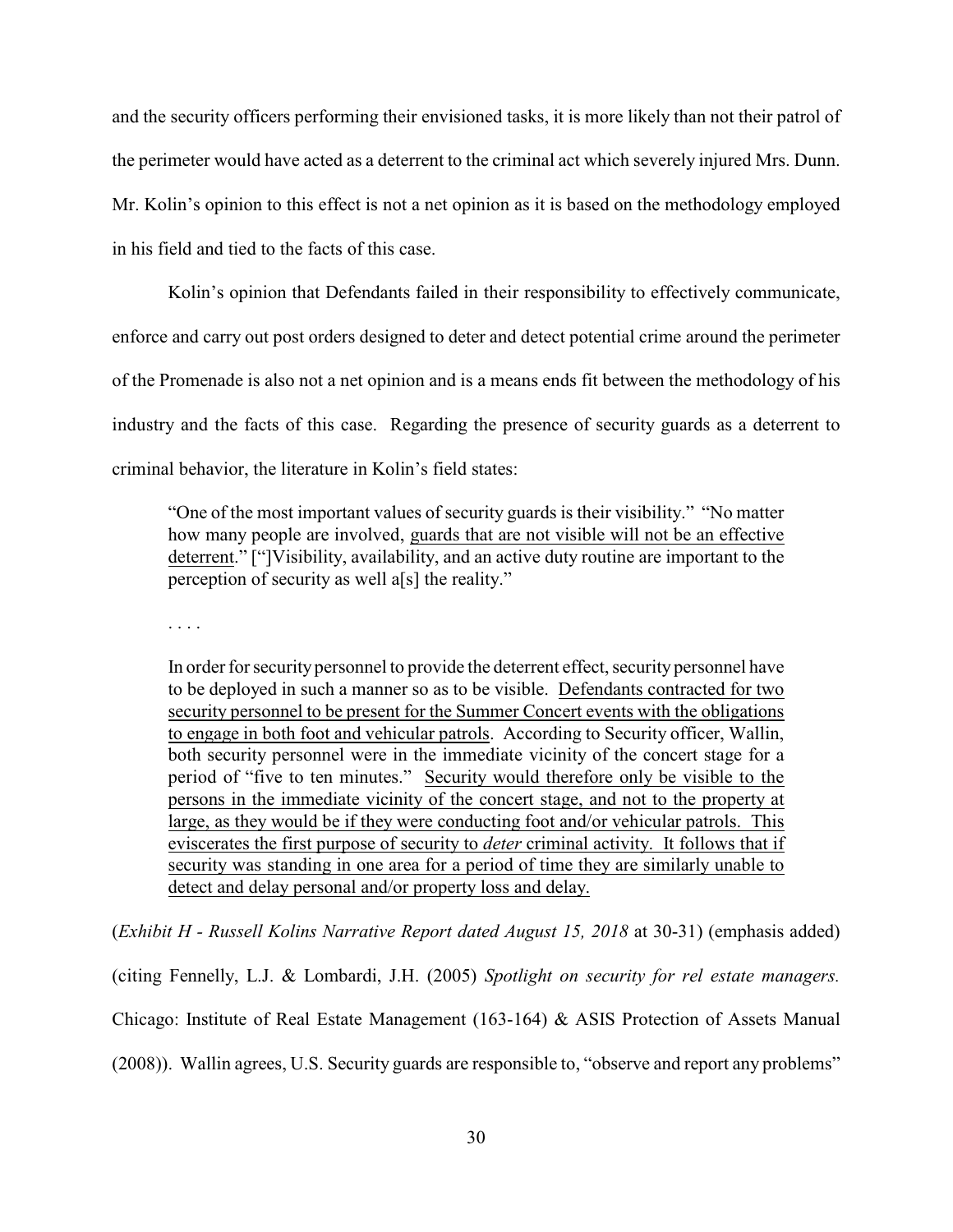on the property. (*Exhibit C - Deposition of Lee Wallin* at 13:16-24). This job responsibility includes "acting as a deterrent from criminal conduct occurring at the Promenade." *Id.* at 18:16-19 (emphasis added). According to Wallin, part of acting as a deterrent to prevent criminal activity is "just our being there, just visibility of seeing security people." *Id.* at 18:20-23 (emphasis added); (*Exhibit B -*

*Deposition of Laura Balga* at 37:9-14). Regarding the night Mrs. Dunn was robbed, Wallin testified:

- Q. So just so I'm clear on the picture, so at the time of the incident, you and [the other guard on duty] were both facing the crowd and the stage; is that correct?
- A. Yes, correct.
- Q. So your back and [the other guard on duty's] back was to the incident [involving Mrs. Dunn]?
- A. Yes, that's correct.
- Q. And you had been in that position for five to ten minutes?
- A. That's correct.
- Q. Had [the other guard on duty] been there for that same five to ten minutes, if you recall?
- A. Yes, he was there the time that I was there - the times that I was there, yes.
- Q. And at the time there were only two security officers on duty?
- A. That's correct.
- Q. And they - both of you were looking at the crowd at the time?
- A. That's correct.

(*Exhibit C - Deposition of Lee Wallin* at 75:7-76:3). As Balga, who was in the same vicinity as the guards testified, she could tell an incident was going on but, "you know, it's a long view." (*Exhibit B - Deposition of Laura Balga* at 31:21-32:8). It serves that if the guards are not patrolling the perimeter as envisioned and thus not visible to third party criminals, there is no deterrent to criminal behavior and patrons such as Mrs. Dunn can be harmed. Kolin's opinion that Defendant's failed in their responsibility to deter criminal conduct by not effectively communicating and carrying out post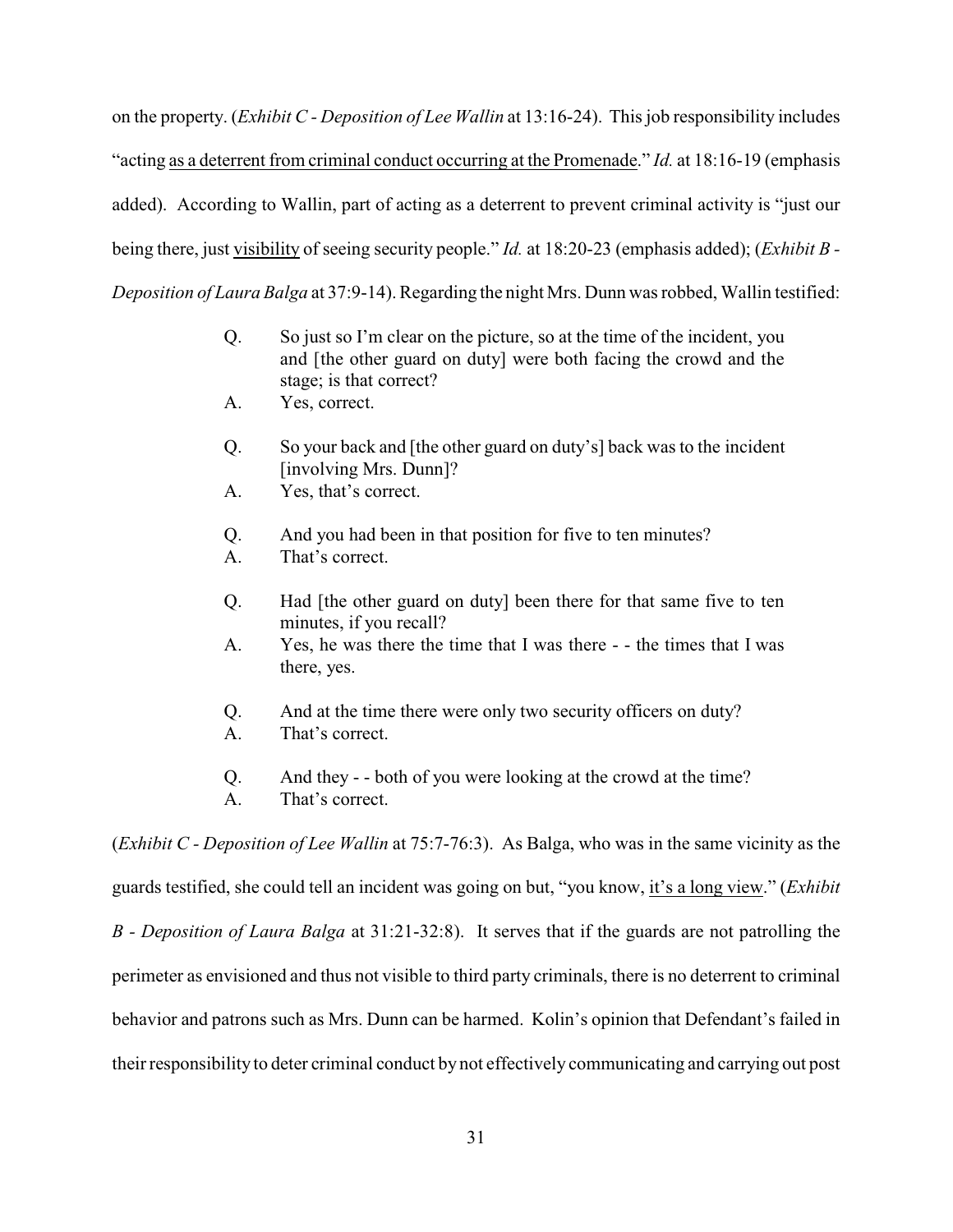orders to patrol the perimeter during the concert series is not a net opinion and is sufficiently married to the facts of this case.

Next, Defendant's position that "Mr. Kolins throws out a conclusion that the attack was foreseeable, but does not provide any analysis of why or how this attack was foreseeable based on the facts of this case," is wrong. *Db*. at 11. Kolin's testified Defendants themselves essentially conceded potential third party criminal acts were foreseeable given they hired a security company to begin with:

as far as foreseeability is concerned, it was the mall itself that actually undertook the - - the idea of potential threats which were foreseeable on their property and hired security to - - to deter those threats from occurring . . . If they didn't believe there were any threats, they wouldn't hire security to begin with. Number two, they had the burglary at the Apple store. They knew that there was crime in the area, that there was potential crime because of the graffiti which I addressed in my report as a broken window effect.

(*Exhibit K - Deposition of Kolins at* 126:1-17). Moreover, while not a "high crime area," there had

still been a past history of crimes predicated on monetary gain, involving burglaries and thefts:

- Q. Do you recall being asked a question about prior crimes that occurred in the Promenade?
- A. Yes.
- Q. Okay. Do you recall generally what those crimes were?
- A. Yes. There was a robbery - I'm sorry, burglary at the Apple Store. They had shoplifting incidents as well.
- Q. Okay. So those were crimes, I believe you said they were crimes against property? A. Yes.
- Q. Okay. Crimes predicated on monetary gain?
- A. Yes.
- Q. Okay. What was the aim of the crime against Mrs. Dunn?
- A. Monetary gain.
- Q. Okay. And just - could you clarify that a little bit more?
- A. Yes. The purpose was to rob Ms. Dunn of her pocketbook in the hope of gaining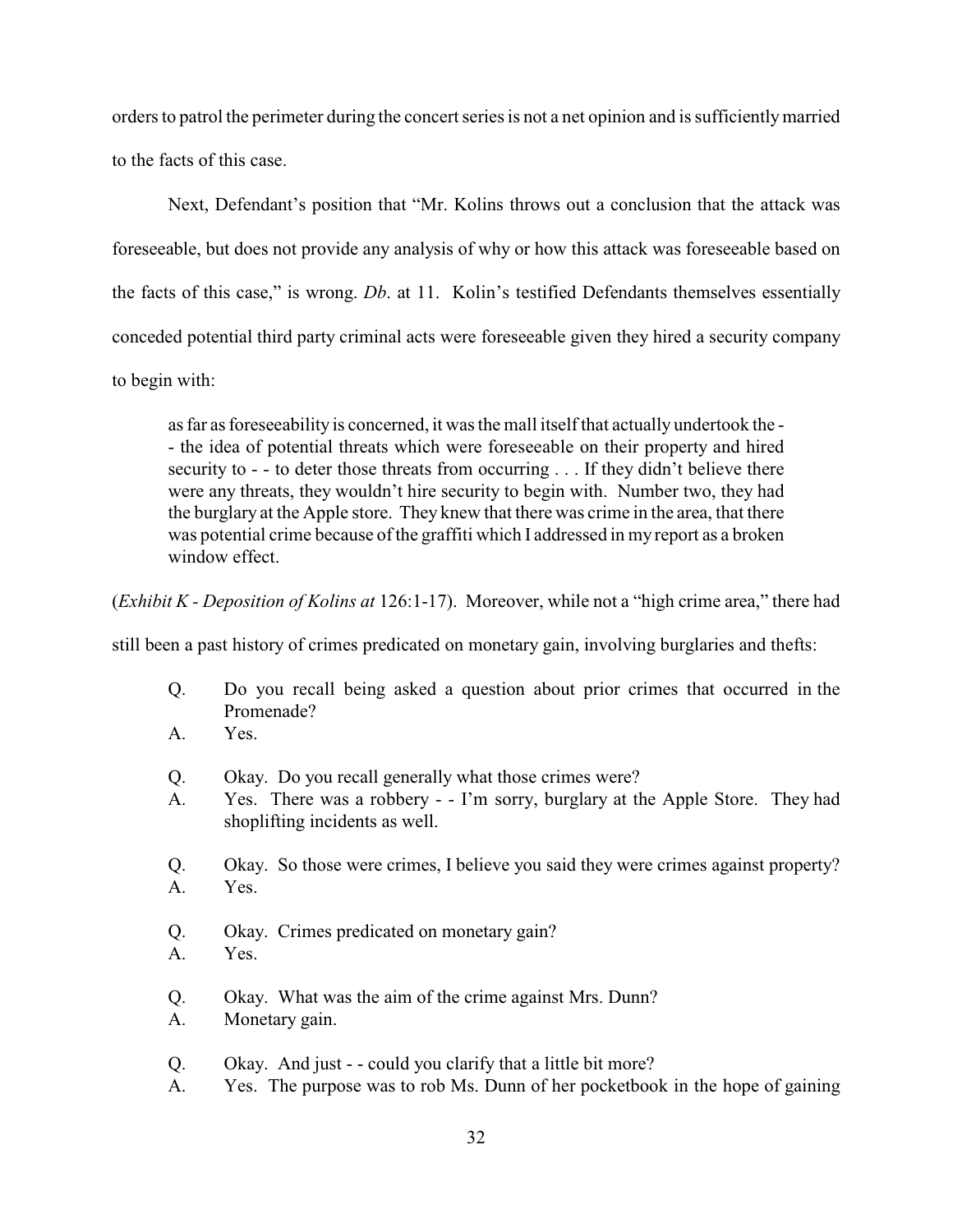monetary value from either credit cards or cash or maybe even jewelry or whatever Ms. Dunn purchased in a store that was stored in her pocketbook . . .

(*Exhibit K - Deposition of Kolins at* 174:18-175:17).<sup>3</sup> Additionally, there was graffiti on key areas

of the property, thus giving criminals an invitation to engage in criminal activity:

The 13 pictures that were captured had graffiti markings on key property vulnerabilities. There were three electrical transformers/relays, one by a gas connection, and in front of three key doors: the Security/Sprinkler Room door and the electrical room door. The appearance of graffiti gives the appearance of neglect and gives criminals the appearance that there is an opportunity as demonstrated in the "Broken Windows Theory." In the theory it cites lack of observation or monitoring of areas of concern and the perceived invitation to more crime and the helplessness to prevent such action. This is especially true with graffiti since it takes time to apply, this is even more troubling in sensitive areas.

*Id.* at 25; (*Exhibit N - Photographs of Graffiti at the Promenade*). Given the lack of security

presence to act as a visible deterrent to criminal activity due to the guards being focused on the

concert and concert crowd, it was also foreseeable this neglect would leave vulnerable areas of the

property unprotected and patrons exposed to harm from third party criminal actors. (*Exhibit H -*

*Russell Kolins Narrative Report dated August 15, 2018* at 30-31).

Moreover, Defendant's characterization of the event which injured Mrs. Dunn as a "sudden attack," is incorrect. Two civilians, walking the perimeter for exercise - what the guards should have been doing at the time of this incident - noted the presence of McFarland and Riddle and identified

<sup>&</sup>lt;sup>3</sup> Whether an area is a "high crime" or "low crime" area is quickly becoming blurred given the heroin epidemic in the United States and especially in Southern New Jersey. Indeed, the Drug Enforcement Administration recently launched a task force to deal with the "heroin and prescription drug abuse epidemic, and its associated violent crime."

<sup>(</sup>https://www.dea.gov/press-releases/2018/01/08/dea-announces-360-strategy-southern-new-jerse y-address-heroin, "DEA Announces "360 Strategy" in Southern New Jersey to Address Heroin, Prescription Opioids, Violent Crime" Last Visited Feb. 15, 2019). This task force is concentrated in areas across Southern New Jersey, including Burlington County, where the incident involving Mrs. Dunn occurred. (*Exhibit O - Article, "DEA Announces "360 Strategy" in Southern New Jersey to Address Heroin, Prescription Opioids, Violent Crime"*).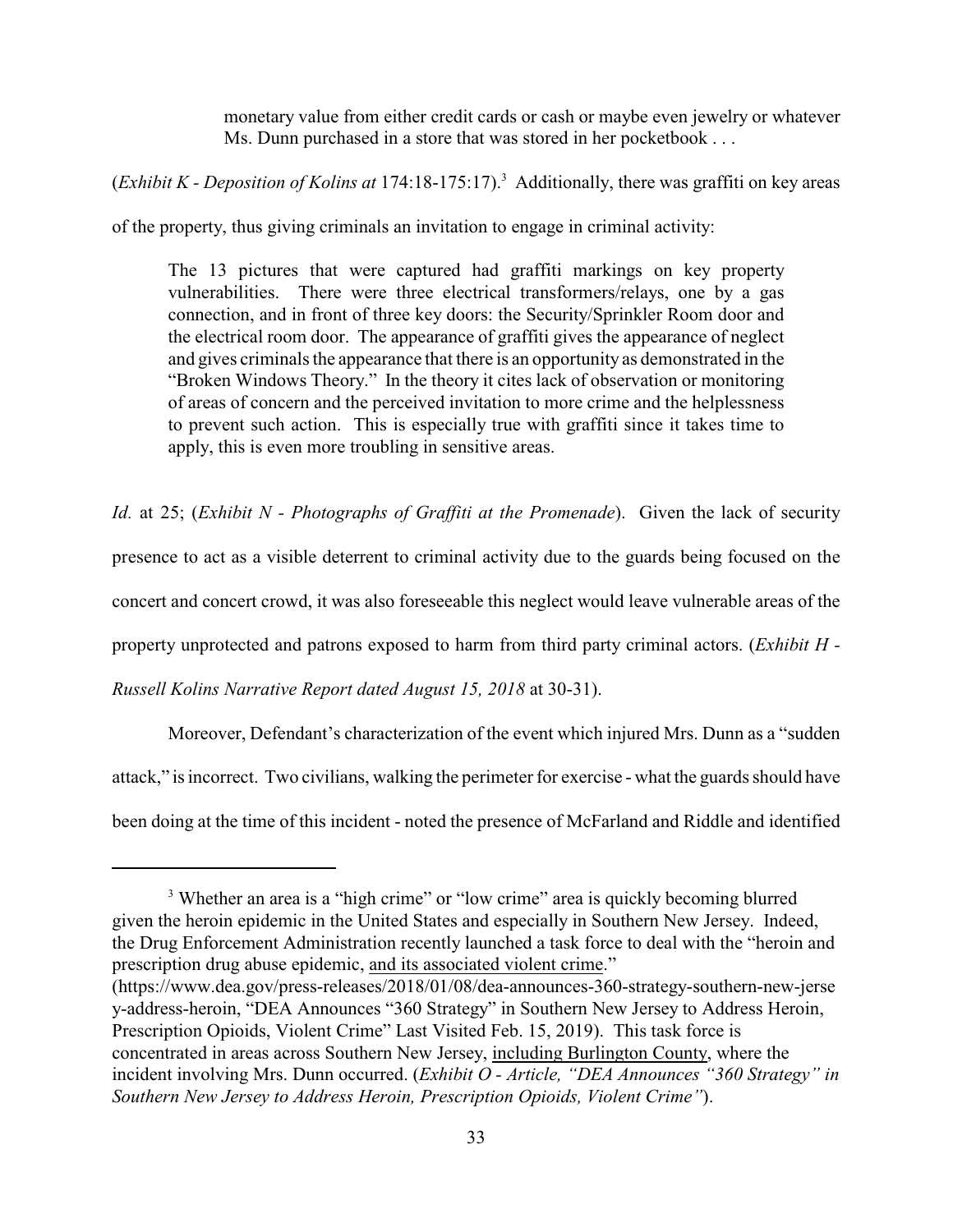them as suspicious persons. (*Exhibit A - Evesham Township Police Report* at 2-3). The Defendants loitered in the area for some time, smoking cigarettes and essentially casing the scene. *Ibid.* The attack was not, "sudden," and Kolin's opinion, had the guards been doing what other patrons were doing, taking note of suspicious individuals on the premise and acting as a deterrent simply by being present, is not a net opinion as it is grounded in his fields methodology and sufficiently tied to the facts of this case. Any deficiencies in Mr. Kolin's opinions can be addressed via cross examination. *See, e.g., Jenewicz, supra,* 193 *N.J.* at 455 ("courts allow the thinness and other vulnerabilities in an expert's background to be explored in cross-examination and avoid using such weaknesses as a reason to exclude a party's choice of expert witness to advance a claim or defense.") His testimony should not be barred.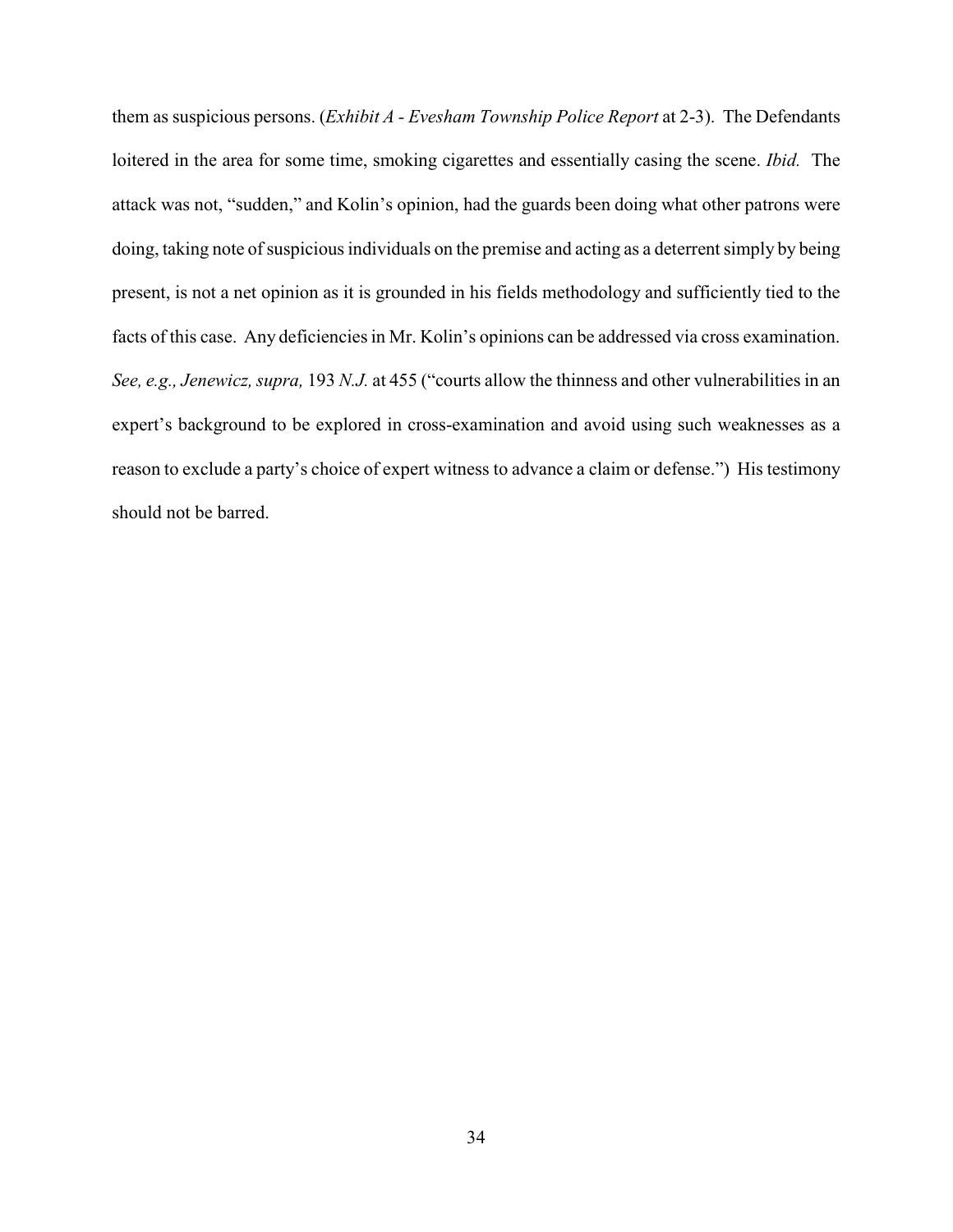# II. **DEFENDANT'S ARGUMENT THE ATTACK ON MRS. DUNN WAS NOT FORESEEABLE AND THEY THEREFORE OWED HER NO DUTY OF CARE TO PROTECT AGAINST THIRD PARTY CRIMINAL ACTS RELATES TO THE ISSUES OF BREACH AND PROXIMATE CAUSE AND SHOULD BE DECIDED BY THE FINDERS OF FACT**

In a last ditch effort to escape liability for negligently providing security on their premises, Defendant seeks to have this Court throw Mrs. Dunn's case out of Court on the premise they owed her no duty to keep her safe from the third party acts of criminal defendant's. While this argument is veiled as a motion to bar Plaintiff's liability expert, the argument they owed Mrs. Dunn no duty is in essence one for summary judgment meant to defeat Mrs. Dunn's claim in its entirety. This argument fails.

## A. Defendant's Had a Duty to Keep Mrs. Dunn Safe from Foreseeable Third Party Criminal Acts on Their Property

Duty is a fluid concept dependant on the interplay of several factors including, "(1) the relationship of the parties; (2) the nature of the attendant risk; (3) the ability and opportunity to exercise control; (4) the public interest in the proposed solution; and, most importantly; (5) the objective foreseeability of harm." *Alloway v. Bradlees, Inc.*, 157 *N.J.* 221, 230 (1999); *see also, Hopkins v. Fox and Lazo Realtors,* 132 *N.J.* 426, 439 (1993). Whether a duty exists is grounded in concepts of fairness and public policy. *See, e.g. Hopkins, supra,* 132 *N.J.* at 439. The key inquiry is whether, "'the plaintiff's interests are entitled to legal protection against the defendant's conduct.' Duty is largely grounded in the natural responsibilities of social living and human relations, such as have the recognition of reasonable men; and fulfillment is had by a correlative standard of conduct." *Wytupeck v. Camden*, 25 *N.J.* 450, 461-62 (1957)(quoting Prosser on Torts, § 36 (2d ed.)).

Concerning the fifth factor identified in *Alloways*, the question of whether harm to another by a third party criminal defendant is foreseeable "is capable of objective analysis and is based on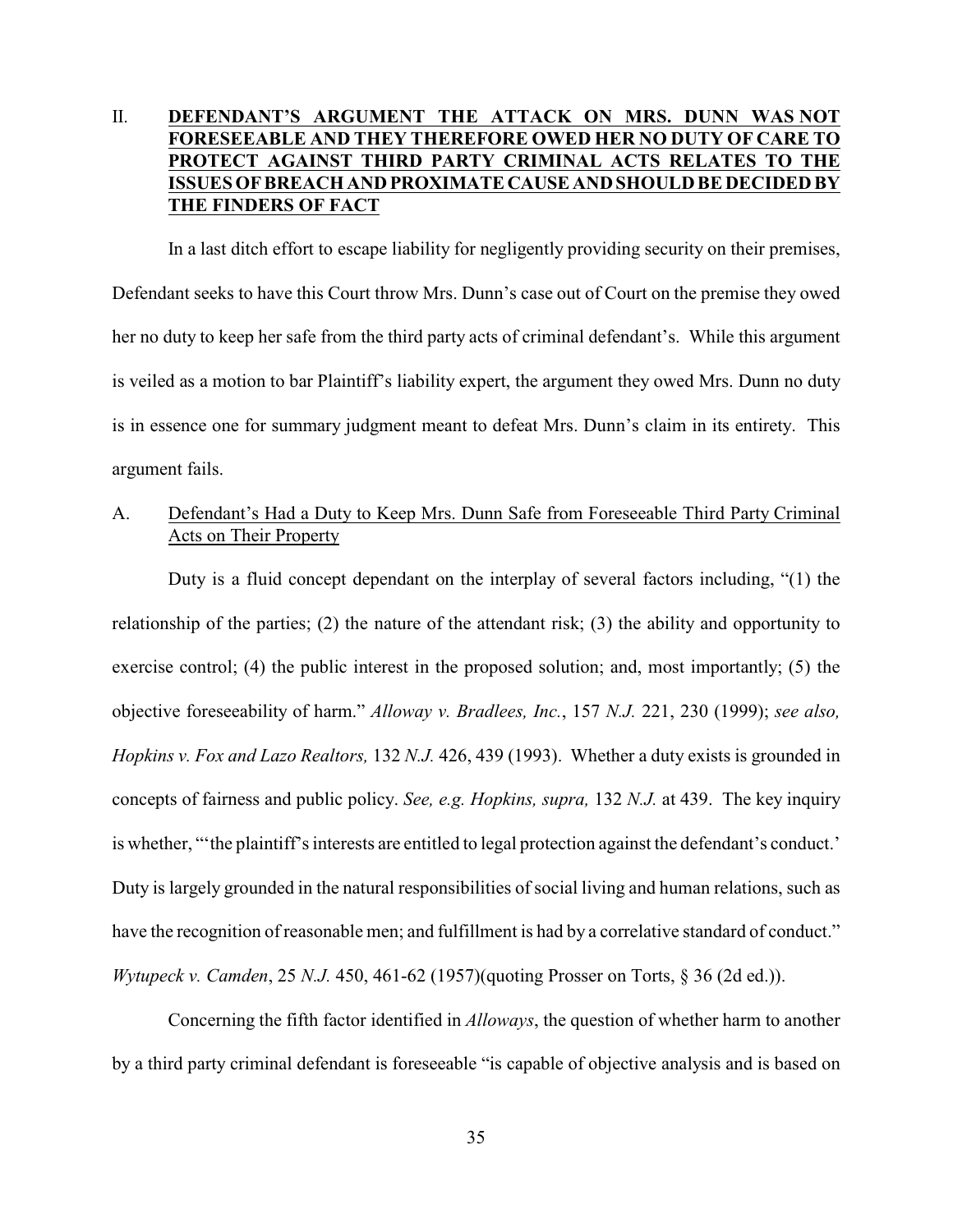the 'totality of circumstances.'" *Wlasiuk v. McElwee*, 334 *N.J. Super.* 661, 667 (App. Div. 2000) (quoting *Clohesy, supra, 149 N.J.* at 508-09). The concept of foreseeability subsumes, "many of the concerns we acknowledge as relevant to the imposition of duty: the relationship between the plaintiff and the tortfeasor, the nature of the risk, and the ability and opportunity to exercise care." *Carter v. Lincoln-Mercury, Inc. V. EMAR Group, Inc.,* 135 *N.J.* 182, 194 (1994). Foreseeability as it relates to duty is distinguishable from foreseeability as it relates to the issues of breach and proximate cause. *Clohesy, supra,* 149 *N.J.* at 502-03. Foreseeability as it relates to whether a duty of care should be imposed is focused on "the risk reasonably within the range of apprehension, of injury to another person[.]" *Hill v. Yaskin,* 75 *N.J.* 139, 144 (1977) (quoting, 57 *Am. Jur. 2d Negligence* § 58 (1970)).

In that regard, it is well established "business owners and landlords have a duty to protect patrons and tenants from foreseeable criminal acts of third parties occurring on their premises." *Clohesy, supra,* 149 *N.J.* at 504; *see also, Butler, supra,* 89 *N.J.* at 280 (business owners have a duty to protect invitees from third party criminal acts); *Trentacost v. Brussel,* 82 *N.J.* 214, 231 (1980) ("landlord has a legal duty to take reasonable security measures for tenant protection on the premises"). Although a patron's common law status as an invitee in and of itself does not establish as a matter of law a duty exists, these "common law classifications can be useful in determining the existence and scope of the duty of care owed." *Id.* at 502. As the Supreme Court points out in *Clohesy*:

Although we do not heavily rely on the common law classification of [plaintiff] as an invitee, we cannot disregard that fact. The *Restatement (Second) of Torts* Section 314A states that a possessor of land who holds it open to the public is under a duty to members of the public who enter in response to the possessor's invitation to take reasonable action to protect them against unreasonable risk of physical harm. *Restatement (Second) of Torts* § 314A (1965). Thus, that section of the Restatement creates a duty based on status alone. In light of that relationship and the totality of the circumstances, the imposition of a duty on the possessor of land to exercise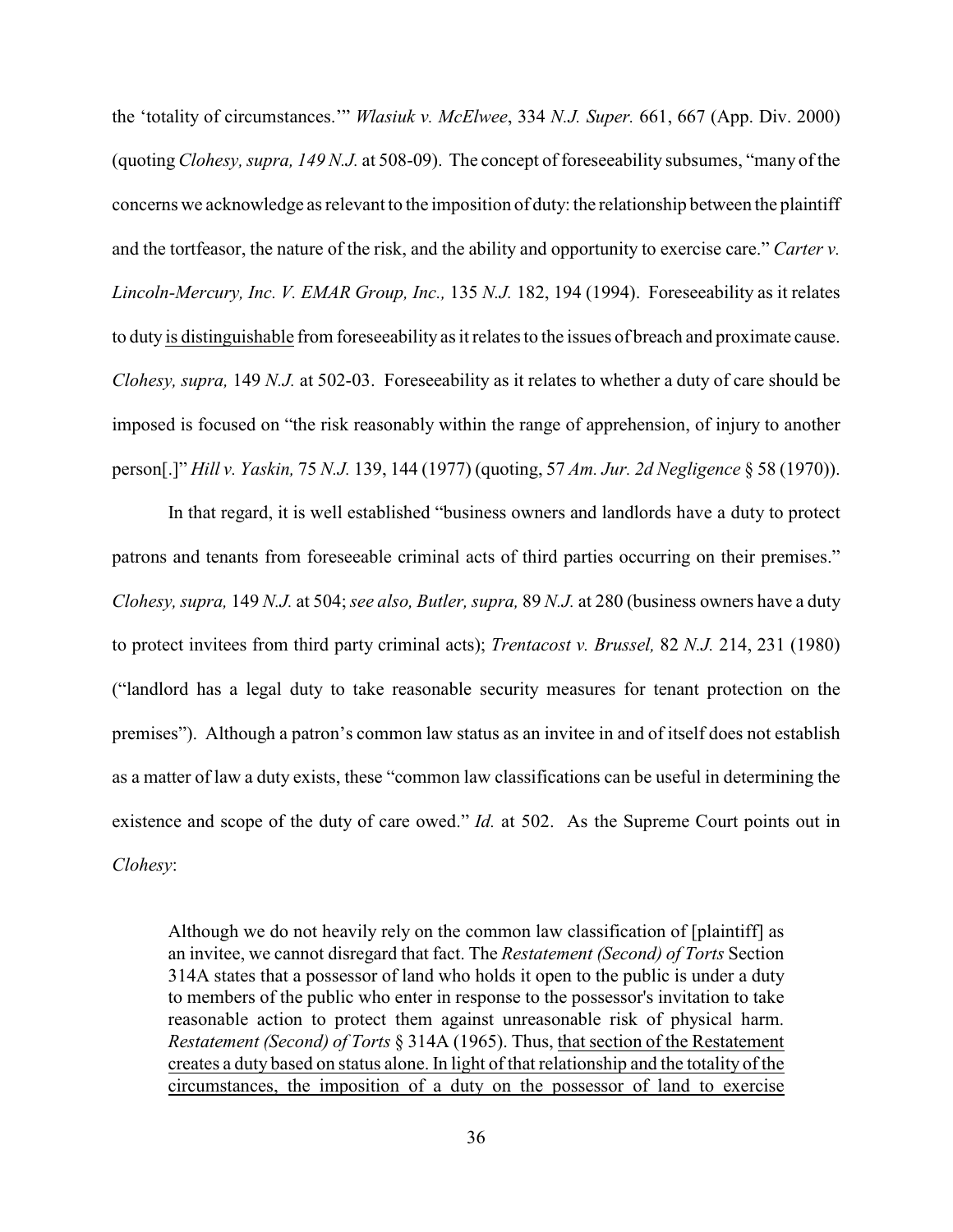#### reasonable care to prevent foreseeable harm to its customers comports with notions of fairness and sound public policy.

*Clohesy, supra,* 149 *N.J.* at 515 (emphasis added).

In *Clohesy,* the Supreme Court dealt with a fact pattern strikingly similar to the facts of this case. There, a seventy-nine year old woman was attacked by an assailant "loitering in the parking lot" of a Foodtown located in Red Bank, New Jersey. *Id.* at 500. Defendants moved for summary judgment arguing an absence of "similar criminal incident[s] in the parking lot" relieved them of any duty to protect against third party criminal acts as such an attack was not foreseeable. *Id.* at 500-01. The trial court agreed and the Appellate Division affirmed. *Id.* at 501. The Supreme Court, however, reversed, finding:

The mere fact that a particular kind of incident had not happened before is not a sound reason to conclude that such an incident might not reasonably have been anticipated. Generally, our tort law, including products liability, does not require the first victim to lose while subsequent victims are permitted to at least submit their cases to a jury. For instance, a tavern owner who sells alcohol to minors or visibly intoxicated patrons is not entitled to a liability-free first accident, *Rappaport v. Nichols,* 31 *N.J.* 188 (1959), or a free criminal assault committed by an intoxicated patron, *Steele v. Kerrigan,* 148 *N.J.* 1, 26-27 (1997) . . . foreseeability can stem from prior criminal acts that are lesser in degree than the one committed against a plaintiff.

*Id.* at 516 (emphasis added). As such, the Court held that under the totality of the circumstances (which included an examination of prior incidents of a lesser degree on or near the Foodtown premises as well as United States Justice Department crime statistics), defendants owed plaintiff a legal duty to protect against third party criminal acts on their property. *Id.* at 503-04, 514-15, 519- 20. A history of prior theft offenses was sufficient to impose such a duty, as the Court noted, "we conclude that it was foreseeable that over the course of time an individual would enter the parking lot and assault a Foodtown customer. Theft offenses frequently escalate into more violent crimes." *Id.* at 514 (emphasis added). According to the Supreme Court, a properly deployed security guard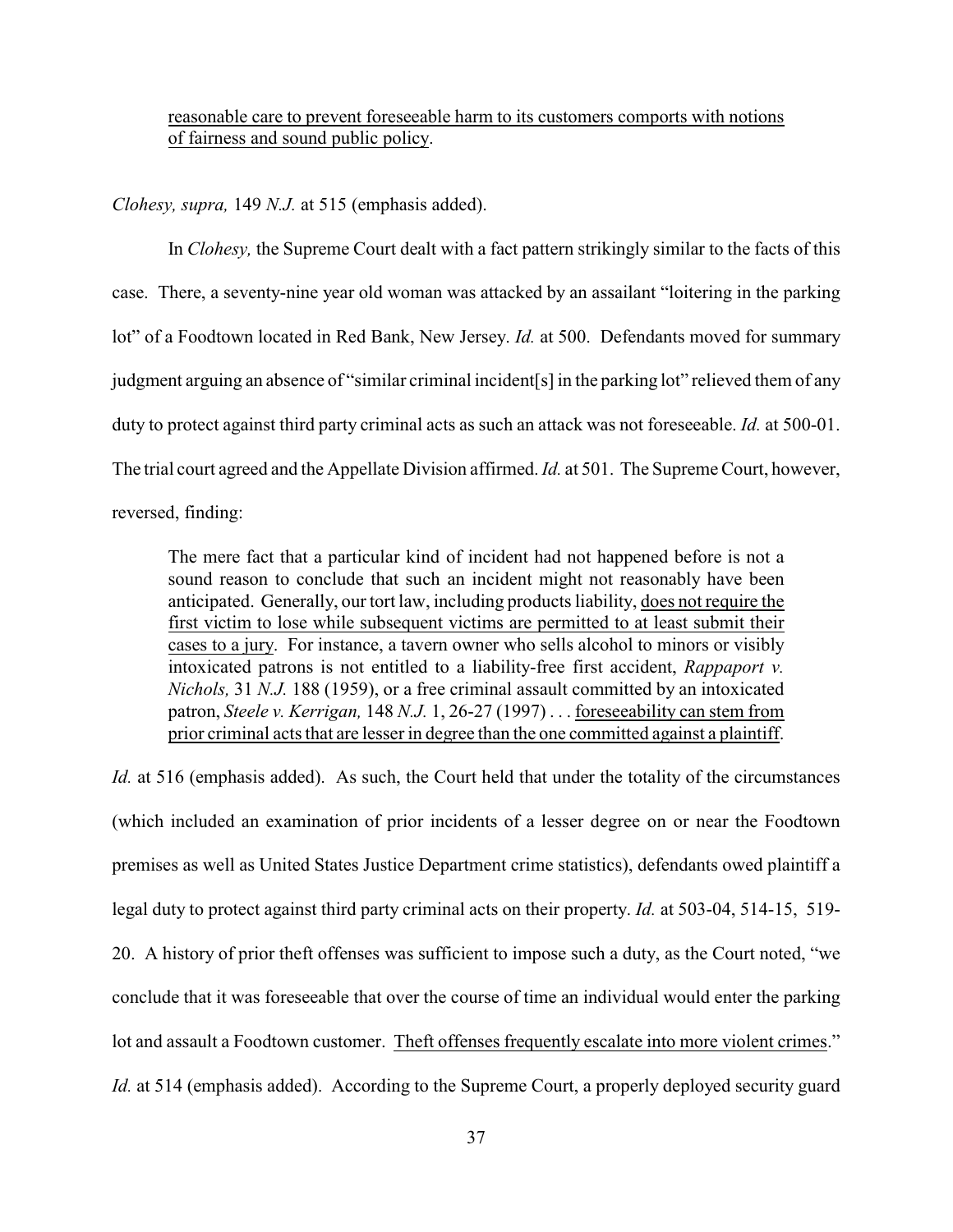would "be available to report suspicious criminal activities to the police and thus help to avert criminal conduct . . . [and] serve as a deterrent to crime[.]" *Id.* at 519.

Such is the scenario here. The Promenade has a history of theft offense including shoplifting and burglary crimes. (*Exhibit C - Deposition of Lee Wallin* at 17:2-7; 17:20-18:4); (*Exhibit B - Deposition of Laura Balga* at 28:2-23). Likewise, the United States Drug Enforcement Agency has recognized there is a link between opioid use and violent crime and has developed a task force specifically targeting the region encompassing Burlington County, Evesham Township and thus the Promenade. (*Exhibit O - Article, "DEA Announces "360 Strategy" in Southern New Jersey to Address Heroin, Prescription Opioids, Violent Crime"*). It is entirely foreseeable given the heroin epidemic, the history of theft offenses at the Promenade and the presence of graffiti in key areas, a crime such as the one which befell Mrs. Dunn was foreseeable. Mrs. Dunn should not lose her case simply because this exact type of thing has not happened before - such is our law in New Jersey.

### B. Whether the Attack Against Mrs. Dunn Was Foreseeable Relates to the Issues of Breach and Proximate Cause, Not Whether a Duty Existed.

Defendant's argument it owed Barbara Dunn no duty of care to protect against third party criminal acts is all the more specious given they took the affirmative act to hire and deploy security personnel in the first place. Indeed, since before Balga began working at the Promenade, Defendants have employed security personnel to act as a deterrent to third party criminal activities, be a visible presence and provide security for the exterior of the open air shopping plaza. (*Exhibit B - Deposition of Balga* at 37:9-14). As Kolin's points out, "it was the mall itself that actually undertook the - idea of potential threats which were foreseeable on their property and hired security to - - deter those threats from occurring . . . If they didn't believe there were any threats, they wouldn't hire security to begin with." (*Exhibit K - Deposition of Kolins at* 126:1-17). The issue then is not a legal question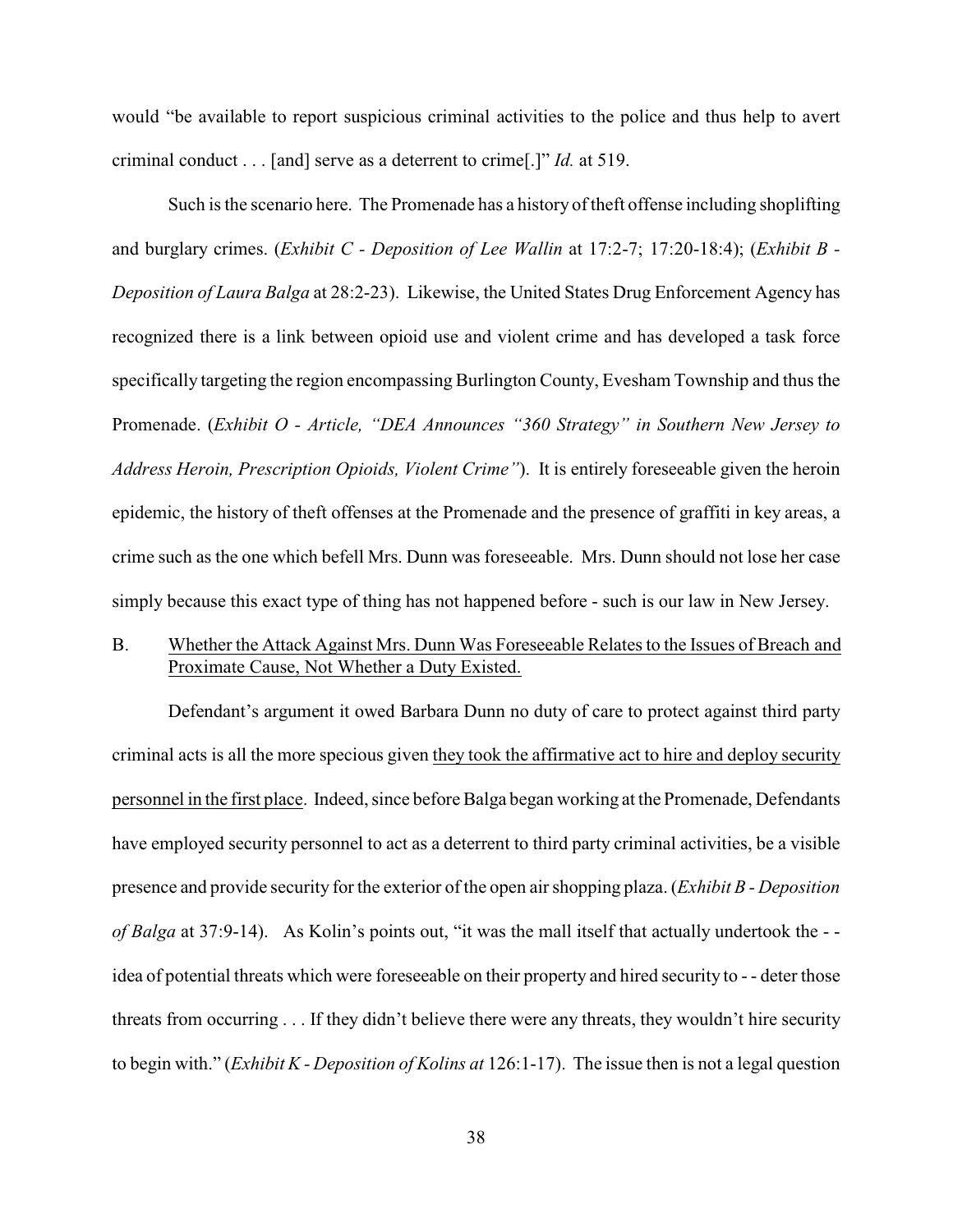of whether a duty existed, but a question of fact for the jury as to whether this duty was breached. *See, e.g. Anderson v. Sammy Redd & Assocs.,* 278 *N.J.Super.* 50, 56 (App.Div.1994) ("Although the existence of a duty is a question of law, whether the duty was breached is a question of fact.")

The facts here are akin to the situation in *Butler*. In *Butler*, a woman in her sixties was assaulted in the parking lot of an Acme supermarket. *Butler, supra,* 89 *N.J.* at 274. Prior to the assault, the Defendant property owner hired an off-duty police officer to provide security for certain evenings, namely to, "watch out for shoplifters . . . patrol both inside and outside of the store, and to watch customers' parcels while they retrieved their cars." *Id.* at 274-75. At the time of the incident, "the lone security guard was inside the store." *Id.* at 275. In framing the issue presented in *Butler*, the Court in *Clohesy* made a distinction between scenarios where no security is provided and scenarios where security is provided but purportedly in an inadequate manner. The issue in *Clohesy* was "whether the owner of a large supermarket with a correspondingly large parking lot had a duty in 1991 to provide security or warnings in its parking lot to protect its customers from the criminal acts of third parties, when prior similar criminal acts had not occurred in the parking lot." *Clohesy, supra,* 149 *N.J.* at 499. The Supreme Court distinguished this issue from the question presented in *Butler* as it related to foreseeability:

The *Butler* Court had no occasion to discuss whether prior similar criminal incidents were essential to foreseeability . . . Indeed, Acme recognized there was a problem and hired an off-duty police officer to supply security during certain evenings. *Ibid*. The security person's duties included patrolling both inside and outside the store. *Ibid*. The focus in *Butler* was, instead, on whether liability for foreseeable criminal conduct of third parties committed on a shopkeeper's premises should be visited upon the shopkeeper . . . . As such, foreseeability in *Butler* related to proximate cause in the breach of duty context rather than the existence of a duty. Furthermore, Butler was not tried on the theory that there was no security in the parking lot. It was tried under the twin theories of inadequate security and a failure to warn customers of the dangerous condition existing in the parking lot.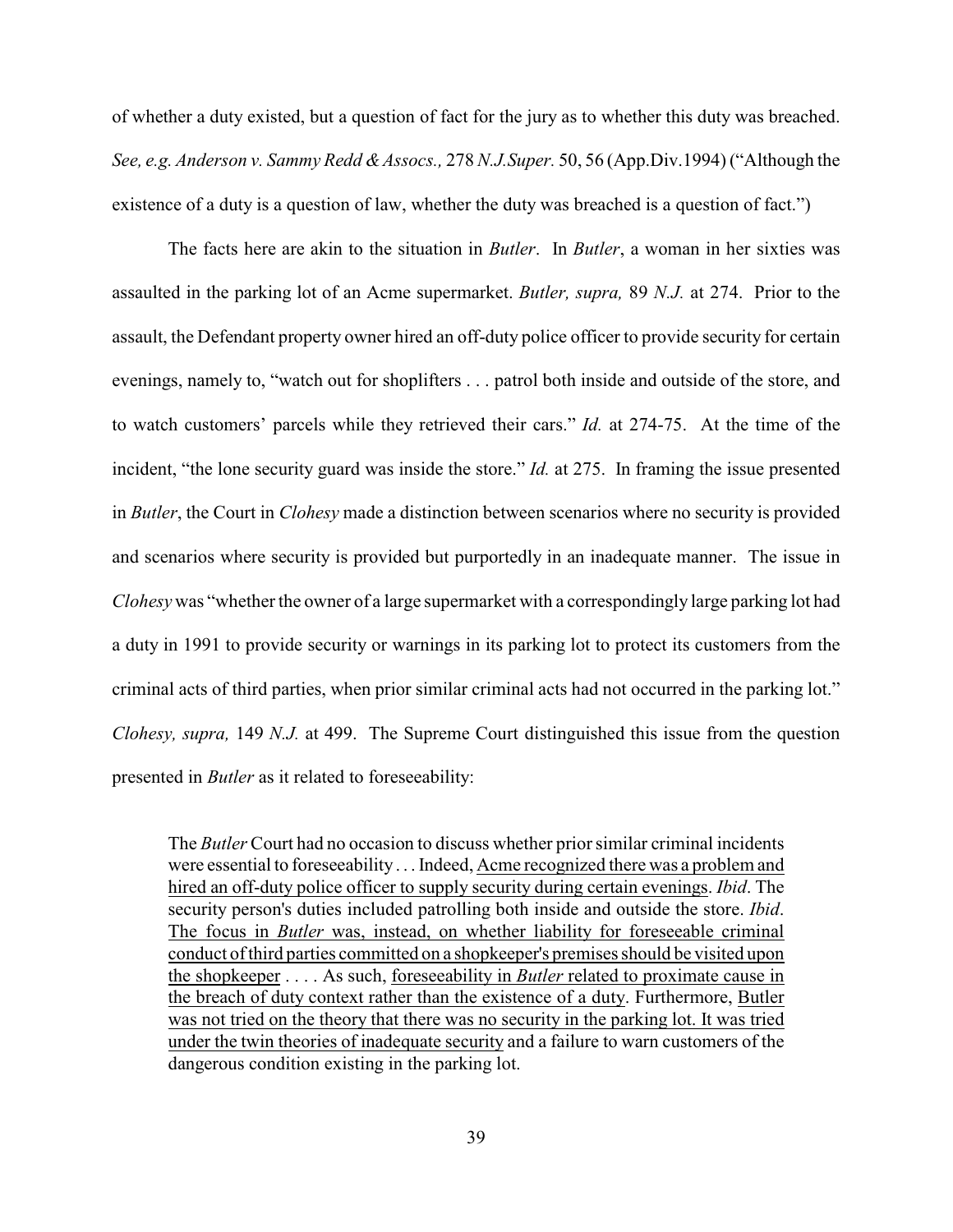*Id.* at 506 (emphasis added). Tellingly, *Butler* dealt with a motion for judgment notwithstanding the verdict, after the case had been presented to the jury.<sup>4</sup> As such, since Defendant's provided security services on their premises, the question is not whether a duty existed, but whether the duty to protect against third party criminal acts was breached by, among other things, Defendants not effectively communicating and following post orders and whether these acts were a proximate cause of the injuries to Mrs. Dunn. This is a question for the jury. *See, e.g. Anderson v. Sammy Redd & Assocs.,* 278 *N.J.Super.* 50, 56 (App.Div.1994) ("Although the existence of a duty is a question of law, whether the duty was breached is a question of fact."); *Arvanitis v. Hios,* 307 *N.J.Super.* 577, 582 (App.Div.1998) (issues of breach, foreseeability and proximate cause are questions for the jury). Defendant's Motion to Bar should be denied and the issue of whether the attack against Mrs. Dunn was foreseeable and thus whether Defendants breached their duty of care should be decided by the jury.

<sup>&</sup>lt;sup>4</sup> There are likewise a litany of cases dealing with whether immunity under the New Jersey Tort Claims Act exists where a public entity begins providing security type services, but is negligent in the performance of those duties. There, the question is not where a duty exists, the question is where the duty is breached by the negligent performance of services and whether the entities are entitled to immunity. They are not. *See, e.g. Massachi v. AHL Servs., Inc.*, 396 *N.J. Super.* 486, 499-500 (App. Div. 2007) ("Additionally, as we have already discussed, we rely on our holding in *Suarez* that *N.J.S.A.* 59:5-4 only immunizes an entity for its discretionary police actions that result in a failure to provide police protection. *Suarez, supra*, 171 *N.J. Super.* at 9. The statute does not protect them from the results of the negligent performance of their ministerial duties. *Id.* at 10.") (emphasis added).